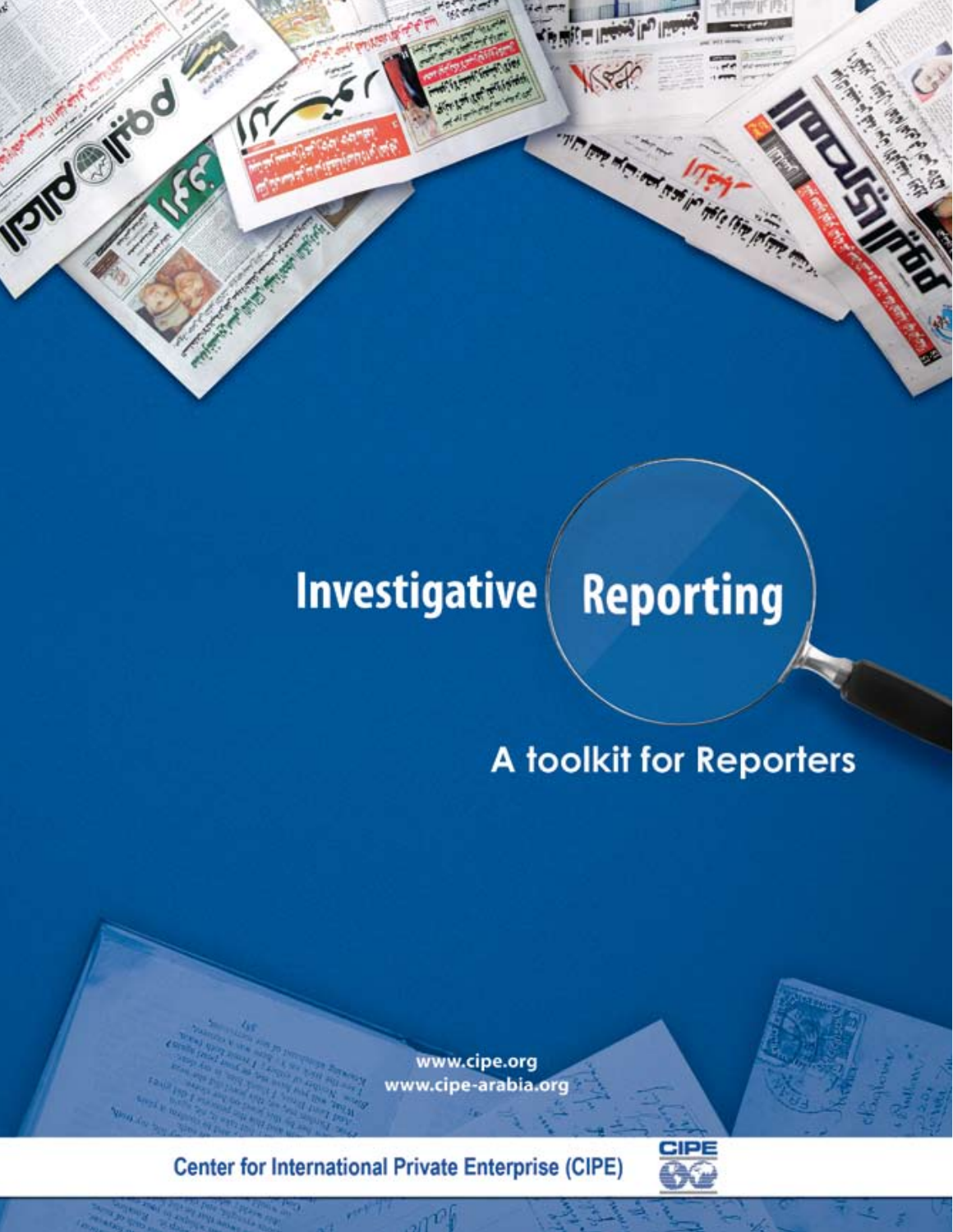#### **Investigative Reporting: A reporter's toolkit**

If reporting exists for any reason, it is to hold authority accountable. Investigative reporting serves society by providing the scrutiny that uncovers the hidden story, provides the primer for change, and promotes accountability in all levels of government. At its core, investigative reporting involves good reporting skills, solid writing skills and – most importantly – time.

This toolkit is designed as a living document to guide Egyptian reporters in developing, writing and producing investigative reporting stories and series. This toolkit is intended for print and online reporters, but the lessons are much the same for broadcast reporters. As you use this toolkit, feel free to add, subtract and to send suggestions to CIPE. Investigative reporting is different every time. Happy hunting!



The Center for International Private Enterprise (CIPE) strengthens democracy around the globe through private enterprise and market-oriented reform. CIPE is one of the four core institutes of the National Endowment for Democracy and a non-profit affiliate of the U.S. Chamber of Commerce. Since 1983,CIPE has worked with business leaders, policymakers and journalists to build the civic institutions vital to a democratic society. CIPE's key program areas include anti-corruption, advocacy, business

associations, corporate governance, democratic governance, access to information, the informal sector and property rights, and women and youth.

#### **For more information, contact:** Center for International Private Enterprise

1155 Fifteenth St. , NW , Suite 700 Washington, DC 20005 USA ph: (202) 721-9200 fax: (202) 721-9250 www.cipe.org e-mail: cipe@cipe.org

1 El Fayoum St. Off Cleopatra St. Floor 8 , Suite 801 Heliopolis , Cairo , Egypt ph: +20 2 2414-3282 fax: +20 2 2414-3295 www.cipe-arabia.org e-mail: info@cipe-egypt.org

#### **Editor:**

Shaun T. Schafer, Metropolitan State College of Denver, USA

**Case Study on Egypt:** Mesbah Kotb, Senior Economic Advisor, Al Masry Al Youm Daily Newspaper



The U.S. Agency for International Development administers the U.S. foreign assistance program providing economic and humanitarian assistance in more than 120 countries worldwide.



Al-Masry Al-Youm for Journalism and Publication is an independent Egyptian media organization established in 2003. The organization issues Al-Masry Al-Youm daily newspaper, Egypt's foremost Arabic-language independent daily.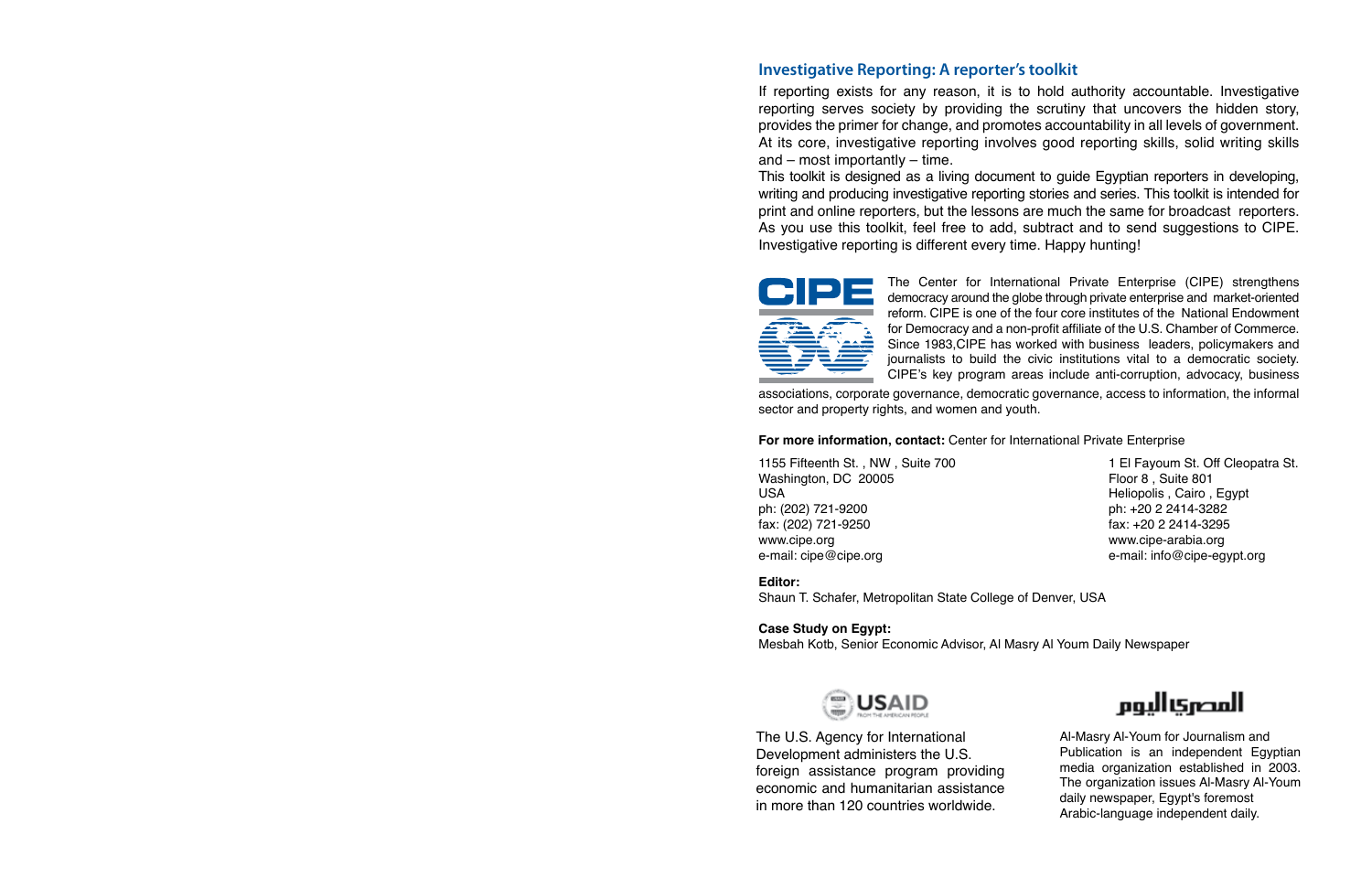## **Table of Contents**

| 7   |
|-----|
| 9   |
| 11  |
| 12  |
| 18  |
| 23  |
| 25  |
| 28  |
| 29  |
| 31  |
| 33  |
| 35  |
| 37  |
| 38  |
| 42  |
| 43  |
| 47  |
| 49  |
| 50  |
| 54  |
| 55  |
| 57  |
| 59  |
| 60  |
| 63  |
| 67  |
| 69  |
| 70  |
| 71  |
| 73  |
| 93  |
| 93  |
| 96  |
| 100 |
| 102 |
| 105 |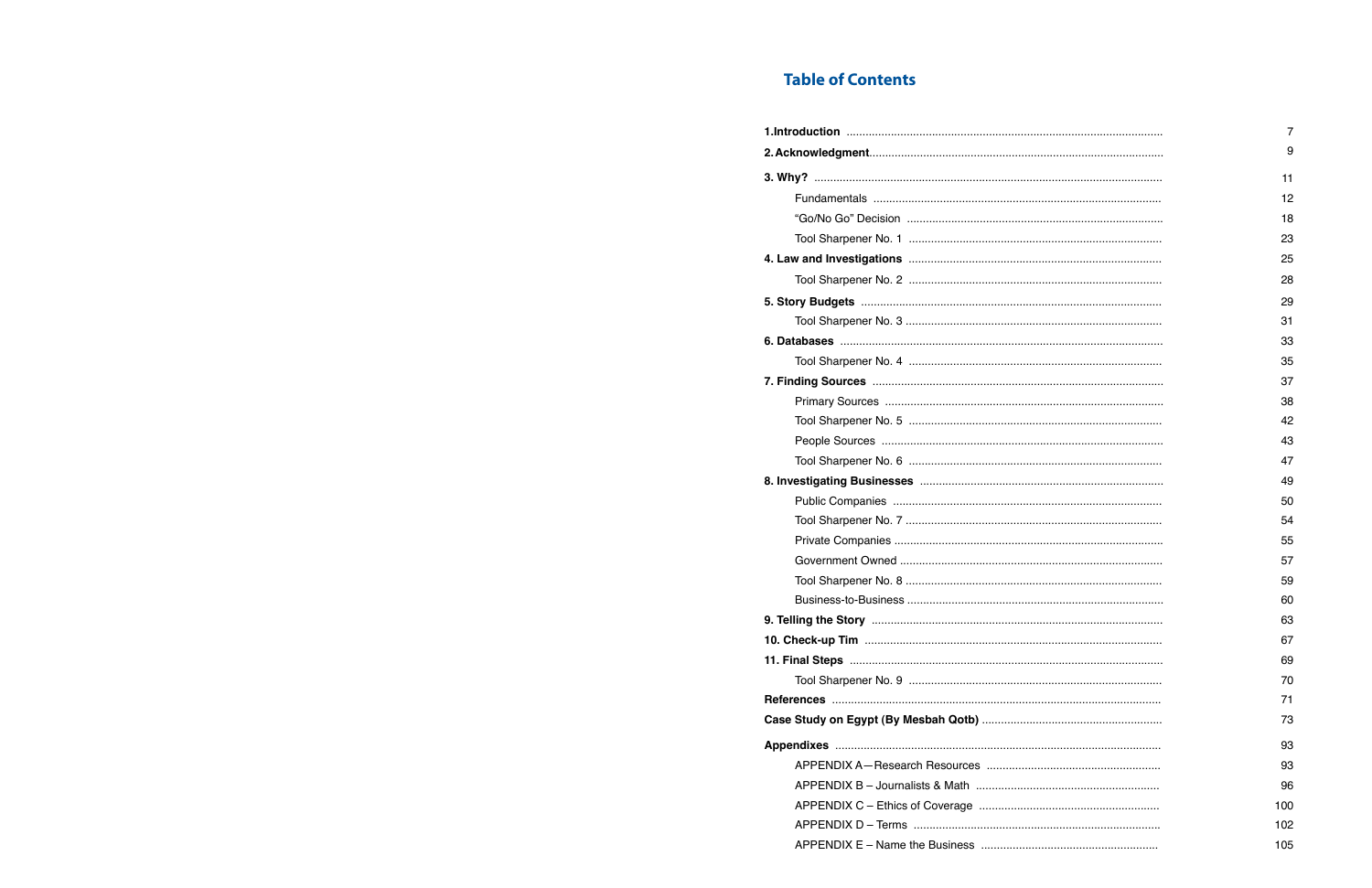## **Introduction**

Investigative reporting largely grew from the efforts of "muckrakers" at the turn of the 20th century. The work of authors, like Upton Sinclair's "The Jungle," which exposed unsanitary practices in the meatpacking industry, provided the blueprint for modern investigative reporting. An emphasis on looking into the activities of government, industry and where the two come together has continued to form the crux for investigative reporting. In the United States, the Watergate investigation and subsequent resignation of President Richard M. Nixon is considered the watershed moment in investigative journalism.

These past investigations are more than history. Looking at the work of Sinclair, Bob Woodward and Seymour Hersch, to name a few, provides a road map for current journalism and future journalists. Investigations proceed from some key assumptions and obligations and are undertaken with a specific set of goals.

First, from earlier investigators we find a common assumption about the duty of a reporter. The primary obligation in each of the cases was to look at an element of society – meatpacking, wiretapping, spending, etc. – and to ask the question "Why?" Why is it this way? Why did this happen? Why did we allow this item, but not another? The question why is the most valuable tool in any reporter's arsenal.

In each case, the investigations started with an idea. Those ideas are almost always based on some suspicion. Healthy skepticism is crucial for a career as a reporter. Skepticism goes into overdrive when dealing with investigations.

The best investigative reporters are the ones who don't take "no" as answer or an end. Rather, they view "no" as just another entry point in determining where to ask the next question or where to go next when comforting the afflicted and afflicting the comfortable.

7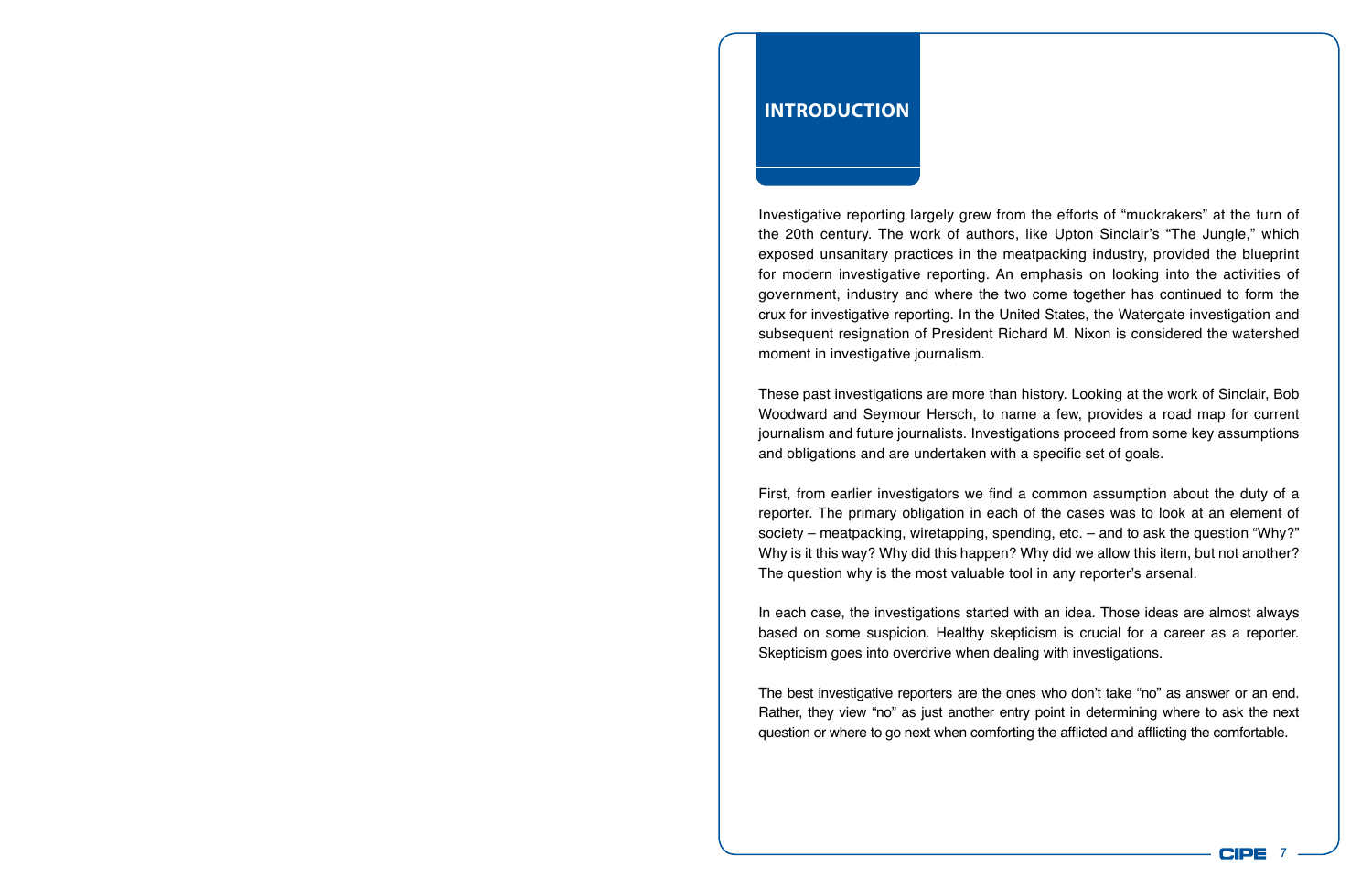Fairly early in the process, the investigators shared their work with editors. Bouncing ideas off of fellow professionals is a great starting point. Work in journalism lends itself to a certain competitive camaraderie. It also reinforces the need to keep communication open through the various levels of an organization. The reporter who attempts to conduct an investigation without involving editors is doomed to either fail or compromise the work so thoroughly as to render it useless. This helps promote buy-in for the time and resources needed to conduct an investigation. It also helps cultivate the allies required to make a successful investigation.

## **Acknowledgements**

possible.

The author would like to thank the Center for International Private Enterprise for its interest in the topic of investigative journalist and the desire to foster such work in Egypt. The author also thanks Mesbah Qotb for contributing an outstanding case study. In addition, thanks are owed to Ziva Branstetter, Julie Bryant, David Fallis and Ginnie Graham for their work in helping the author become a better reporter. Students in the 2008 Investigative Reporting class at Metropolitan State College of Denver receive a

similar nod for helping the author become a better instructor. A special thanks goes to Dominic Graziano for his help in editing this toolkit and in the writing of the section on story budgets. Finally, I owe a debt to my family. Without the support of my partner, Lisa, and our son, Griffin, this work would not have been

Shaun Schafer, Thornton, Colorado, April 29, 2009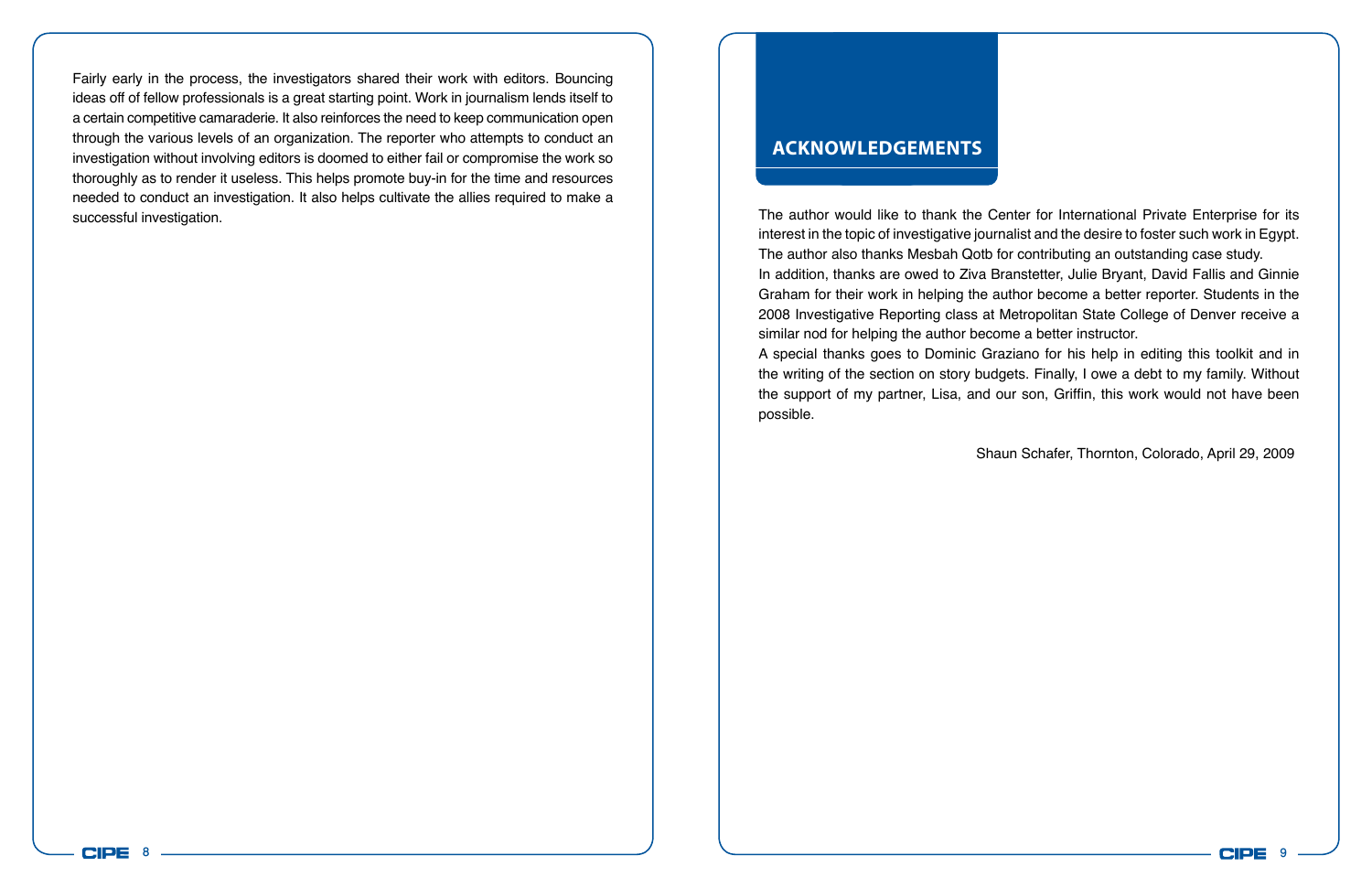Since asking "Why?" and "So what?" are so critical to performing investigative journalism, it's also important to ask those same questions before even considering an investigative project. Many reporters live happy, albeit dull, lives without ever investigating.

Many journalists have happy, albeit incomplete, careers without looking into investigative reporting. Many publications keep readers informed, albeit only somewhat, without ever publishing an investigative piece.

However, those people and publications are failing to meet their mission and to realize the ultimate worth of their work. At its core, investigative journalism performs a public good. Done well, it holds authority accountable. Even done poorly, it validates journalism's role as a watchdog of government. In capable hands, it proves the ultimate value of journalism. A great investigative journalism piece is unlikely to change the world. However, it may make the world want to change. This possibility to effect change is the lifeblood of investigations.

I had a student ask me why I teach investigative reporting and why he should even bother to take the class. I asked him where he saw himself in journalism in 10 years. He didn't answer. So I described a scenario where he had gone from an enthusiastic young scribe to a bitter, cynical old timer. He had gone from wanting to change the world to filing yet another story on a car crash and working on a feature about a couple's upcoming 50th wedding anniversary. It simply sounded dreary.

Investigative reporting, I said, is the stuff that makes reporting worth doing. It allows us to explore the hidden and question the seen. It gives reporters the chance to invigorate careers. It opens the halls of power to all. It is a great equalizer and a chance to shine. It is a protection against becoming stale and a chance to use your unique voice to create work of meaning, purpose and passion.

> CIPE 11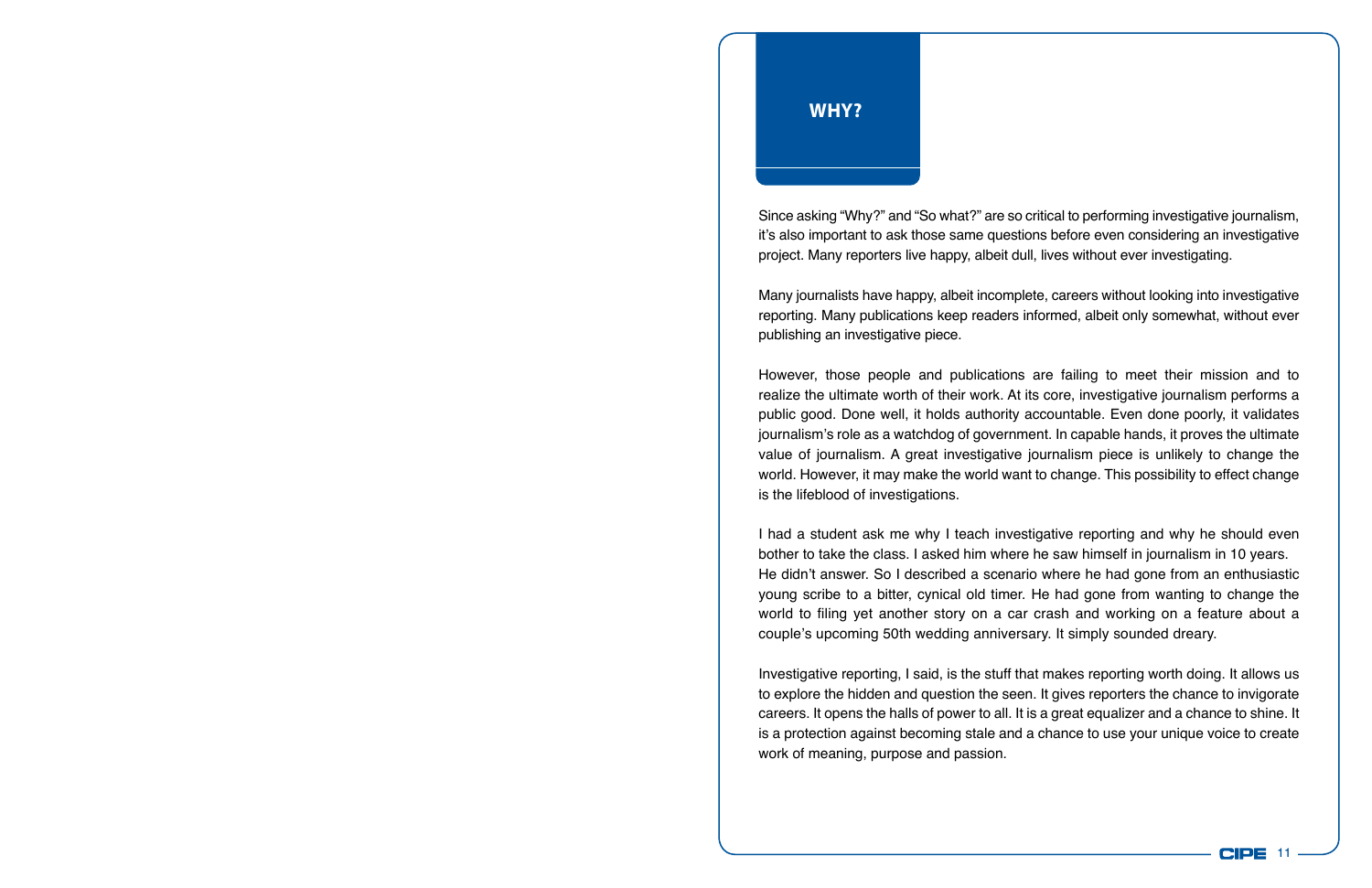It was one of my favorite soliloquies. The student still didn't take my class, but I don't regret the exchange for a moment. I meant my words on that day, and I mean them as I write today. If journalism is a calling, then this is the most important piece of that calling.

#### **Fundamentals**

We mentioned the key elements elsewhere. Without some fundamental curiosity and a well-ingrained need to perform acts of journalism, investigative journalism doesn't happen. There are a number of other steps along the way that need to happen to ensure a successful investigation. Some of these are internal items and processes. Others involve external communication. Goal setting and the ability to set scope each form a part of the process. In this section we breakdown each of the component parts and explain how they relate to the whole.

"Why" is the place we start every investigation. We may be considering questions on what do we want to know, what will meet a public good, what do we need to know and who knows what, but we start all investigations with "Why?"

Much of what we know as journalism is focused on the "what." News coverage, particularly breaking news coverage, lends itself to "what"-based work. "What happened?" is often the first question asked of any breaking news event. Who was involved, how it happened, where it occurred and when it happened, form the basis for most news coverage. Why it happened may be determined in a few simple steps in initial news reporting. Taking for instance this lead from a fictional industrial accident:

#### *"PORT SAID – Four men were injured at a dock here when more than a dozen 30-kilo gas cylinders fell off a pallet they were unloading Thursday morning."*

The "why" of the story is the falling gas cylinders. While this is the simple and immediate "why" answer, it raises far many more questions, and each of those questions points to an area that might be investigated. Why did the cylinders fall? Why were the men in such a position to get injured? Why were they loading in the morning? Why this type of cylinder? Why this size?

Just looking at these five "why" questions, we arrive at a host of possible investigations. Why did the cylinders fall? Was this because of some flaw in the manufacture of the pallet, the packaging of the cylinders or the lifting of them on to the ship? Answering these questions raises issues in quality of manufacture, workplace safety, work rules and oversight, and production cycles.

Why were the men in such a position to get injured? Was there any oversight of the dock? If so, who was in charge? Were the men wearing any safety equipment? Is this equipment required or even available? Did they take any actions to cause the accident or to mitigate the damage? Now we are dealing with issues of management, dock safety, maritime rules for loading and what, if any, federal rules for supervision of lading.

Why were they loading in the morning? Had the loaders just started a shift? Had they just finished a shift? Were they working double shifts or around-the-clock to meet deadlines? Was the material of the sort that can only be loaded in the morning? Were there some delays in the shipping that led to this loading in the morning? Are there external pressures on the shipper, the shipping company or elsewhere in the supply chain that led to this calamity? Trying to answer these questions opens up investigations on the handling of hazardous or pressurized materials, the timing of work shifts and crew fatigue, mandates for break time, the challenges of "just-in-time" delivery, and the need to load cargo in a certain order for shipping.

Why this type of cylinder? Was this the only type available? Is there a history of failure? Have others reported similar problems? Are there any alternatives? Finding an answer for these items leads to a look at the transportation industry as a whole, the processing and shipping of industrial materials, regulations and regulatory history, and the possibility that this was not the best way to ship.

Why this size? Is this a common size (30 kilos) for shipping the material within the containers? Were there alternatives? Are these normally loaded on a palette? Is there a reason a cargo container was not used? Is the size of the container related to the volatility of what is held inside? Where would this size container go and be used? This last batch of questions covers some of the earlier areas, but adds to it the need to ask questions on industrial uses of such containers, alternative shipping methods, expenditure decisions, and looks at the elements of modern shipping.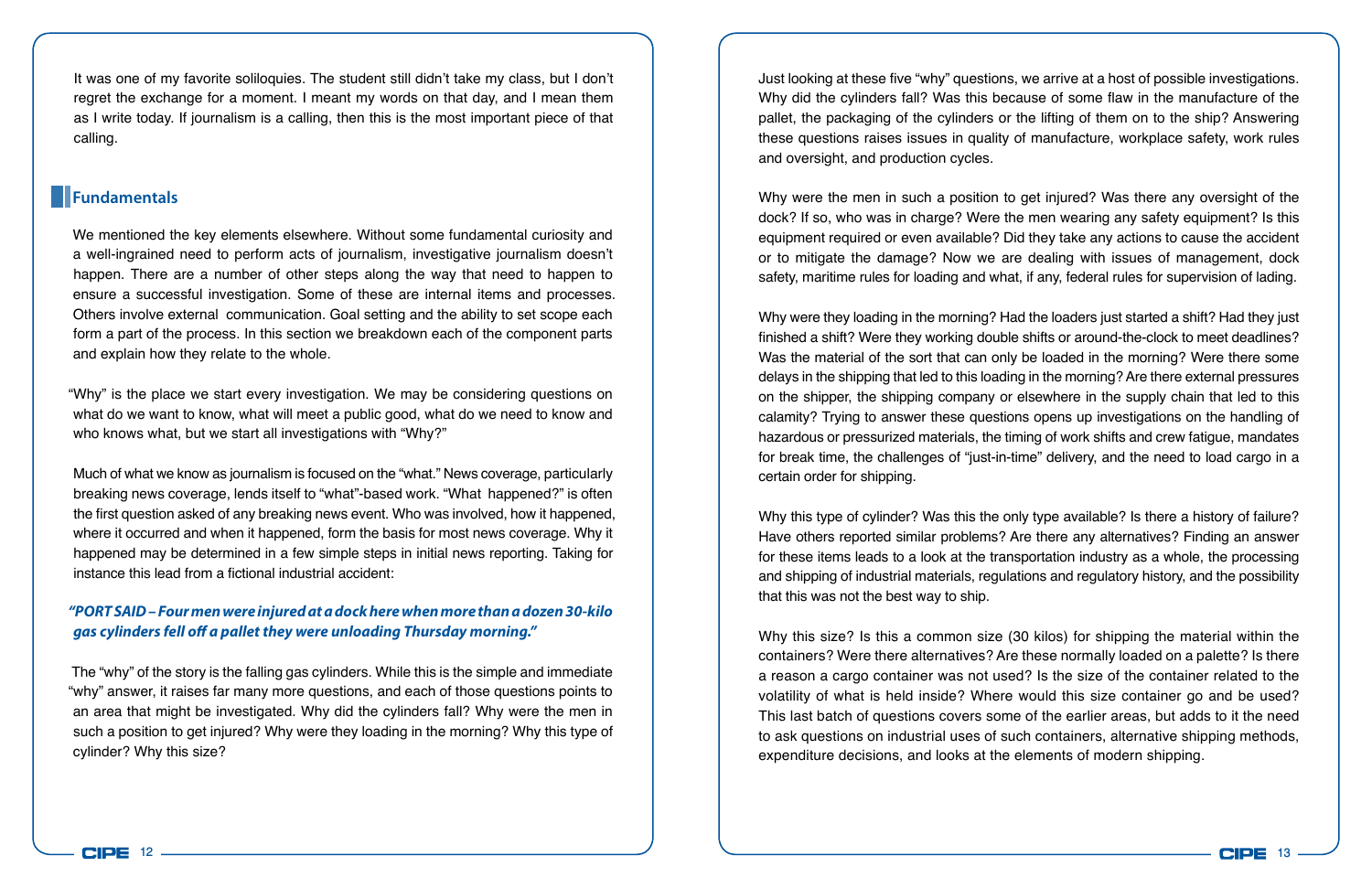All of these questions may lead to investigative stories and many of them may lead to dead ends. The key for journalists is to ask these initial questions. From there, it is possible to see a myriad of investigations. The worst transgression for a journalist is to stop asking these questions. While these questions were based on a hypothetical situation, the same rules apply in any investigation. Asking why is the bedrock for starting an investigation.

Documents can provide the base and often provide the scope for investigative reporting. Documents can illuminate and quantify a story in a way that human sources cannot. Finding the right document is the investigatory equivalent to mining gold. There is a lot of ore to separate in finding the most valuable metal. Still, the time to smelt is worthwhile for completing an investigation. An investigative reporter has to proceed with the mindset that "There is always a document." The Watergate reporting came from police arrest reporters. Other investigations have come from letters, certificates, government reports, financial data, affidavits, court filings, and the list goes on.

William C. Gaines has written that documents allow reporters to check on the validity of tips as well as point the way to what will become longer term work. Reporters, Gaines notes, also build stories by finding and matching documents. An example of this can be seen in comparing what a municipality, business or agency plans to spend in a year, i.e. the planned budget, with what it actually spent, as seen in an annual report. As Gaines notes, many reporters are diligent in following the creation of a city or state budget, but few check back more than a year later when the annual reports become available (Gaines, 2008).

In every case, reporters should be looking for the most original source or primary source document. Analyze the source of each document. What is the motivation behind the organization producing the document? A think tank on economic policies will likely have a far different agenda than a government agency producing a mandated monthly report.

Always seek primary documents and avoid secondary. A news reporter from The Times of London is a great starting point in looking for background and sources related to a topic. The story is not, however, an acceptable source for reporting. Look at where The Times reporter found data or documents. Those are the locations where a reporter needs to start. Don't assume the initial report was correct and don't repeat mistakes others made. Seek primary sources.

In my reporting, this often means taking a good look at the fine print in any hard copy or electronic copy source. Where did this come from? Even when I see that a report came from the U.S. Census Bureau, I will check to see where the bureau came up with its data. Was this the original work of the bureau, or did it come from some other agency or even a non-governmental organization. This has led me to census reports that originated in the Department of Commerce, the Centers for Disease Control and Prevention, the Bureau of Economic Analysis, the American Medical Association, and a handful of other locales. Scrutinizing documents can mean the difference between success and failure.

Not only must a reporter have faith in the existence of necessary documents, but recognize that the documents may come in many different forms. Not only are they in hard copy, but increasingly in electronic form. When seeking documents, be sure to look for items that may be included in a variety of formats. Also attempt to get the most manageable document possible. You are going to be doing reporting work with the items you gather. Get them in a form that works best for you.

This belief led to an investigative report on the occurrence of preventable deaths in nursing homes. Working in Tulsa, Oklahoma, at the time, I was teamed with a reporter to build a database on death certificates. In that state, death certificates are a public record, but no reporters had done any work compiling this information. We found the data was kept in hard copy (paper) form and most of it contained a host of codes added by the Oklahoma Department of Health. We took those paper documents and mined each death certificate for critical information, such as location, cause, overseeing physician, age of deceased, and other items easily gleaned from the work. We built an electronic database.

We still were unsure of what our story might be. Honestly, who wants to read about a database on death certificates? So, we started querying the data. We sorted data by location, cause of death, age, etc. Ultimately, these queries brought up several unusual causes of death and a higher than expected number of deaths at nursing homes. Acknowledging that your heartiest residents do not generally need daily nursing care, we still find the number of deaths surprising. Looking closer at the data, we started asking questions about the cause of death specific to nursing homes. We discovered a number of deaths caused by bed sores, exposure to the element and sepsis. Contact with health care experts allowed us to ask the "why" question about the nature of these deaths. Physicians told us that these would fit in the category of preventable death:

**CIPE**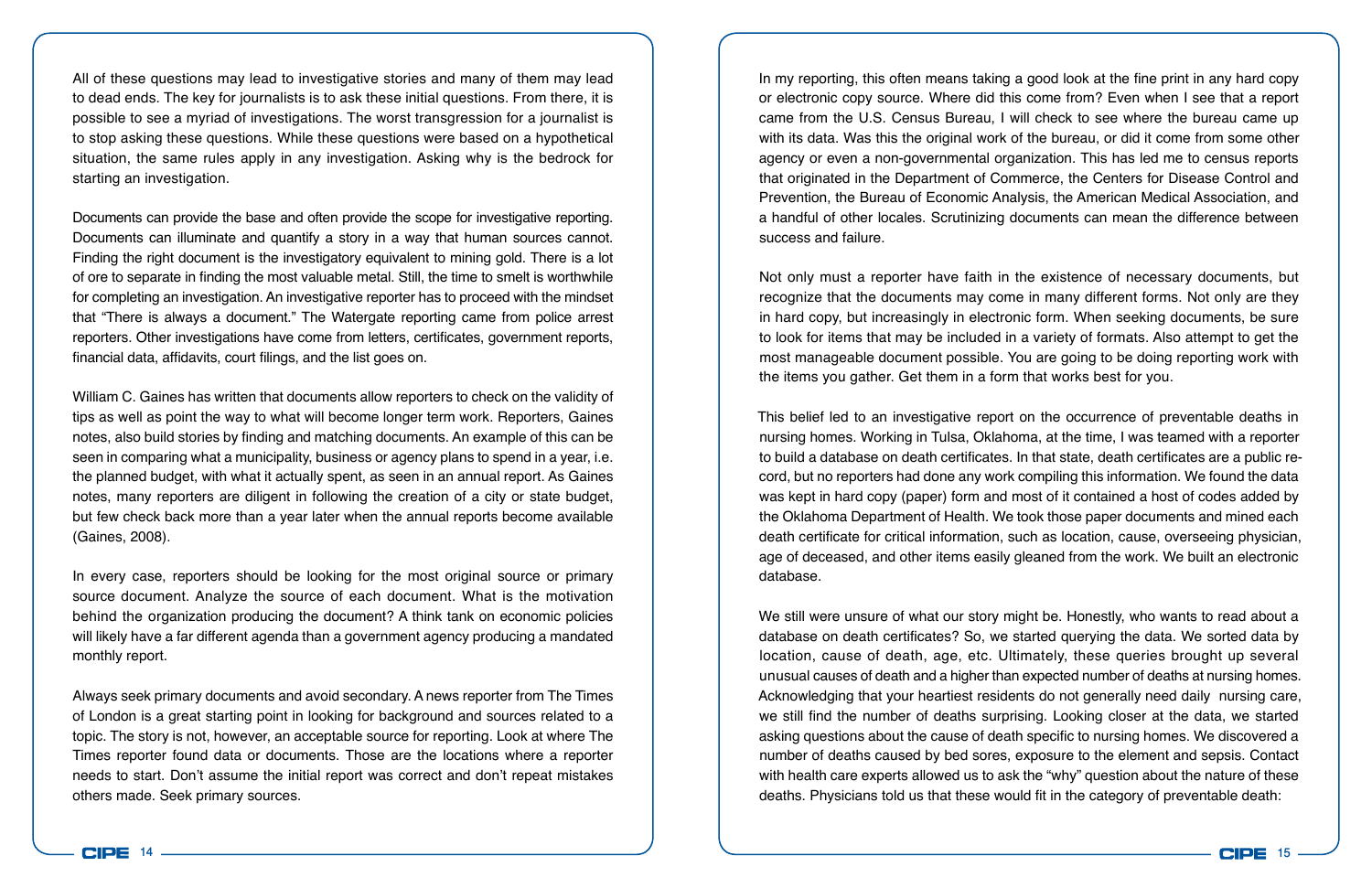A death via bed sore simply met that the person was not receiving enough care and attention. This was the moment that led to our series investigating preventable deaths in nursing homes. Using another set of documents, the licensing material that described how many people a home could treat, we were able to narrow our search to the nursing homes with the highest per capita number of preventable deaths.

Armed with our data from the documents, we started our interviews. These documents led us to people and those people led us to more sources. This progression also points to the importance of triangulation. When working on a news story, any news story, the ability to gather data and comments from a variety of sources leads to more thorough reporting. The same holds true in investigations. There, however, the collection of document sources and people sources leads to an interesting interplay. Documents lead to people and people lead to documents.

For instance, in writing on the mining damage in the Tar Creek in northeastern Oklahoma, one of the critical issues became the presence of Native Americans within the mining lands. Members of the Quapaw tribe had been relocated to this area. When lead and zinc discoveries were made on their property in the early 1900s, a number of Quapaw entered into contracts with miners. In 1921, the U.S. government stepped in and declared a number, about two dozen, of the contracts void because the Quapaw members listed on the contracts were not able to speak English. Instead, the federal government took over the contracts through the Bureau of Indian Affairs and promised to provide protection of the Quapaw's financial interests.

By the time mining ended in the 1970s, there were hundreds of tons of mining waste, known as chat, spread on the ground and piled into mountains around the mining communities of Picher and Cardin. Questions about who owned the chat, with its high levels of lead waste, become a public health concern and, later, a concern about relocation. By the late 1990s the Environmental Protection Agency – the U.S. federal entity charged with environmental protection – officially estimated that more than three-quarters of the land covered in chat was owned by the Quapaw whose interests were being protected by the Bureau of Indian Affairs.

As a reporter, I started to research property records, attempting to determine exactly who owned the property. I used copies of property records from the County Court house, earlier scientific studies and residents' comments to build a colored map of the area. In it, I found that individual Quapaw owned about 40 percent of the chat-covered land, and the tribe owned nothing.

While the documents were helpful, they were not enough to produce a story. In separate interviews with representatives from the Environmental Protection Agency, the Bureau of Indian Affairs and the Quapaw tribe, I asked about property ownership. In each case, I also shared copies of my map and some of the documents used to build that map. Based on those items, the Environmental Protection Agency revised its official claim from 75 percent down to "approximately 50 percent." The Quapaw tribe also claimed to have recently bought a parcel of the tainted land, but declined to go on the record with an exact location. In each case, the documents led me to people, and they either led me to documents – the EPA pointed to its early claim of 75 percent – or lead to change. The comments also allowed me to complete a story that contained what the documents stated and what the people said. It gave readers as full a picture as possible and let them make an informed decision on what might be the truth.

Each of the cases mentioned have resulted in stories, but in reporting, that is not always the case. Sometimes tantalizing possibilities go nowhere. Sometimes a great project turns into more work than one person could do in a lifetime. Most of the time, they are somewhere in the middle. This, however, leads to a critical point in reporting: consideration of outcomes and the "Go/No Go" decision.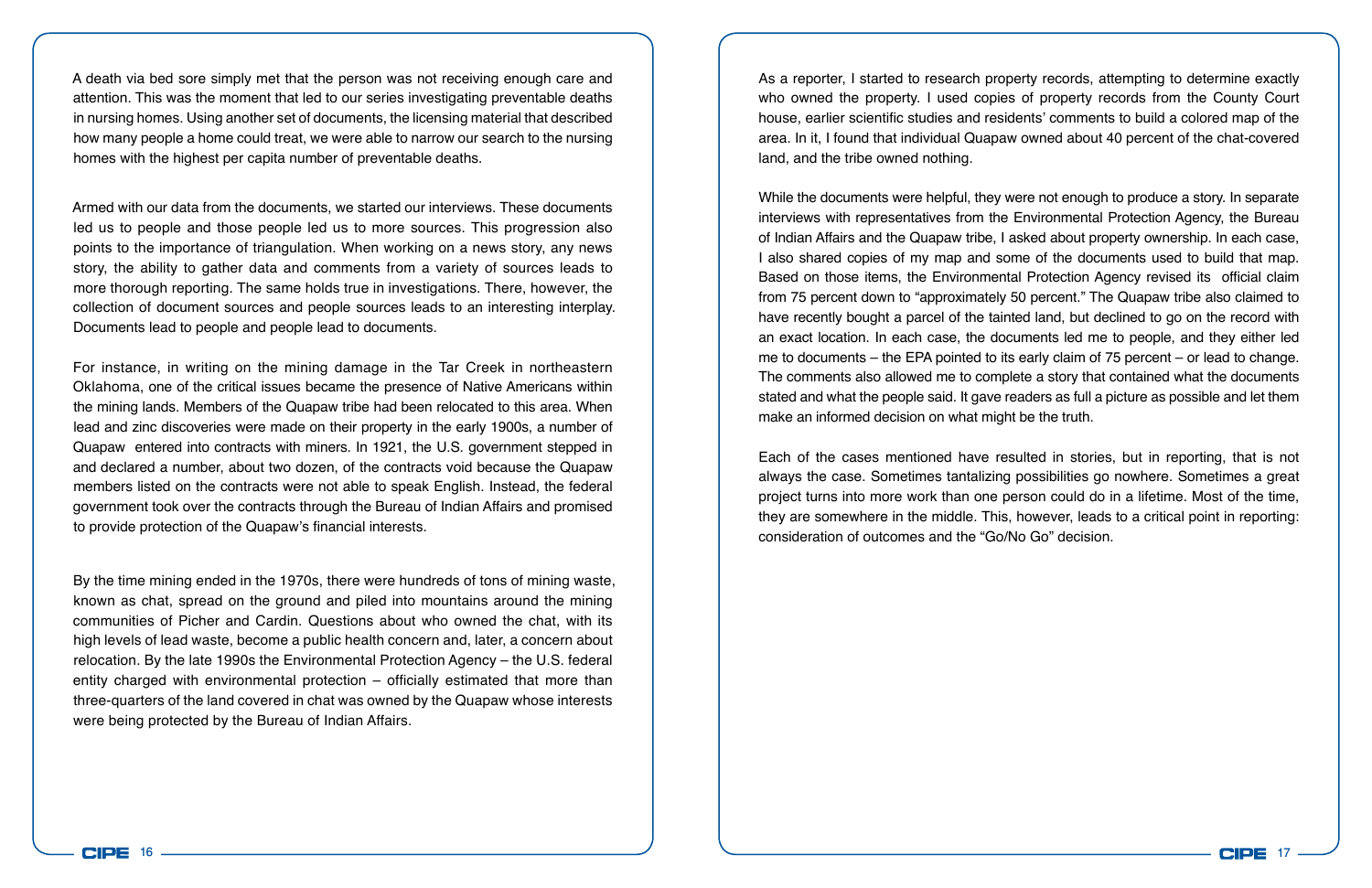#### **"Go/No Go" Decision**

Each investigation should start with an initial "sniff" test: Something smells funny. As soon as you have determined there is a funny smell, do a little background research. Look at past reporting on the topic, company or individual. Consider investigations that have been done elsewhere or by others on similar topics or areas. You might even conduct an interview or two on the topic as a means of furthering your understanding and possibly modifying the goals of your investigation.

Once that background is complete, you are ready to make a statement on the likely end product of your work. In the best-case scenario, you will produce an investigation that draws laudatory comments from your public and peers, and effects change. In the worst-case scenario, you will produce a thorough, readable feature on your topic, industry or individual. The one thing your investigation cannot produce is no story. The "no story" investigation is the sure path to never doing another investigation. Imagine explaining to your boss that you invested months of time, resources and energy into an investigation that produced nothing. You will not be doing another investigation.

Instead, try to put yourself in a position where you can quickly define the possible scope of your investigation. Be optimistic, but keep in mind that you will need a fallback that includes writing an in-depth feature article. Even if it does not uncover significant wrongdoing or bring about change, the investigation will provide a story that needs to be shared with readers and viewers.

Staying on track can be helped by crafting a prospective story budget and setting several points for "Go/No Go" decisions. A story budget should include a main story and a list of possible sidebars. It should have some suggestions for ways to illustrate the stories (photos, graphics, etc.) and a timeline for preparing the work. Share this with your editors early and caution them that it may need updating as you work. All investigations are prone to some metamorphosis once reporting begins. There are no certainties in investigations, and if we could predict all the stories, we wouldn't need to bother reporting. However, the reporting is still critical, and the act of reporting creates new possibilities and challenges. Below is a story budget of an investigative series on questions surrounding academic credentials of full- and part-time faculty members. This investigation was conducted by Metropolitan State College of Denver journalism students in spring 2008. Note that the budget includes story slugs, story descriptions, possible illustrations and the author or authors attached to the story.

## **Story Budget**

**MAINBAR:** The University of Southern California is more than happy to tell you how Will Ferrell and Reggie Bush received their degrees there. Denison University in Ohio will tell you that Michael Eisner, Hal Holbrook and Jennifer Garner all were once students where you could potentially be a student. The University of Denver jumps at the opportunity to inform you that Condoleezza Rice gained her education there. LUTHYE (no art)

**CLEARINGHOUSE:** With the fast paced life Americans live, how willing are they to give up some of their rights for convenience? The National Student Clearinghouse is a company that is taking a convenience and turning into a headache. BROWN (needs photo; Registrar?)

**DIPLOMAMILLS:** You've seen them. The messages in your inbox advertise diplomas in a matter of weeks for a few hundred dollars: a master's degree for \$180, a doctorate for \$250. It's not only too good to be true; it's too good to be legitimate. BAILEY (with MILLSLIST as graphic)

**ACCREDITATION:** Reputable accreditation agencies put institutions through extensive certification processes to validate the credibility of colleges and universities, and a student's diploma. TYLER (no art)

**STAFF BOX:** Lists sections staff. Graphic element.

**STUDENTREAX:** Students respond to the lack of credentials and the inability to verify from private universities. STAFF (I know Luthye is listed, but I think we may need multiple people to get this one.) (Must have photos of some students, probably as mugs.)

**BADACTORS:** Here are the people whose institutions say they did not graduate, or are lacking a degree for financial reasons. BELL (coordinating with comments from others) (photo needed)

**B.A.G.:** The graphic detailing where everyone came from to teach at Metro. Includes list of Clearinghouse members with non-responders highlighted. TYLER

**CLEANBILL:** These are the departments or programs that stood out for their clean bill of health. PARKER (photo would help.)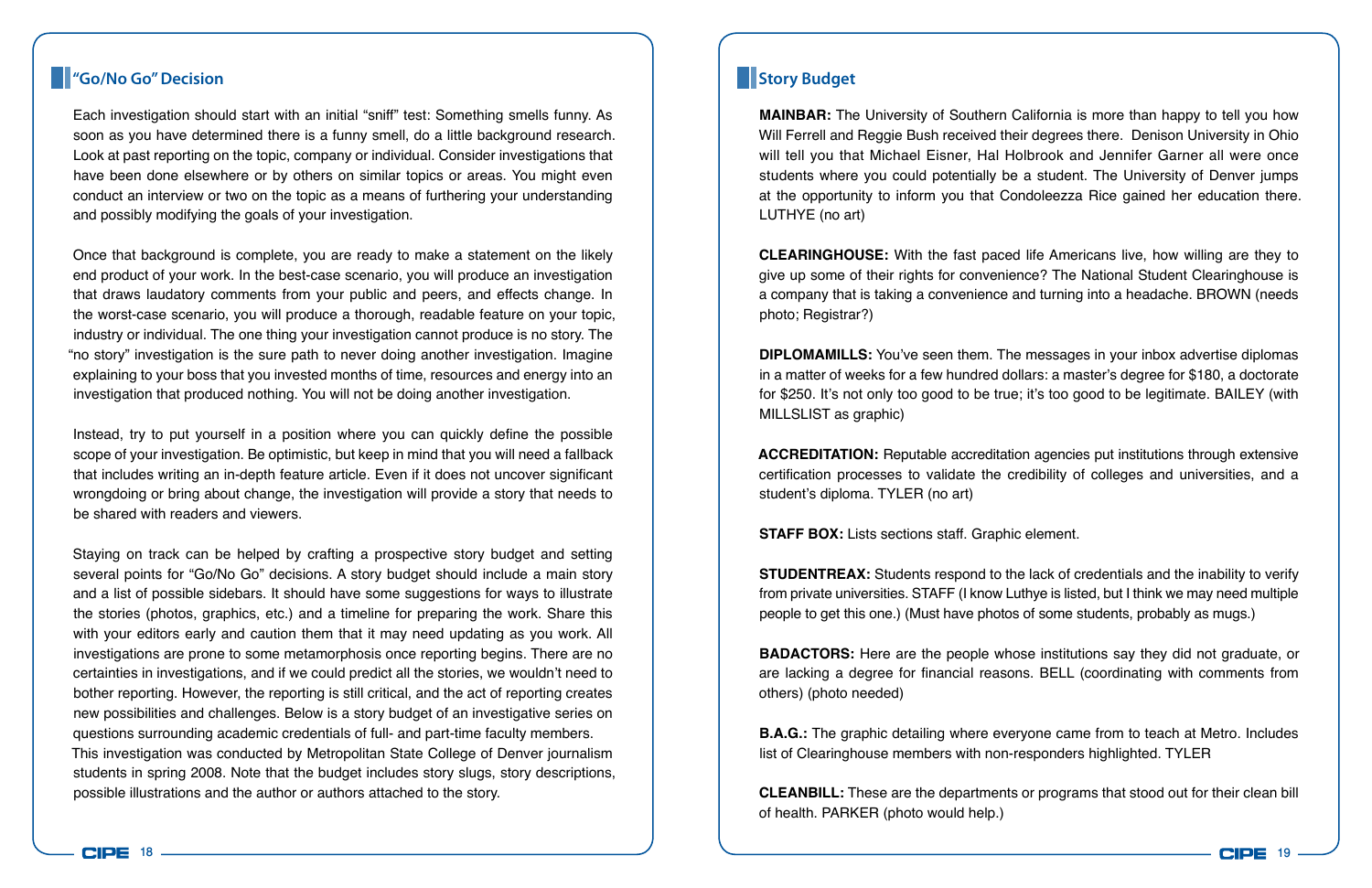**INTERNATIONAL:** Hiring professors with degrees from foreign countries represents a special set of challenges. STEPHEN & JOHNSON (no art)

**HR:** Metro adds a full background check to the list of requirements needed to become a professor or gain promotion. Professors are not happy. WEATHERLY (Needs a photo.)

**CREDENTIALS:** Here are the safeguards the college has in place to make sure that French horn at the front of the room holds an advanced degree before it begins squawking. BROWN (Art?)

**PARTTIMERS:** More than half of the professors teaching at Metro this semester are part-time. Why are there so many? WEATHERLY (Needs art. Why not get a photo of a part-timer teaching?)

**CHEATING:** When creating a resume for a new job, it is easy to stretch the truth about some things that may not be true about past jobs and experiences. Why do we lie? RIVERA

**COORDINATION / DESPERATION:** Metro State currently employs more than 500 adjunct faculty members. That is, people who may only teach a class or two that have experience in the field of study. What happens is a jam and a few more spots need to be filled? Does desperation play a key role in hiring at this point? BELUE & MOBERLY

The above example is a thorough budget of a series that involved 14 students checking into the credentials of about 1,000 instructors. This copy of the budget came less than two weeks before the series was scheduled for completion. However, even at that late date, assignments were still shifting and the fate of some stories remained in question. The finished series used most of the stories listed above, but right up until the moment production was complete, changes were being incorporated.

Changes point to the next necessity of investigations. Along the way, set the possibility for "Go/No Go" decisions. Usually these are based on a timeline and help you determine what you will be able to accomplish in your investigation and whether the budget you prepared is realistic, needs revision (They all do!) or unworkable. Making "Go/No Go" decisions is a powerful part of turning planning into finished work. Without it, deadlines can slip, stories can get lost and, particularly on larger stories or ones with multiple authors, coordination can fall apart.

At the simplest level, the decisions can be made on a story-by-story basis and then carried up to a larger level. A project with a large number of "No Go" stories may indicate some fundamental problems in reporting, writing or original data. A project with an overwhelming number of "Go" decisions may indicate that investigative subject was not as compelling or was easier to cover than expected. In action, the "Go/No Go" decision is similar to a checklist for news stories. It might look something like this for each story on your proposed budget:

Go/No Go Checklist [] Is your story newsworthy? [] Have you answered the readers' main questions? [ ] Is your story complete? [ ] Do you have the required number of sources? (Usually at least three.) [ ] Do you have at least one authoritative source? (Usually at least one.) [ ] Have you included appropriate sources for fairness and balance? [ ] Have you included documents as evidence? Are they all from primary sources? [ ] Have you shared critical information from documents with human sources? [ ] Does the story contain a clear theme and news? [ ] Is the lead backed up in the story? [ ] Are claims in the story backed up? [ ] Is this the story as proposed in the budget? [ ] Have you tailored the story for its intended audience? [ ] Have you attributed quotes and information correctly? [ ] Have you developed it logically? [ ] Does each paragraph develop a single idea? [ ] Does the story flow well? Do you have transitions that guide readers? [ ] Is your writing clear and concise? Can readers understand your words and sentences? [ ] Are all opinions attributed to a source? Has the writer kept out of the story?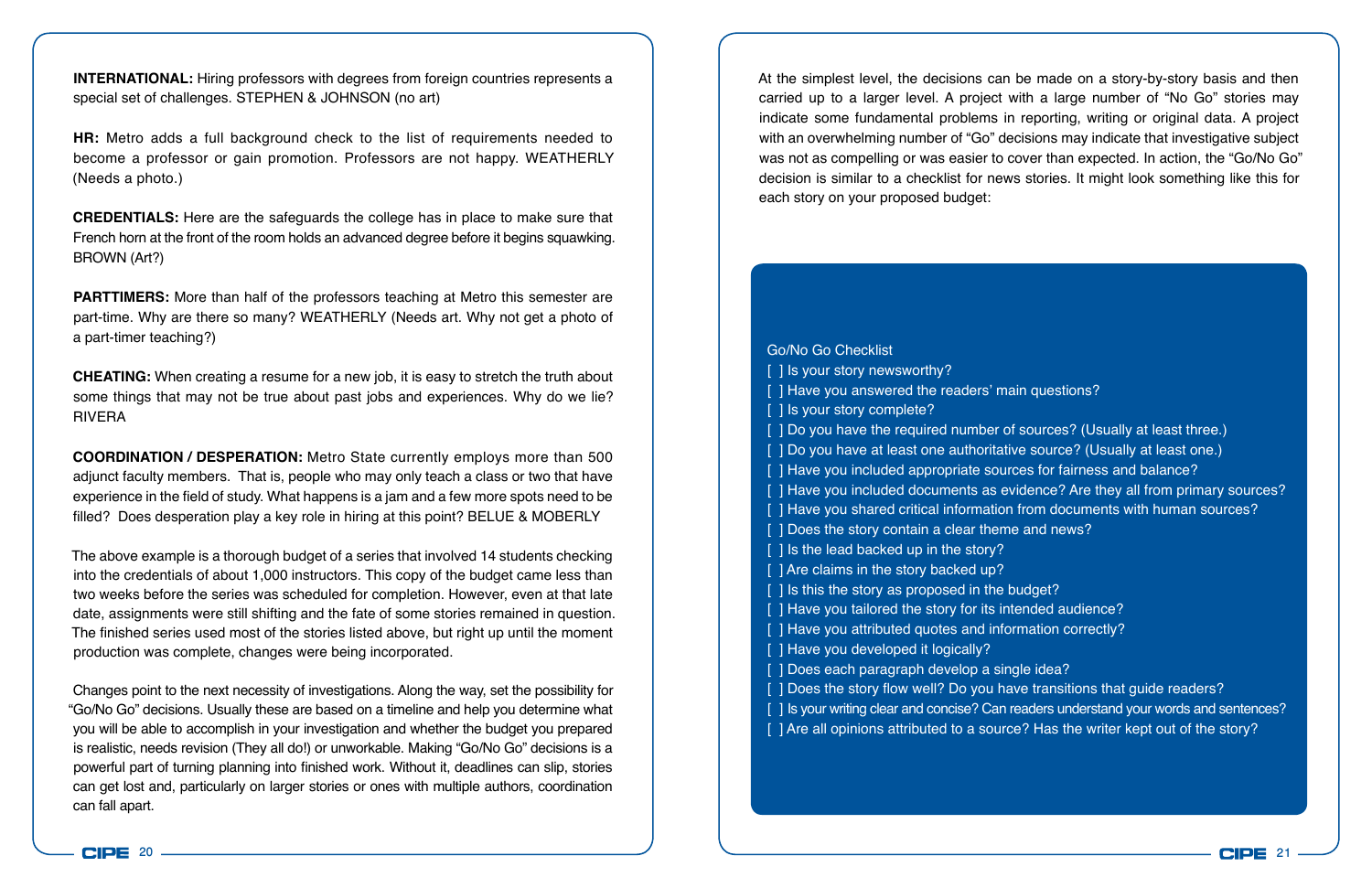Listing these points also indicates the importance of reporting fundamentals and good **Tool Sharpener No. 1: Honing your starting points** writing. However, their primary use is as a checklist for the work. Wherever the writer can put a checkmark indicating an affirmative answer and a "Go" decision, the story is in good shape. A story without many checkmarks indicates a "No Go" decision. Those latter stories should either be dropped or rewritten or perhaps seek some additional reporting.

Armed with the basics  $-$  the ability to ask "Why?", the faith in primary documents,triangulation, story budgets, and the "Go/No Go" questions – the first steps to a successful investigation are in place. Equipped with these tools, we have the essentials. Those won't be enough, but they are to investigative reporting what the hammer and screwdriver are the toolbox.

Considering what you have read, it's time to look at the starting points for your investigation. Investigations can start based on simple events or complex ideas. Begin your work with a look at those first questions.

- 1. What is the "Why?" question in your investigation? Do you have a clear idea on what you hope to investigate and where you might seek sources for this investigation?
- 2. What role does your passion for the topic play in your decision to pursue this area? While passion is not critical to an investigation's success, it can go a long way. You will be spending a great deal of time on this work. If you can feel some love for it, that time will be better spent.
- 3. Have you answered the "So what?" questions? As you put your reporting together, ask yourself why the questions you are asking matter. Is the work you are putting together both interesting and relevant to the topic under investigation? Hopefully, the answer to both is yes. If it's not, perhaps you need to change your reporting or the focus of your investigation.
- 4. Consider the "Go/No Go" checklist in the toolkit. Is it sufficient for what you are doing? Are there other areas that you might add or items that you would want to subtract? Feel free to modify the checklist. As above, make it relevant to your work.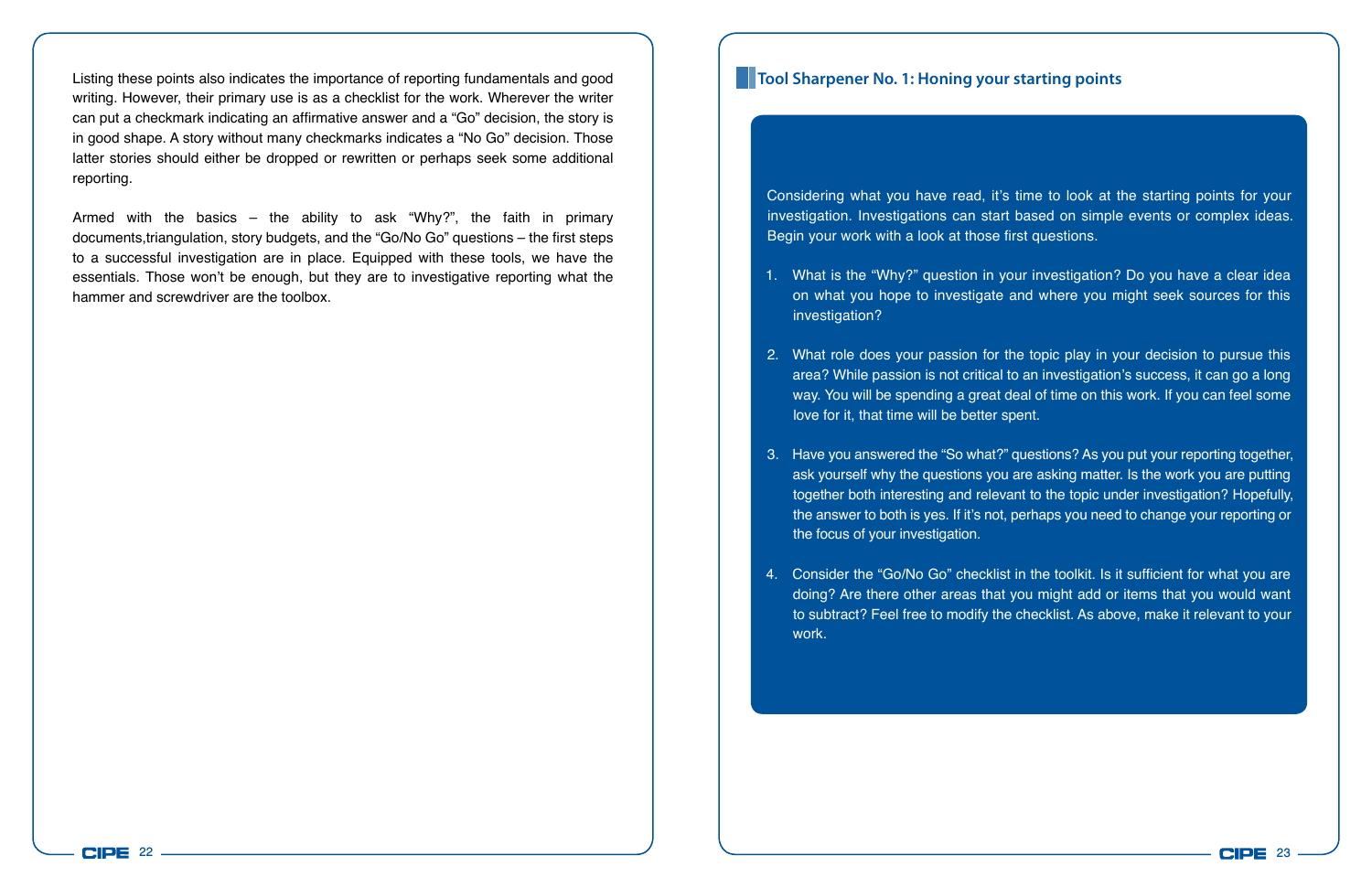## **Law and InvestigationS**

In ancient Athens, Plato argued that truth is best reached through a rigorous discussion from which no fact or argument is withheld. He believed that such discussion is essential if a government is to serve its people well. Investigative reporting hails from the Athenian tradition of free expression and free speech as a means to ensure the maximum participation in government and the best government possible. Investigative Reporting often gives voice to the voiceless. Along the way, it creates some challenges in ethical and legal realms.

Foremost among those concerns is libel. Historically, libel was merely reporting that damaged the reputation of a person or, in particular, a government. Licensing, bonding and taxes were used as press controls through the centuries. Over time, the notion that the reporting must also be false was added to the definition. More recently, in the 1960s, a seminal case in the U.S. Supreme Court added the idea of "actual malice" to the definition of libel when reporting on a public figure, public official or person who injected into a public controversy.

Because investigators work on potentially explosive topics, here's a quick explanation of what to watch for in reporting and how to avoid libel. To prove libel there has to be a connection to each of three points:

**First,** the material is defamatory either on its face or indirectly.

**Second,** the defamatory statement is about someone who is identifiable to one or more persons.

**Third,** the material must be distributed to someone other than the offended party; i.e. published.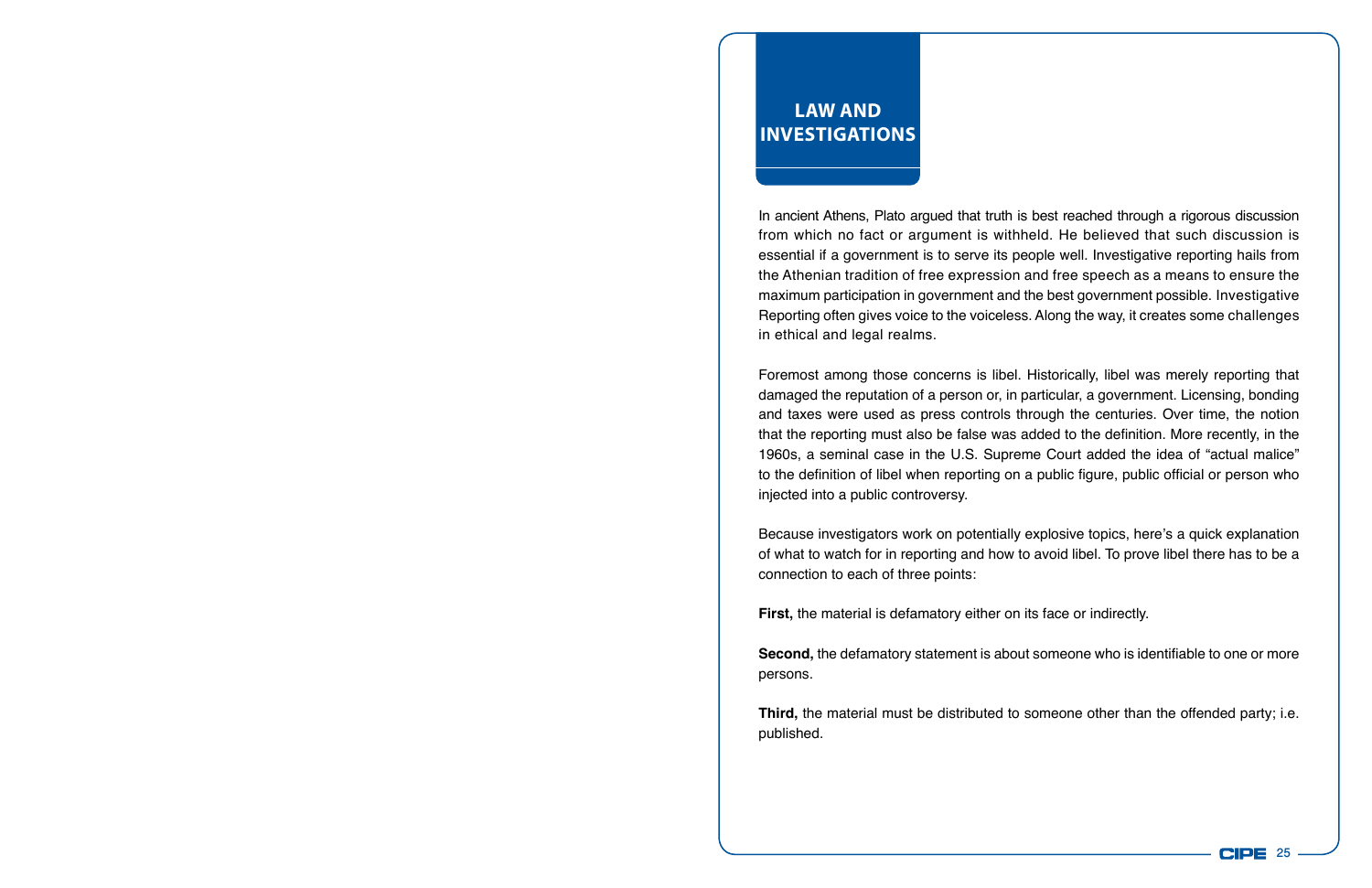In application, courts have taken a very broad view of what constitutes publishing. It's more than just putting words on a page and sharing those words with an outside party. The publishing definition includes broadcasting, video dissemination, online publications, blogging and e-mail. The definition cuts across all boundaries in presentation to include news, sports, entertainment and even advertisements.

After seeing work that meets the fundamental three conditions, courts have applied two tests to the reporting. The first looks at whether a statement was known to be false at the time of publication or broadcast. The second test depends on the status of the person suing for libel. For a private person, negligence in reporting is all that has to be demonstrated to proved libel. For a public person or public official, the complainant has to prove "actual malice" or a reckless disregard for the truth by the reporter in order to prove libel. This higher standard is unusual in courts world wide.

The strongest defense against libel is the truth. However, knowing the truth and proving it in court are two different matters. Publishers, broadcasters, reporters and editors have found this to be the most trying aspect of a libel suit. In attempting to meet this standard, reporters traditionally have relied on documents, official declarations and other judicially privileged material as a shield in such claims. Judicial proceedings, i.e. court actions; legislative or public proceedings; or other public records, such as the items found in a county clerk or recorder's office; are great aids in a libel defense.

The most common causes of libel suits are the sort of items that investigative reporters need to watch closely. They include carelessness, exaggerated writing,inadequate verification, and the failure of reporters to talk to a defamed person. My advice for reporting students looking to avoid their day in court is to fall back on the three "C's" of copy editing: Challenge the copy, check the copy, and change the copy if necessary. In challenging the copy, I ask the question of "How do we know this?" If I can't find a ready answer, I may have a problem. When checking the copy, I seek other sources that might verify or negate any point made. Finally, if necessary, I change the copy. This often means I either drop an item from a finished story or project, or I look for other ways to say the same thing or, in the worst case, I find a way to write around this hole.

In practice, this typically means that I print a copy of my work and underline each fact on each line in red. Then I take my copy and in the margins of the paper and write which sources provided that fact and any sources I used to try and verify that fact. If I have three or more sources on any fact, I tend to stop the reporting work on that item at that point. If I have fewer than three, I try to find additional sources. In some cases, there is only one source. At that point, I have to evaluate whether I feel comfortable with the fact reporting and the source. It is a difficult balancing act. So far, it has been a successful balancing act.

The Egyptian Constitution's affirmation that Egypt is a Muslim nation adds another set of challenges in investigative reporting. The legal code's mixture of Islamic and civil law, based on the French statutory code, gets further complicated by the guidance and precedents of the Court of Cassation and the Supreme Administrative Court (Glasser, 2009). In addition, reporters are working in an environment with large, state-controlled media and nascent independent media.

As an investigative journalist, my concerns would come from the various sections of Egyptian law that criminalize putting out "false news harming the reputation and interests of the country (Glasser, 2009, p.193). It's not that reporting would necessarily move to that level, but the broad language of "false news" (Who determines what's false?) opens up a number of avenues for prosecution of investigative journalists. It is conceivable that accurate reporting could be seen as damaging to the reputation or the interests of the nation. At that point, a single falsity, even a misspelled name, could lead to prosecution. While this puts a premium on fact-checking, it has an understandably chilling effect on potential investigations.

In addition, an amendment to Article 179 in March 2007 gave "authorities power to arrest people suspected of terrorism, search their homes, intercept their mail, and tap their phones without a court order. (Glasser, 2009, p. 193)" On its face, this amendment would not seem to be a critical issue to journalists. However, states around the world have a history of malleability in their definitions of terrorists. An investigative journalist working on stories that harm state interests could be considered a terrorist by the state. I found no evidence of this in a search of Egyptian news coverage since the amendment. However, my search was limited to English-language publications.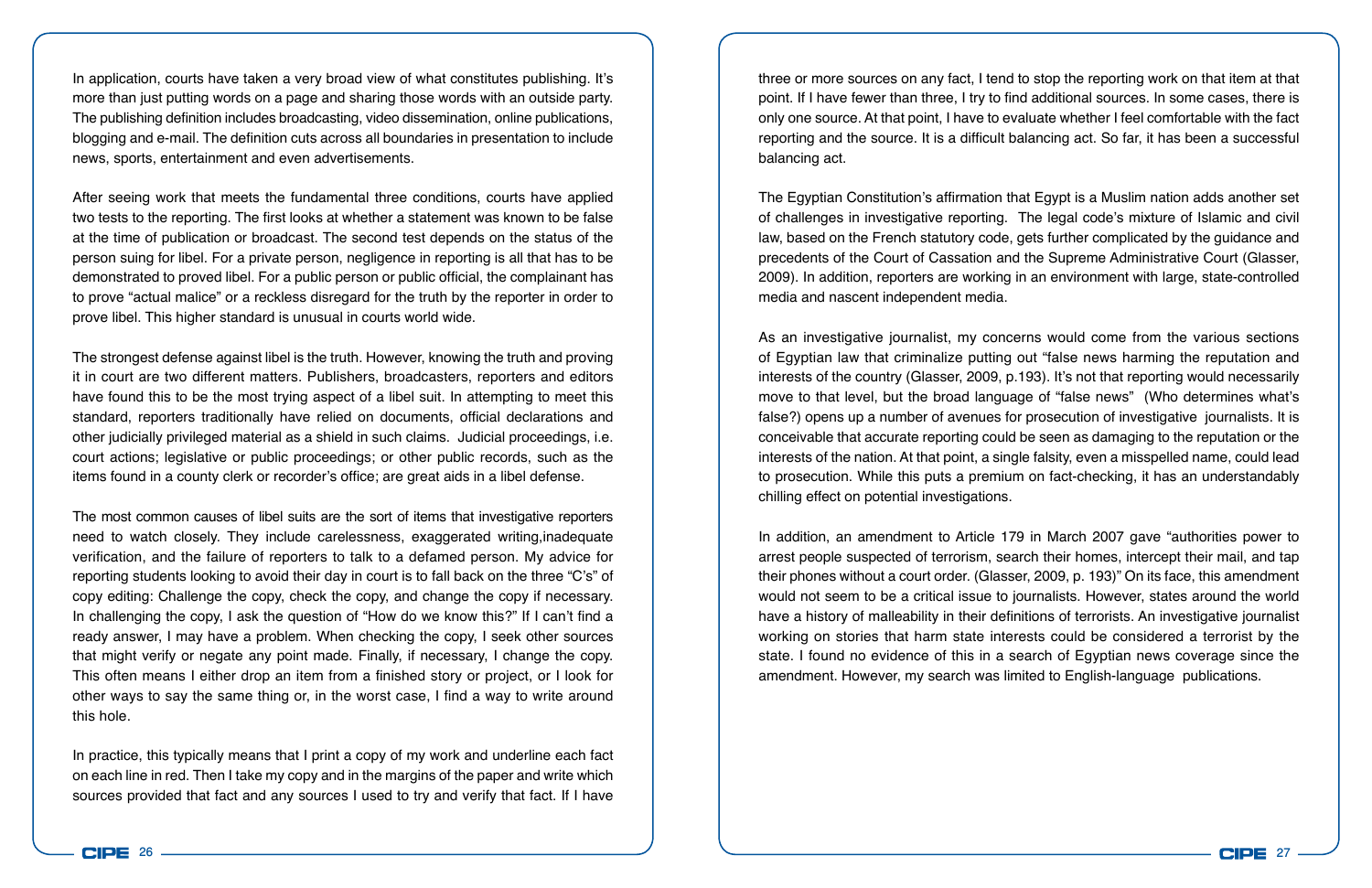### **Tool Sharpener No. 2: Legal Challenges**

Holding authority accountable and investigating wrongdoing is the highest calling of journalism. Even noble intentions, however, do not ensure protection from legal action.

- 1. As the work begins, what are your legal concerns?
- 2. What sort of protective steps are you taking to avoid libel accusations?
- 3. How are you gathering data and keeping notes? Will these be available for use in fact checking later?
- 4. Have you allotted time and resources for fact checking before the investigation appears?
- 5. What sort of minimum standard will you set for yourself in the number of sources you need in verifying controversial material?
- 6. Do you plan to consult with a lawyer during any part of the reporting? Editing? Presentation?

## **Story budgets**

If you have no idea where you are going, then any map can help you get there. In investigative reporting, it is critical to have at least some idea. The best map to use is a story budget. It carries the road markers, important destinations and scenic overlooks along the trail.

Without it, the investigation may prove useless and lost. If you can plan ahead of time when stories will be running on what dates, your publication will be far more effective in having a complete product with in-depth reporting that covers all angles.

Newsrooms work off of story budgets similar to the one shared earlier. Staffs will have a budget of what stories will be in the next edition. The budget also includes how many pages will be needed for the edition, typically broken into the sections of the newspaper, as well as requests for art, non-narrative elements or photographs.

As an editor, it is important to know what your investigative reporters are working on; what stories they are writing, what art will be needed, and when the stories will be ready for print. As a reporter, it is even more important to at least have an idea of what your stories will look like when they come to fruition.

Putting together a budget for your publication on a section by section basis is the easiest way to keep everything organized. The same applies when setting the budget for your investigative project. Treat it like its own section or broadcast. Start its budget with the top, or most important, story and work your way down. This way you know exactly how much space to allot for each story and subsequently each section.

Knowing how long reporters' stories might be is the first step to planning a useful budget. Going back to the Port Said accident investigation example, your reporter should be able to give you an estimate how long a main story will be, and that will help you figure out how much space should be allotted. Carry this process through to include sidebar stories that illuminate lesser, but still important, aspects of the investigation. Be sure to include the possibility of illustrations, photos and graphics coordinated with your stories.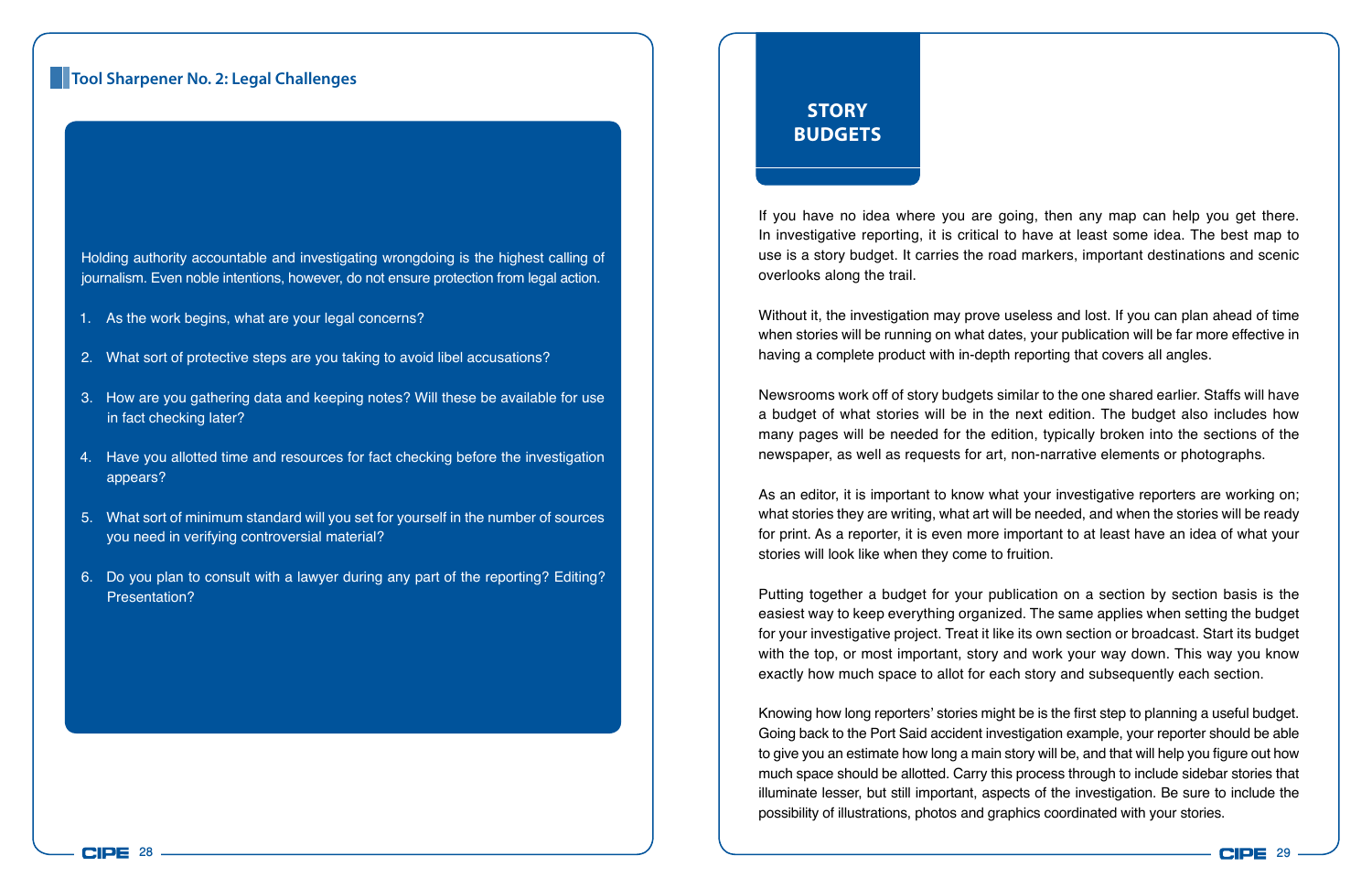Ideally, the budget should be a spreadsheet of sorts that contains relevant information for each story. To keep a budget updated, editors should ask for relevant information for each story. Here are some basics that reporters should be aware of for each of their stories.

- 1. A slug for the story, a short name or single word title for each story.
- 2. The reporter who will be writing the story, including contact information.
- 3. A brief, two or three sentence, description of the story.
- 4. The time, date and place of the story.
- 5. A tentative deadline.
- 6. Ideas for art photo opportunities, graphics that can be used, non-narrative elements.
- 7. Anything else that may be important or specific to your publication.

Whatever you chose to include in the budget, there are several ways budgets can be discussed. For a large publication, with reporters dealing with the same editor edition after edition, it makes sense to have a sectional budget meeting. For instance, the news section editor would sit down with each reporter and fill out a story budget for the news section. The same would happen for other sections, including a budget for your investigative work. Then there would be a section editor meeting where a complete budget would be built by putting the different sections together. This way, an editor-in-chief can see a finished story budget instead of hearing each story pitched and recorded.

At a smaller operation, one with only a handful of reporters and a couple of editors, it makes sense for everyone to sit down together and build a budget as a staff. This way each member of the staff can have input. Reporters know and editors suspect that a budget can also be a powerful tool in guiding investigative work. The person who makes that first innovative step is often well on the way to getting his or her ideas to triumph.

A caution in using story budgets comes in the danger of making their contents punitive. A story budget should be a fair representation of what can be prepared, written, photographed, etc. With this in mind, it does not make sense to put stories on a budget that cannot, or most likely will not be completed. Of course, not all will go as planned; stories can change or fall through. After all, this is still news that we are covering. If it stayed exactly as we predicted, then it would be necessary to either find a story with actual news, or to go into a different line of work, perhaps financial advising on insurance sales.

### **Tool Sharpener No. 3: Budgeting Time**

Once an investigative idea has received the OK to proceed, prepare the first budget. Be sure to include possible main stories and sidebars. Also, consider what graphics and non-narrative elements might be used. Attempt to organize the hypothetical look of your finished project. Be open to changes in the budget as you progress.

- 1. Prepare a sample budget to go with an investigative series you plan to do. Be sure to consider how many parts the series will be and include contingencies for stories that fail to materialize and stories that prove to be better than expected.
- 2. Take the budget you just prepared and write one based on the best-case scenario. Assume that every wrong you uncover will be worse than you expect. Assume that every source you need will be available, talkative and worthy of quoting.
- 3. Take the first budget you prepared and write one assuming everything goes wrong. Assume the story does not turn out as planned. Assume that problems are less than anticipated and sources are difficult, if not impossible, to find.
- 4. Compare your best-case and worst-case budgets. If the worst-case budget results in no story, you need to reconsider your investigation. If your best-case budget results in a series that you wouldn't want to read, reconsider your investigation.
- 5. Look at an investigative series. Deconstruct that series by writing a story budget based on what appeared in print or online. What lessons do you take away fromother investigations?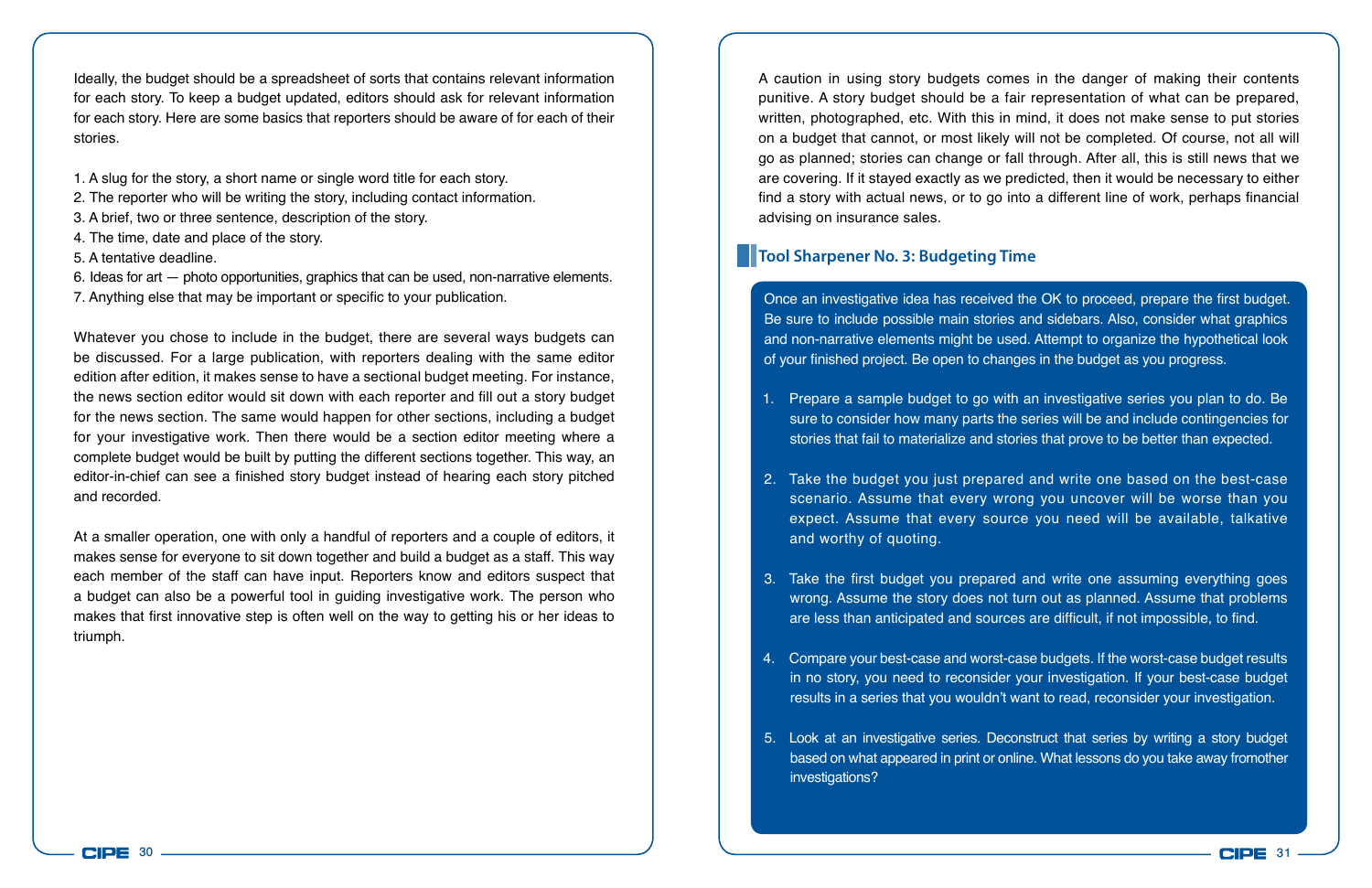### **Databases**

Investigative reporters need to learn how to use databases and need to be comfortable building such collections of data on their own. Databases provide devices for coordinating, tracking, fact checking and future coverage.

The coordination aspect of databases is fairly obvious in the "Go/No Go" and the Story Budget sections. In each of those areas, effective source databases make it much easier to see what stories to pursue, which stories may prove particularly difficulty, what reporters and editors expected in the stories, when stories might be finished, and the list goes on. Suffice to say, a database is a highly useful tool when more than one person works on an investigation. It also provides a method for tracking work, sources and the status of stories.

For instance, I often think of databases as collections of data by government, non-governmental groups and private agencies. These collections allow those groups to track their work and can be highly useful in reporting. Often, however, I use simple database programs as a means of recording sources. Names, titles, contact information, and contact dates are some of the items I will track. A source database helps me keep track of who I identified as possible sources in a project, whether I talked to them, when I talked to them, how I talked to them, and how I can get in touch with them again. Simply keeping up with the mounting list of names scratched on notepads, sticky notes and napkins can become overwhelming and time consuming.

Not only do source databases help me with tracking while reporting, they make a wonderful resource when fact checking starts. I often add columns to my simple databases so I can put a mark and a date to denote contacts or attempts to check on information sources provided me earlier. This is not always critical, but it provides some safety and confidence when double- and triple-checking items in the final hours before an investigative project is shared with the world.

**CIPE 33**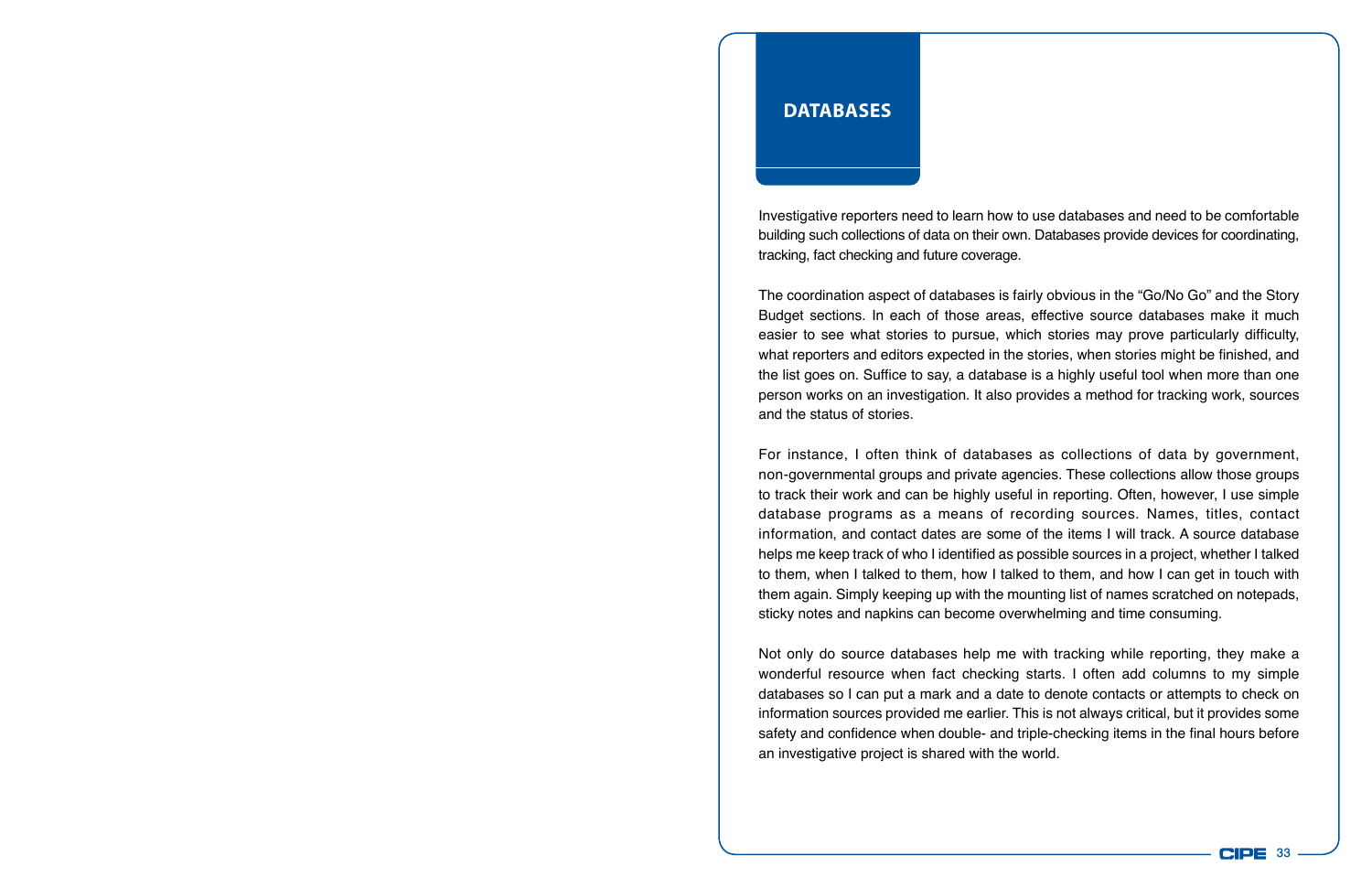Once built, source databases can take on a life of their own. Electronic recordkeeping makes it easy to add or subtract sources. It also makes it easy to identify possible sources for future work, or contacts that need to be made after a story has been published. Research we did on Commercial Financial Services Inc.'s collapse in 1998 led to creation of a large source database. Three reporters built and used the database while conducting their investigation. Along the way, this searchable collection helped reporters draw connections between principals in the company. As the series need publication, reporters used the source database in checking facts. Finally, in the year or so after the series the list was used for contacting sources used in the original series, those unavailable at the time and to keep track of new possible sources.

Learning to use databases does not require learning a new language or training a mind to work in a new direction. While high-powered software exists to allow storage of more complicated data in a searchable format, it is not crucial for investigative reporting. A source list can be kept to fewer than a dozen columns of data. Even on larger databases, such as a list of code violators tracked by a department, simple software allows the reporter to search for information.

Information contained in a database built from state records can prove to be a powerful tool. A database we built based on enforcement actions taken by the state's environmental quality division in Oklahoma allowed us a view into the division's most significant actions. We collected eight years of data, and by the time we were done querying it we know the largest fine recipients in the state, the most common reasons for fines, and the type of environmental pollution transgressions that did not result in fines. This information formed the basis of our interview with the director of the environmental quality division. He noted in the interview that he had been the head of the division since its creation, and he had no idea about the largest fine recipients.

Any time there is a document – and, as noted earlier, there is always a document – it is possible to build a database. The only restrictions are time, your willingness to seek data and the format in which the data is maintained. The growth of digitized systems makes it easier to track any thing. This doesn't mean that an investigator won't eventually build a database off of paper copies. While the initial time investment is steep, it's worth having because of the ability to search the data easily and quickly.

#### **Tool Sharpener No. 4: Building Your Own**

Databases do not need to be complicated. They are tools that anyone can use to examine and aggregate information. They can be the greatest ally to an investigation.

- 1. Since a source database is likely a necessity in your investigation, what information do you plan to include in it? Take a moment to consider the headings for each section. Jot those down on a piece of scratch paper for use later. Or, better yet, type them into a spreadsheet program. There is no reason you can't start applying items in this toolkit today.
- 2. Prepare a possible investigative budget. Where might you look for sources? How would you illustrate your project?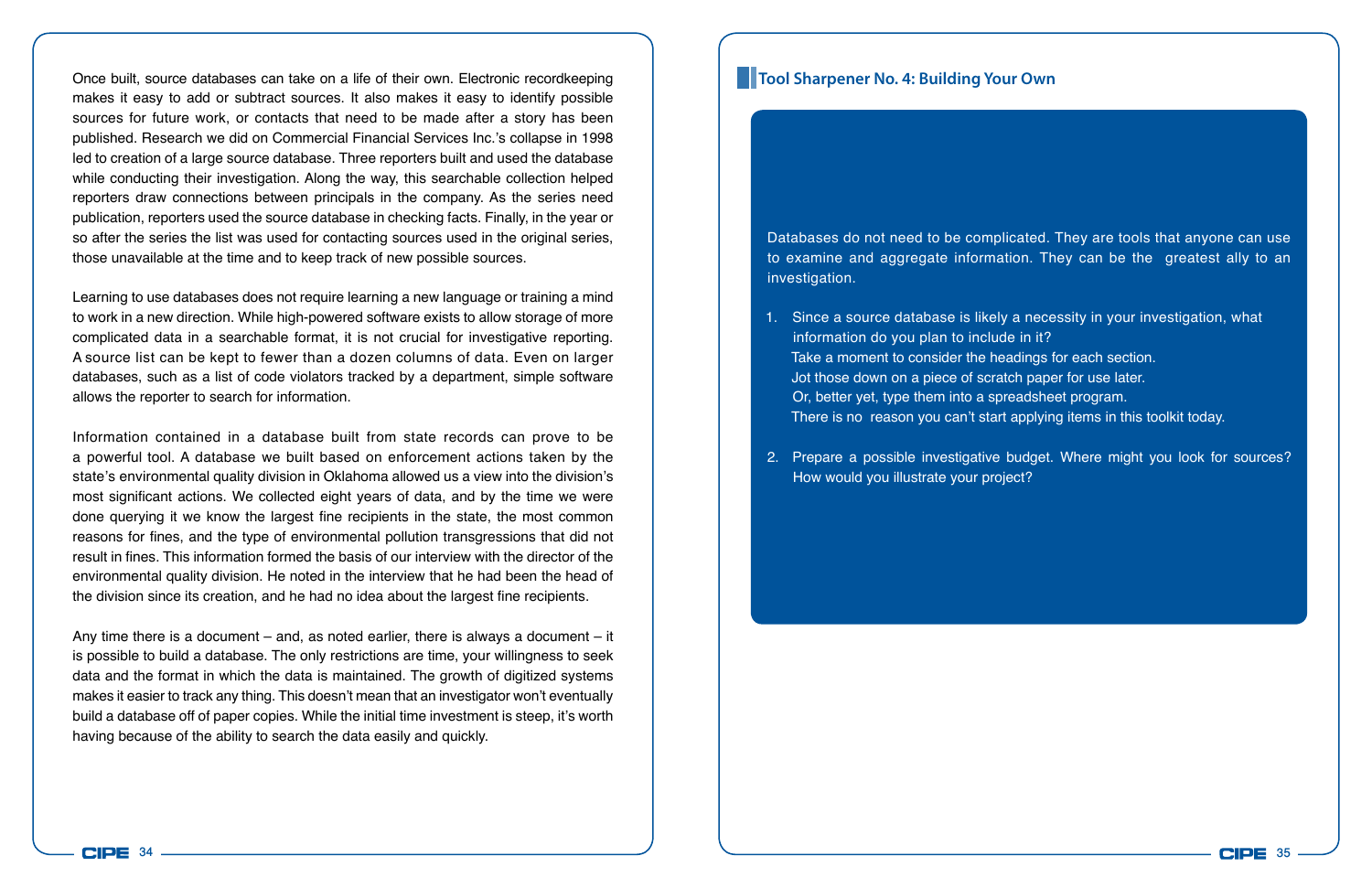## **Finding Sources**

If you are building a database, you better have some data. If you break sources down into their simplest component parts, you have three types: primary, secondary and people. We will quickly dispense with secondary sources because of their numerous limitations. Then the next part of our toolkit will look at primary sources – documents, and people sources.

First, there are secondary sources, and they serve a vital role in providing you with background and leading you to primary sources and people you might need in your reporting. In the category of secondary sources I include all other reporting done on a subject that you choose to cover. News stories in newspapers, magazines, online and over the air are all secondary sources. A secondary source is one that contains reporting from a party other than yourself for work on news other than your project.

For example, any coverage of the hypothetical Port Said accident would all fit in the category of secondary sources. Stories from the Associated Press, MENA, an Al-Ahram newspaper, Nile TV, Al-Jazeera, etc., would all be secondary sources. Such sources are great for finding names of people involved in a news event. They are great for finding a mention of scholarly work or a government report. However, do not quote or paraphrase these works.

The number one reason is because reporters are expected to do original work in their reporting. It is not your job just to regurgitate something that has appeared elsewhere. You are reporting, which means the work should be original. Second, you don't know how well the reporter did on the first story. Repeating the mistakes made by another reporter does not shield you from angry editors and readers. For the sake of your credibility, it is better to do the reporting yourself, especially in an investigation, than to write "according to an Associated Press report" in your finished work.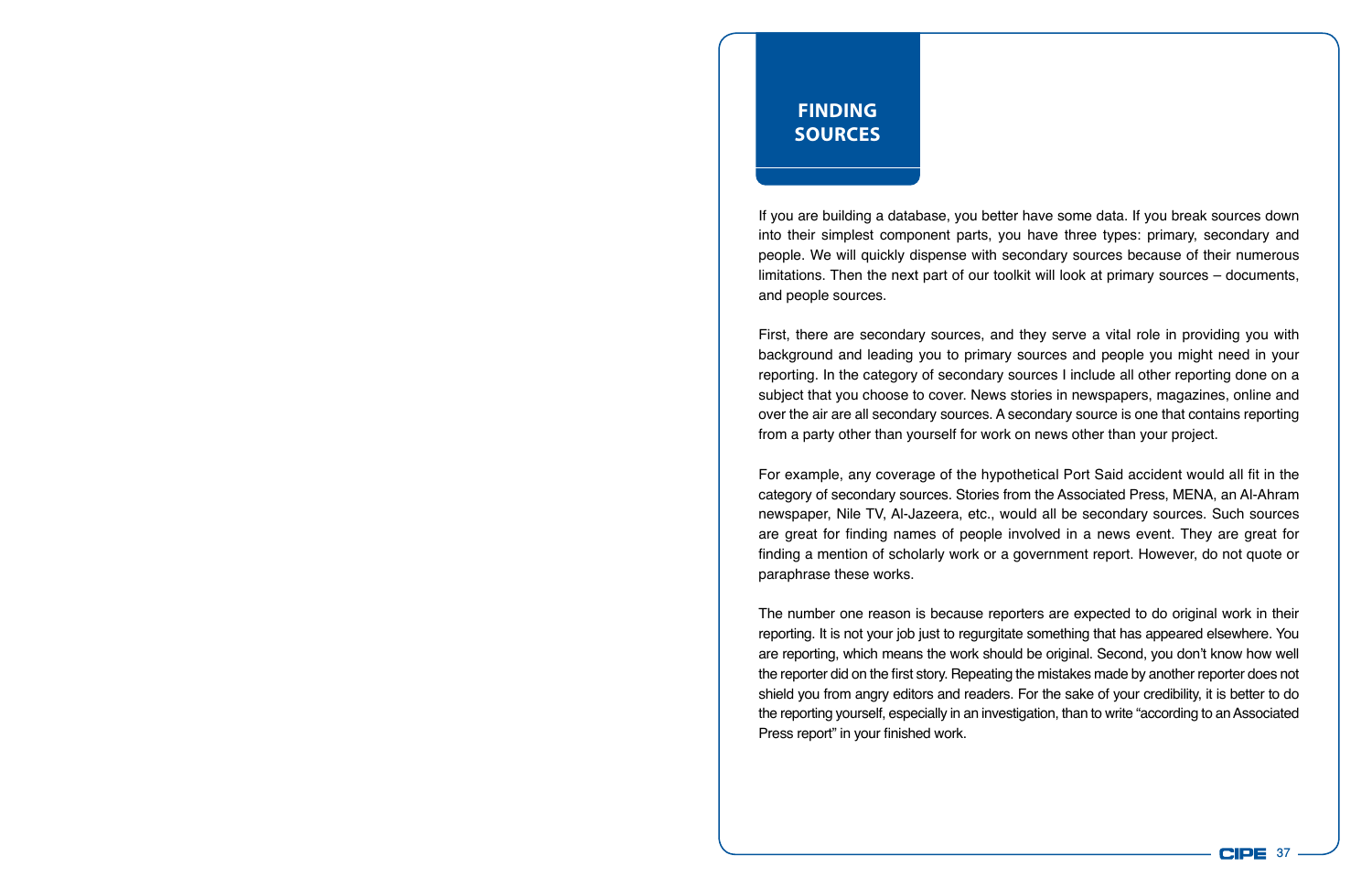Instead, try to glean as much information and as many sources as you can from such work. It starts you down the path and helps show you where to look when trying to turn an idea into a great project. I have often used other news reports to help me locate people and the title of documents I never knew existed. In 20 years of reporting and editing, I can only think of three or four occasions where I quoted a secondary source, and none of those involved investigations.

### **Primary Sources**

Documents are primary sources. As mentioned in the discussion on triangulation, they lead you to people and people lead you to documents. The interplay helps build stories that are factually accurate and credible. Documents can be dull. They also can be a lot of fun. Here are definitions on what makes a primary source, and some of the steps I take in looking for documents.

In general, a document can be anything, but here are some of the family groups I created to help sort my work:

- **Legal:** such as parking tickets, arrest warrants, bail, bounty amounts, court filings,lawsuits, legislative proceedings, meeting agendas, new legislation, statutes, etc.
- **Business:** such as annual reports, tax filings, market data filings, market reporting, tenders, security registration, tax stamps, proxy statements, and stock certificates among them.
- **Vital statistics:** such as birth certificates, death certificates, marriage certificates, diplomas, commendations, etc.
- **Generic:** such as receipts, bills of sale, bills of lading and the like.
- **Government:** particularly census data, demographics, mandated reports, special reports, research findings, audits, analysis and their ilk.
- **Educational:** includes research reports from institutions of higher education, academic research, white papers, monographs, items in peer-reviewed journals, etc.
- **Think tanks:** which includes works such as position papers and independent commission findings. Many non-governmental organizations can be included on this list.
- In addition to each category, it is possible to include press releases from any entity on the list of documents to use. Plus, electronic versions of documents or electronic-prepared correspondence, such as e-mail, should be included among the collection of documents.

The list above is merely a partial set, but you can already see that it is a rich, varied point of research. Books, papers, maps, photographs, tape recordings and e-mail, are just some of the items to consider in your quest for primary documents.

In any investigation, government documents are a likely starting place. As taxpayers, we all pay for the cost of the creation and maintenance of these documents. Because of this, it seems reasonable to seek documents from government in doing your reporting. Those documents can range from campaign financing reports to population counts to audits to a list of when monthly meetings are scheduled. If a body, not necessarily a state or federal body, but any body, spends 1 Egyptian pound in the course of its operation, then it should have to account for that pound. The accounting of how an entity behaves as a custodian of public money is a matter for the public. It's a reporter's duty and obligation to seek answers to the question of whether money is being well spent.

In general, I tell reporters to seek documents with the assumption that they exist and they are to be made available for public inspection. In the United States, reporters are aided by the federal Freedom of Information Act, which covers documents produced by all federal entities, and open records and open meetings acts, which cover documents produced by state and local entities. Egypt does not have the same history of legislative action. However, I offer the same advice to reporters in Egypt: Ask for documents. Ask for them in whatever format they are kept. Put the onus on public officials to explain why public work cannot be shared with the public.

In an ideal situation, a document will be available in an easy to use electronic format. Many agencies are eliminating the amount of paper documents in favor of electronic recordkeeping. As a rule, if a document can be kept in hard copy, it can also be recorded in an electronic format. However, this does not mean that documents will always be available in an electronic version. And even an electronic record may come in a format that is difficult to decipher. Plus, departments within one agency may operate on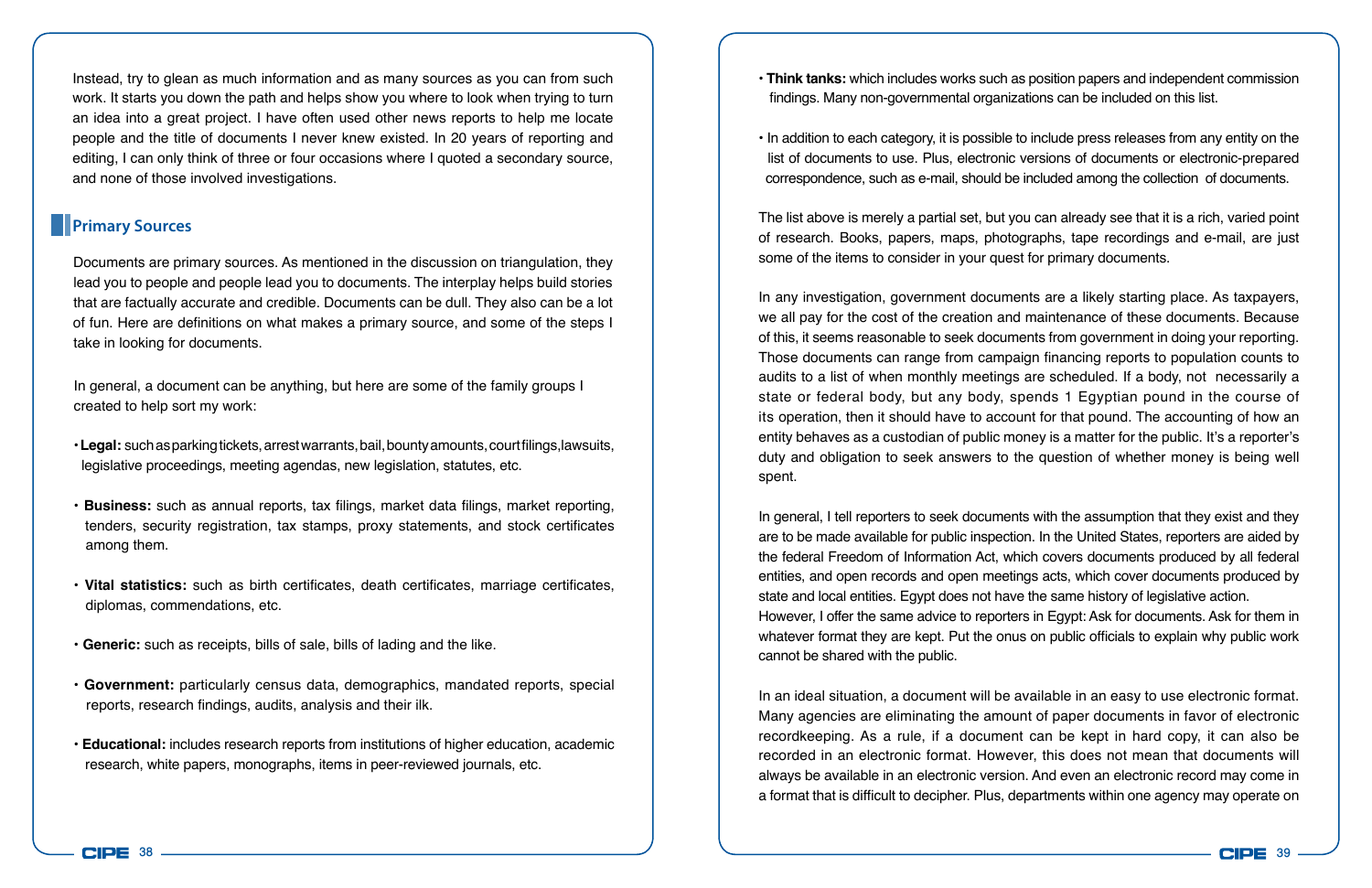recordkeeping systems that are not compatible with one another.

There is also the possibility that all documents will be kept in hard copy only. This can be an impediment in reporting, but generally only in terms of time. Data entry is a slow process and it is open to transcription errors. The plus is that having the hard copy makes for a ready backup and a method of double checking the finished work. Also, it's harder to deny a paper document.

The pitfalls of documents are obvious – they can be dull. They don't speak. Even scintillating, crucial information from a document is unlikely to come to life on its own. As reporters, it's necessary for us to aggregate information and to bring it to life. In general, paraphrase the information from documents. Extensive quotes from documents rarely add to the reporting.

The one area where I encourage reporters to make an exception is when dealing with numbers. Be as exact as the documents in the numbers you provide. This is especially true when comparing budget expenditures to actual expenditures. Precision is priceless. Getting the exact numbers into copy helps give readers an idea of the scope of the issue being investigated. The one caveat is to try and find the right number and to avoid over saturating your writing with numbers. Try to limit the number of numbers in a paragraph. It is better to get the most important number rather than to overwhelm the work with a multitude of numbers.

As an example, consider an investigative story on how a college or university spends its budget. State support, student tuition, research grants and intellectual property may all contribute to the institution's income. Those funds then go to pay for instruction, facilities, student services, capital projects, security, maintenance and an array of other needs. The budget will contain line after line of items detailing expenditures in each area. Comparing budgets from year to year can become a swirling array of numbers. While it may be exact to note that expenditures on security for Fictional University changed from \$3,436,219 for staffing, \$37,018 for transport, \$121,614 for communications equipment and \$17,805 for overtime in 2008 to \$3,679,918 for staffing, \$40,303 for transport and \$31,056 for overtime, while dropping to \$26,404 for communications in 2009, it's not much fun to read or simple to comprehend.

Instead of making it harder for the reader, simplify. Note that the security expenses for Fictional University in 2009 "increased 4.5 percent over the previous year to \$3.77 million." This percentage increase may be the crux of your investigation. The investigation may be looking at why personnel costs, both in staffing and in overtime costs increased after the university installed a new communications system in 2008 designed to help better manage security. If that was the case, then the percentage changes in both the staffing line item (up 7.1 percent) and the overtime payments (up 74.4 percent!) might be key areas to highlight. Whatever you use, please note that it is far easier to digest numbers that have been put into context and compared by the writer, rather attempting to read and do the math simultaneously.

The language in documents can also require translation. Reporting is more than a regurgitation of the specialized language within a field, agency or business. Avoid embracing the alphabetic soup of bureaucracies. Knowing the SOP for the ROP 2200 GMT is TMI. Working as a journalist, you may be aware that SOP is the "standard operating procedure," the ROP is the "run of the press," GMT is Greenwich Mean Time and TMI is "too much information." You wouldn't want to use any of this jargon to say, "The press run starts at 10 p.m."

While the example is an obvious abuse of language of the level that no self-respecting journalist would make, this type of statement comes when reporters move out of their comfort zone. It's easy to write that the Ministry of Health is requesting a "fiduciary enforcement action" against a hospital for charging "underserved, indigent population " a "disproportionately high fee" for "routine preventative health maintenance care," because that is how a Health Ministry document will describe the incident. However, it's much easier to understand when you scrutinize the terminology and report that "hospitals are being fined for charging poor people too much for regular checkups."

Don't feel that you have to adopt the language of documents or bureaucrats. Ultimately, you are reporting to the public, and it is critical to comprehension that the reporting is kept simple. Adopting a new jargon is easy. It's also usually a mask for the reporter. It allows a reporter to hide behind technical language to avoid actually understanding what is being reported. Callow reporters, in particular, suffer from this malady. They seem to operate under the assumption that it's not critical to understand what they are writing. As long as they use enough big words and learned terms, their reporting will sound intelligent. I argue that this is a fallacy. How can you effectively tell a story if you don't understand it? Don't let the jargon in documents defeat your reporting purpose.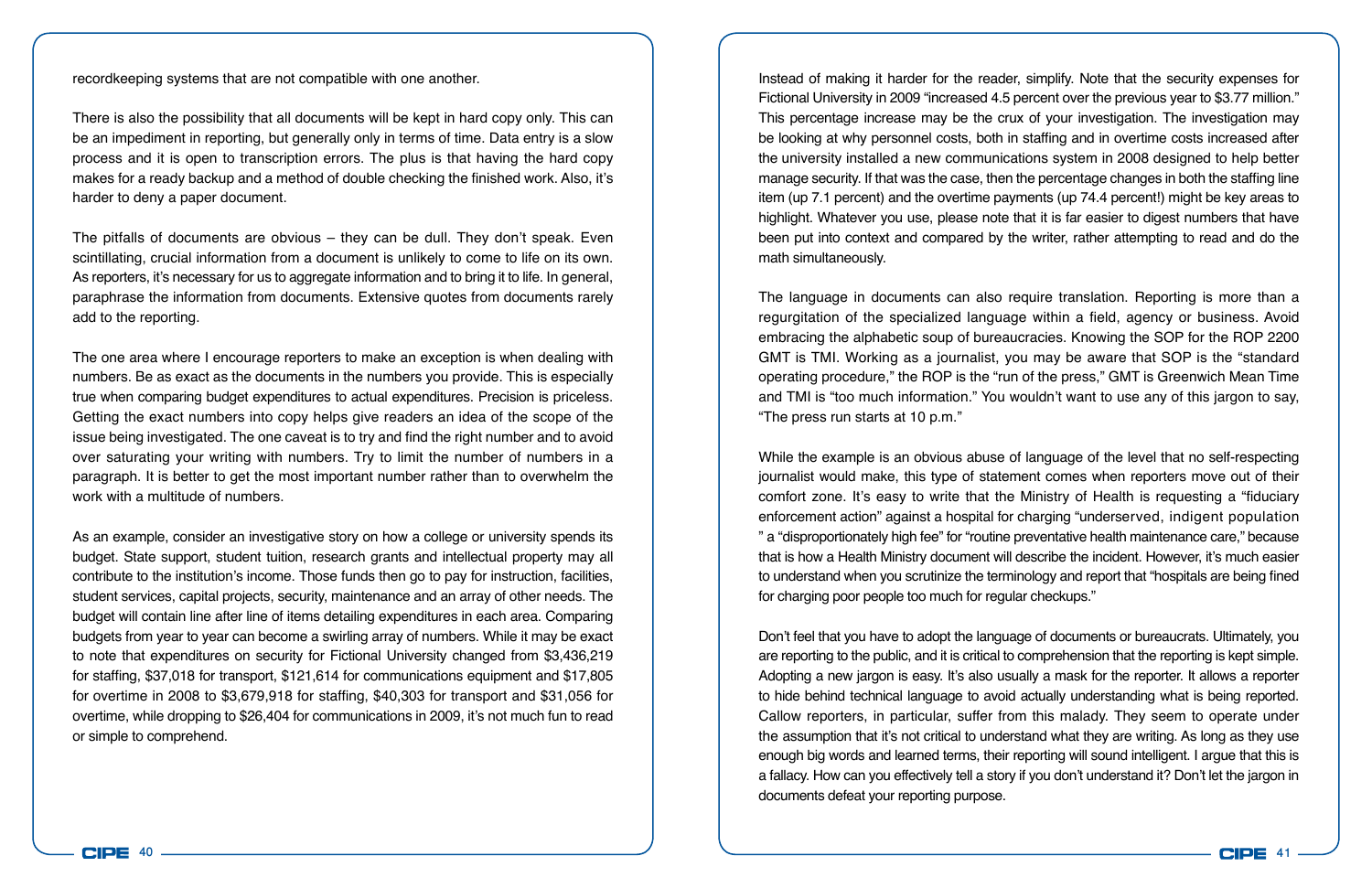#### **Tool Sharpener No. 5: Dealing With Documents People Sources People Sources**

Documents provide an important tool in quantifying an issue, in qualifying a problem, verification and triangulation.

- 1. What type of documents might you use in your investigative project?
- 2. Where will you find these documents?
- 3. In what format do you hope to find these documents? How much time and what resources will be devoted to gathering, deciphering and maintaining these documents?
- 4. What laws, sources or traditions might aid you in securing documents? How reliable are any of these sources?
- 5. What role, if any, will secondary sources play in your project? Will you quote any of these secondary sources? If so, why?
- 6. Once you have built a collection of documents, will you share them with the public by putting them online for others to search?

After you have the documents you need for reporting, you are going to have to find some people to bring the story to life and to give the items in your documents context. No matter how fantastic your data is, your investigation will succeed or fail based on your human sources.

Without people, and specifically the right people to provide illumination, rebuttal and/or confirmation, your investigation will fail. I can say this with confidence because I failed to meet this requirement in an environmental cleanup series I wrote while in Tulsa, Oklahoma. You can see this at:

http://www.tulsaworld.com/news/article.aspx?articleID=031216\_Ne\_a1\_smelt

In my experience, Internet searches and the increasing availability of public databases online has made searching for people easier than ever before. With a few keystrokes, I can do the work that used to take private investigators weeks to complete. Of course, this convenience comes with a new set of drawbacks. The ability to easily access data has led to invasion of privacy complaints and legal changes in what is available online. Callow reporters have also run into trouble with a "trust the Web" mentality. The pervasive thought that if it's on the Web, it must be legitimate, gets proven wrong at every turn. In the same way that a textbook can have a typo, information found on the Web needs some additional verification.

A simple validity test for information found on the Web is to check into an area you already know. I sometimes use my name, a company name or an event I know well as such a check. I plug that information into a search engine and see what comes back. The results quickly demonstrate that every item found on the Web needs verification. Looking for the original source remains paramount.

With the notion of verification in the back of my mind, one of the most fertile grounds I have found for sources is to hunt through the annals of academic writing. There appears to be an academic journal available on almost every topic. These journals exist to share research and add to the body of knowledge. Publishing in them is a necessity to most professors, especially newly minted ones.

As a reporter, academic journals are the perfect testament to the relationship between documents and people. Because the items in academic journals undergo peer review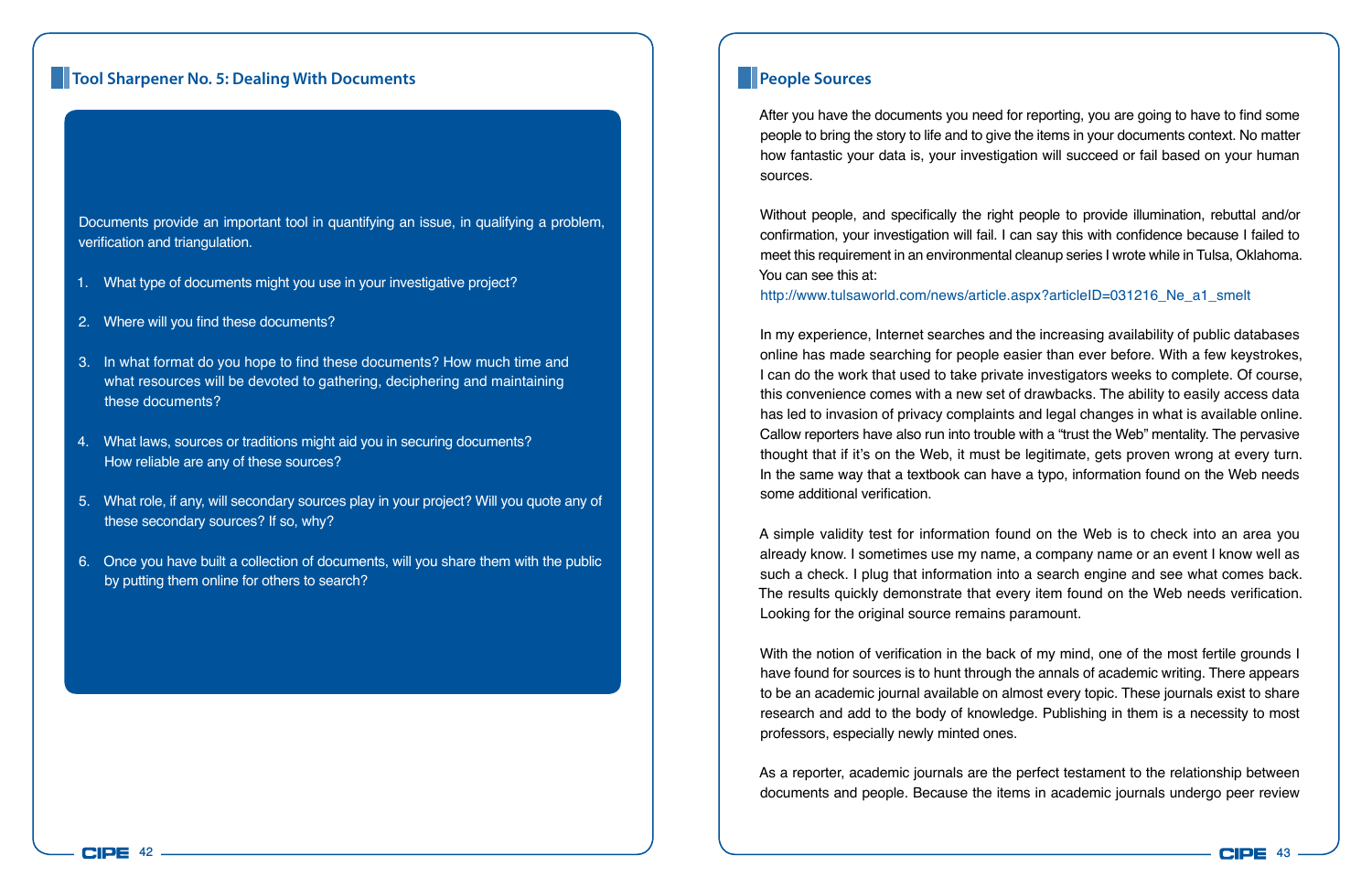– they are read and accepted into publication by other scholars – they are treated as primary documents. In addition, finding an appropriate journal article also gives you the name of an author or authors who are seen as experts on the topics. These academics, unlike many of the people sources you made, generally want to talk. Some talk because it helps them build their professional dossiers. Others talk because they are grateful someone found their research valuable. Regardless, most academics are easy to locate because their names and employing institution are included in the title of their work.

The explosion in newsgroups and professional links provides another entryway in finding people sources. I encourage my reporters to log onto PRNewswire and look at the services provided to journalists. Here, they find experts who are looking for a chance to comment in their area of expertise. Admittedly, they are talking because a public relations professional is either a) hoping this will be used to advance the cause of a client, or b) because the expert hired the public relations person to help raise the profile of the expert and/or the expert's topic. Still, I find this a useful source when looking for experts in an area that I haven't covered or looking for an area where I need to do deeper coverage.

Experts provide an authoritative voice but, like documents, they have limitations. Experts are rarely directly involved in the events or experiences of the people affected by the item you are investigating. They may be able to provide background, statistics, models, language and an outside voice for the proceedings, their work may be too clinical to bring the story to life. Fortunately, we often have those people on our source list. They may have given us the tip that led to this story. One of my mentors once explained to a class of journalists that it takes more than one person to make a trend. An angry man alone in the woods is not a story, but two angry men in the woods is the start of a movement. Go looking for those angry men.

If this is like most investigations, you probably met or were approached by a source early in the process. Go back to those people. Interview them. Talk to their friends, neighbors and relatives. Ask them for other people they know who are affected. Use the human network to help you link people to the problem. Keep in mind that you want to find people representative of what led you to conduct the investigation in the first place.

If you don't have a human source that prompted the investigation, experts won't be enough. The classic method of reporting would be to first burn some shoe leather. Go to the area where your issue is having impact. If you were writing about the hypothetical Port Said accident, start talking to people around the port. Have them guide you on where you might find sources. If you were looking at the problem in health care service, start spending time near the hospital. More than anything else get out of the newsroom. The news is not there, but out in the world.

Along with getting out, get on the phone. Work old sources and contacts for ideas and names of people in other areas related to your project. A retired engineer led me to another retiree who led me to a gold mine of documents when reporting on the mining waste in the Tar Creek area. This second person also knew a number of people who had lived in the mining area all their lives. His help led me to a treasure trove of sources. My first two contacts came from phone calls.

Don't be shy about asking for help. You can ask other reporters for suggestions when looking for sources, but don't be afraid to ask readers for help. With electronic means, you won't have to put up posters around the city asking for people to call you. Blogs, newsgroups, discussion boards, queries on a Web site, even messages on social networking sites can provide a starting point.

As you work down the list, it doesn't hurt to look how others have handled the issue. You are not the only reporter to put out an investigative series. Read and view other investigative work. E-mail questions to reporters about how they found people for their work. Take their advice and see how it might work for you.

If none of these methods seems to be working, trying writing a news story on what you already know. While working on our investigation of the collapse of Commercial Financial Services Inc. (CFS), David Fallis and I wrote a couple of stories about items we had uncovered in some of our early work. People at CFS had closed ranks when financial problems surfaced, so we weren't getting many comments from outside of the company's public relations people or a handful of executives authorized to speak to the media. After our first small story, however, we were hit with e-mails and phone calls from present and former employees. They soon went into our source list, and several of them provided information and comments on our work that helped shape our series.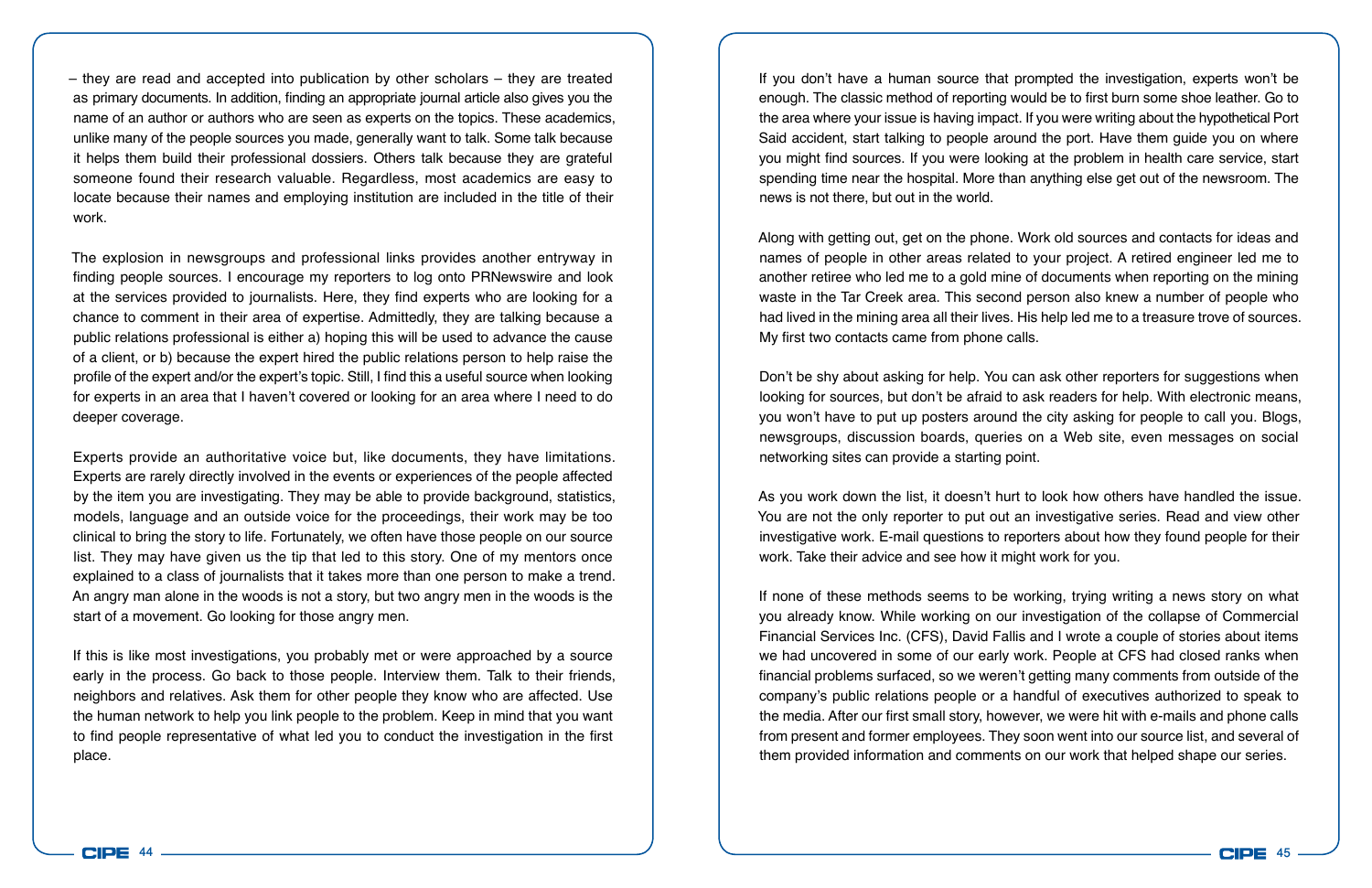The CFS experience also pointed to the care reporters have to take in dealing with the agendas of sources. Some of the people working for the company painted an overly rosy picture because they feared for their jobs and the business's survival. Former employees, especially those laid off when the company got into financial trouble, were almost gleeful in telling stories of mismanagement, mistreatment and other improprieties. Be sure to keep the vantage point of sources in mind and apply the same skepticism to each source, even the one that provides you with the one document that proves your reporting assumptions correct. In fact, be especially careful with that most helpful person. "I believed them because they gave me what I wanted" is a poor defense in any court.

The man on the street is the final option for a people source. This is the equivalent of betting on the longest shot in a horse race: You may be a big winner, but you are more likely to lose. I discourage reporters from doing "man on the street" interviews in project reporting. Too often, a reporter has to explain the topic to the man on the street just to get a response. While this sometimes works in breaking news or even looks at policy, it really works in an investigative series. Shining light on a topic generally means most people don't know much about it. If they don't know much about it, how can they effectively comment?

The one exception might come when your investigation looks at an issue that strikes a large group of people or a very specific group. If you were looking into the finances of Fictional University, interviewing students on the impact of budgeting decisions could provide fruitful comments. Although they don't prepare the budget, how the money is spent does affect them. In the same vein, it might work well in an investigation on health care costs to talk to anyone who uses the system. On a topic that touches on so many lives, you are likely to find at least a few informed and possibly impassioned comments to help bring your story to life.

Now that you have a story budget, documents, databases, people sources and a slew of check marks in the "Go" box, it is time to move further into the tactics of your reporting. The next several sections look at skills, approaches and sources related to conducting investigations in specific areas. Following that discussion we start looking at putting together finished stories, approaches to writing those stories, and ways to ensure accuracy and readability in the finished work.

#### **Tool Sharpener No. 6: Who Are These People?**

The quality of your human sources will make or break your investigation. Without a human voice, your audience will have a difficult time connecting to your work. Humans are social animals. They also have a need to see themselves in the work. If you cannot provide them with that experience, you will have difficulty in delivering the message of your investigation.

- 1. Who are your human sources? Do you have at least three human voices in each story?
- 2. Have you included comments from experts in the area?
- 3. Have you sought authoritative voices (decision makers)? Have you sought expert voices?
- 4. Do you have comments from people directly affected by your topic?
- 5. Have you shared documents with your sources? Where the primary documents and human documents disagree, have you explained that disagreement to yourself? Will you be able to explain it to readers?
- 6. Have you sought comments from opponents of the issue? How many sides have you covered?
- 7. Have you included sources to bring diverse voices to your work or did you merely round up the usual suspects?
- 8. Have you quantified the impact of your investigation topic on people?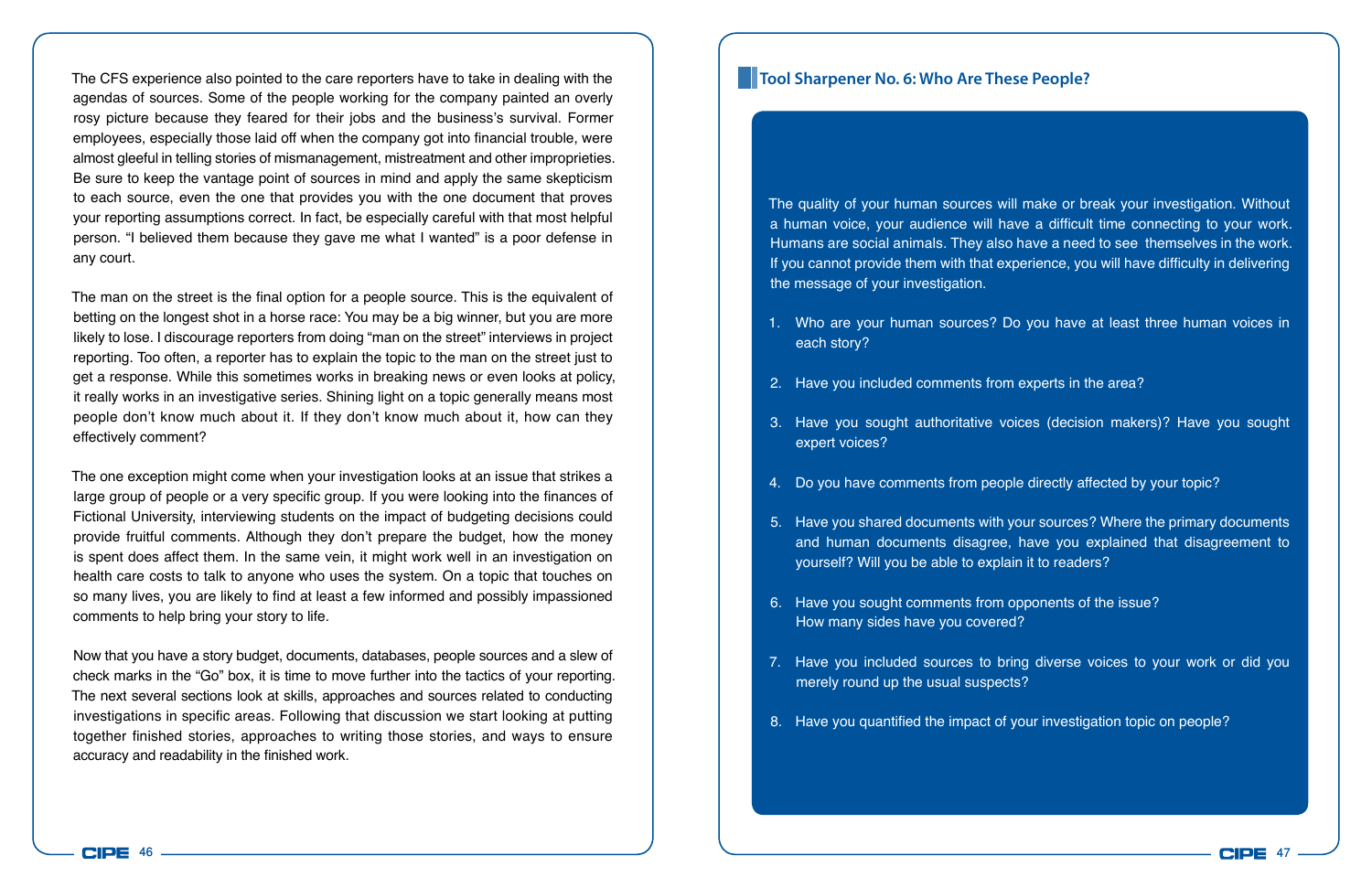## **Investigating Businesses**

In investigating a business or industry, there are scores of documents to consider. There's corporate data, overall economic activity and items specific to each industry.

The government is often the first clearinghouse for much of the data. For business, the document search would also need to include looking at the exchange market, federal filings related to taxes or taxing status, annual reports, overall market conditions, regulatory bodies and internal communication.

Then there are the people. You have managers, executives, external communications, press releases, public relations personnel and other employees. You have industry analysts, financial advisers, and trained academics. You have ex-employees and critics. You have competitors and regulators. You may also have retirees and founders.

Then there's the nature of the business. Is it a private company? Is it publicly owned? Is it government owned? Is it some combination of those three? Are the owners domestic or international? Is this business in an emerging field, or a maturing industry?

Sorting through these takes the overarching strategy discussed earlier in the toolkit and some specific tactics. In this section, we look at those tactics related to a business. While business seems like a finite topic, the diversity under that umbrella means that no one approach will work for all business investigations. It's often necessary to use what bits apply and to seek new avenues for areas that don't fit this formula. We start with the area that generally produces the most documents and most potential stakeholders in the reporting, publicly traded companies.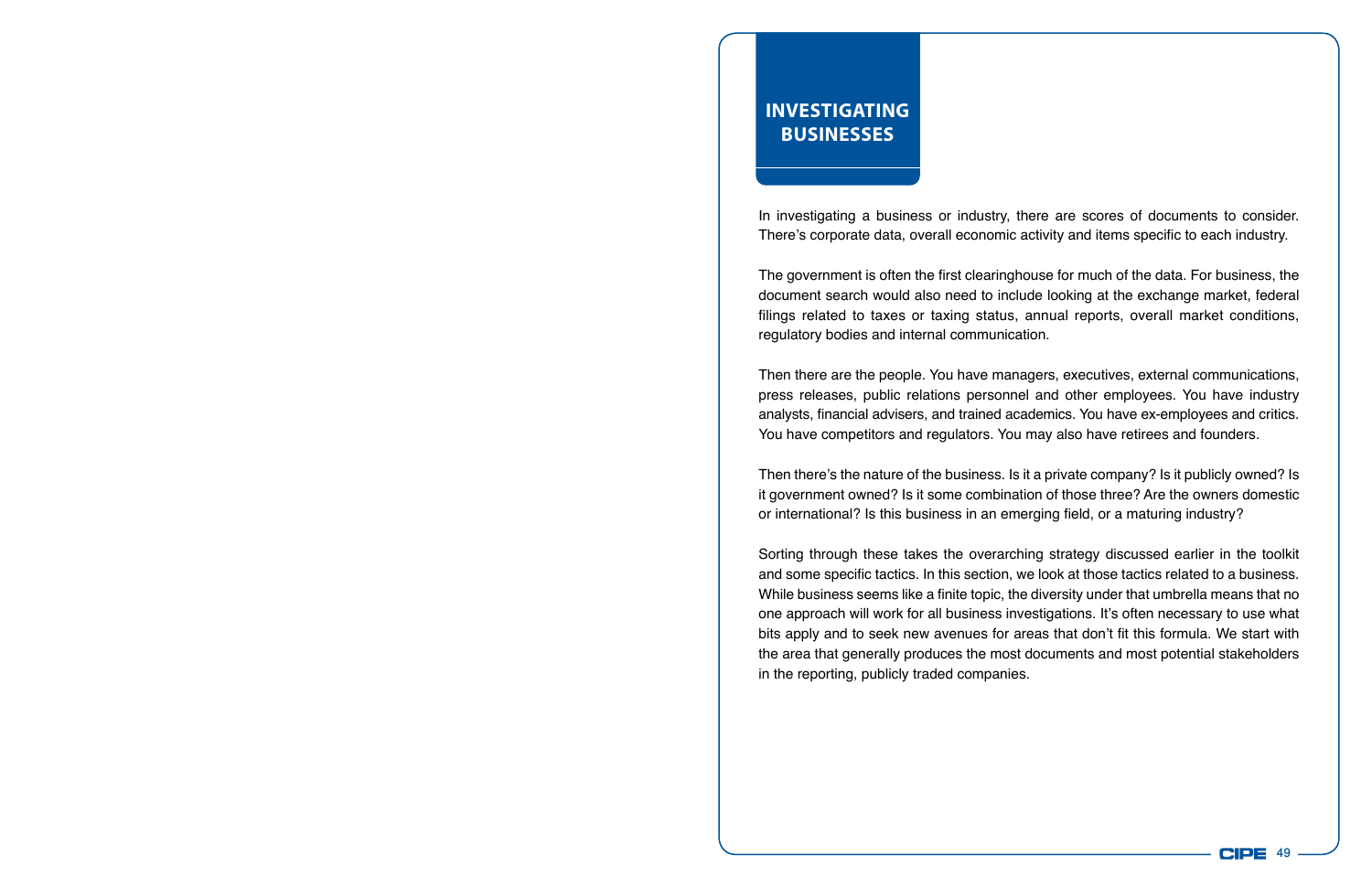Public companies offer ownership shares, represented in stock, and often provide financing shares, in the form of debt, traded in an open public market. These markets attempt to force a high degree of public reporting, particularly on financials, to give investors a better idea of the risk and possible reward in their investments. Public companies tend to produce the most extensive paper trail, but even that trail is not always sufficient to bring issues such as fraud to the attention of the public, market or investors.

When investigating a public company look at that paper trail. Public companies will be reporting to market regulators, shareholders, ratings agencies and others. This creates a stream of reports that makes it easier for an outsider to understand what is going in inside a business.

Start with the annual reports and proxy statements. These documents detail financial performance in a 12-month period. Some companies will work on a calendar year and others a fiscal year. The only constant is that a report will be prepared for the market at the end of a four quarter period. The markets – traders and shareholders – rely on financial performance as a measure of the worth and risk in a company. The annual report is intended to give financial highlights that can be compared business-tobusiness and industry-to-industry.

Most markets, either through market regulation or federal mandate, have a standard reporting form for the annual report. This sets minimums that must be contained in the report. These are the numbers of the report. As noted elsewhere, the word "numbers" can be enough to scare away most reporters. Investigators, however, cannot afford to be most reporters. Read the numbers and footnotes with data tables. These will help provide context for what is being reported.

Numbers need a story, and companies know this. Most annual reports will also contain a narrative. This will likely include a letter from a chief executive officer, as well as descriptive passages on how the business performed and where it sees the opportunities for growth. The narrative is illuminative not only for outlining company successes and goals, but also for what it chooses to ignore. A corporation that spends an inordinate amount of time discussing revenue growth may be doing so to cover a decline in net income. A business that talks about "re-focusing on core products" is likely admitting

**Public Companies** that it failed in trying to expand a product line or is getting ready to sell off some underperforming assets. The annual report is a roadmap, but it is written in a code with some devious twists and turns.

> Along with the annual report, look for the company's proxy statement. The proxy statement is supposed to go to every shareholder. The statement is a way of voting for corporate initiatives and board of directors members at an Annual General Meeting. Companies recognize that few shareholders will appear in person to vote on these matters. So, the proxy statement is used to get those shareholders to vote for a slate of candidates and actions. Those candidates and policies in the proxy statement usually come with a recommendation from senior managers at the company. Most of the verbiage in the statement exists to maintain the status quo.

> Proxy statements also carry a short bio on board members. This can be a gold mine of information when backgrounding a source. The information generally notes whether this is an independent board member, his or her corporate background, and any other boards the person represents. It can help provide links between people and companies. Plus, the proxy statement notes what compensation board members receive, along with compensation for senior management. These items aid in drawing a more complete picture.

> Going back to the Port Said accident, the annual report and proxy statement might provide invaluable help. What if a conglomerate involved in the accident was a public company. A check of the annual report might note that stevedoring revenue fell in the previous year. Or it might point out that the company recently started leasing new cranes, or replaced older hauling systems. Deeper checking might reveal that one of the board of directors is also sitting on the board of a maritime firm that does a lot of business at the port. Look for the little links that lead to people who will help tell this investigative story.

> Next, look at the other documents prepared for regulators and the marketplace. Have federal regulators ever fined the company? How did it do on its most recent inspections? When did the latest safety inspection occur? Reporters need to look at who oversees a company and the types of regulatory actions taken.

> For instance, I would start with reports to market regulators. Public companies in most markets have to report their largest shareholders and when those shareholders start

**CIPE**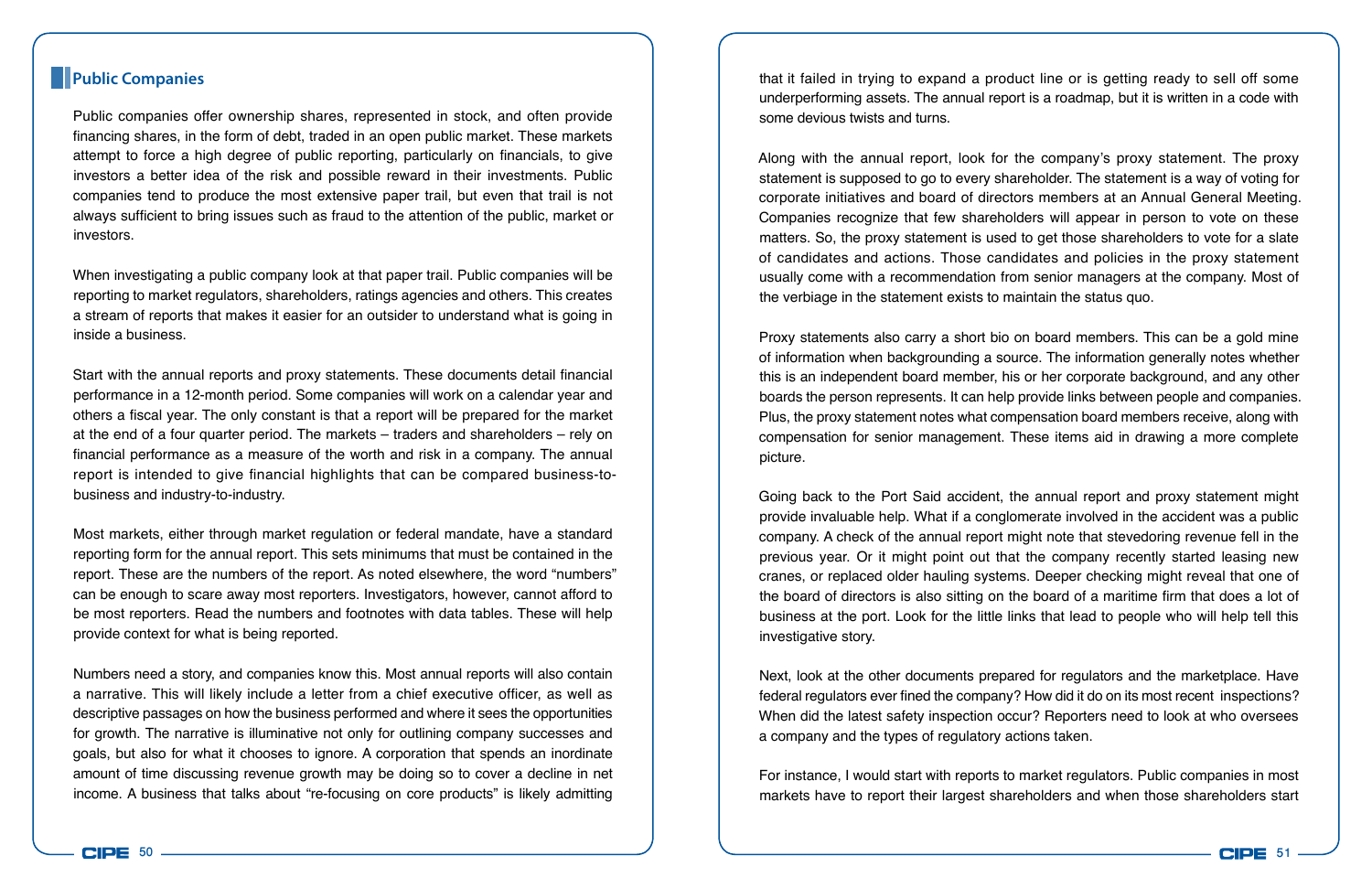to add to or subtract from their holders. Beneficially owned shares, those stock holdings among senior management, also must be reported. When significant moves are made by such shareholders, they can indicate confidence or concern in the business. There are also quarterly reports to consider. Although less comprehensive than annual reports, they help tell the story of a stock's volatility in the market place. Look for them all and read them.

Ratings agencies and financial advisers offer another source. Any company that issues bonds needs a rating. The higher the rating, the more stable the bond, thusly, the safer it is to make a loan to a business. Bonds provide a steady source of income, so don't be shy about seeking recent ratings report. Of particular interest, look for reports that note a change in the rating, either up or down. A bond rating change has a substantial impact on a company's access to credit. These reports are written in obtuse language that rarely reveals the problem, but does hint at why a ratings change occurred. Although financial advisers have a product to sell, they can also be useful sources when dealing with public companies. I suggest cultivating sources there. Most have connections to analysts tracing business and industry that you are covering. They want to share their expertise. While they do most of their sharing with others in investments, the journalist phone call often gets returned. Make that call.

Licensing, taxing and other regulatory bodies form the last of the easy-to-access sources for public companies. They also provide a bridge to the other firms under consideration: private and government-owned businesses. Operating licenses may be required depending on business and jurisdiction. Searches here start with articles of incorporation. The information here includes the date of incorporation and who filed the incorporation paperwork. The names included may be company officers or the attorneys who filed the paperwork. Partnerships and limited partnerships may be required to file some of the same paperwork.

Because the availability of business records varies wildly by jurisdiction, here is a list of possible records compiled by Investigative Reporters and Editors Inc. (Houston, 2009).

• Business licenses and fictitious business name records. The first may be required for a business to operate. The second includes a listing of the business' name and the people behind the business. The information also includes the date of the business's formation and how the company is organized.

- Property assessments of the structures and property owned by a business The assessment provides the value of these items for tax purposes. Records on assessments include the name and address of the person responsible for paying the property tax.
- Local tax collection records provide further detail on how much was levied in property taxes and what was paid. This could also include tax money returns through redevelopment funding vehicles such as tax increment finance districts, which essentially reward a new business with the tax revenue that business generates during a set time after its start-up operation. (Houston, 2009, p. 309).

CIPE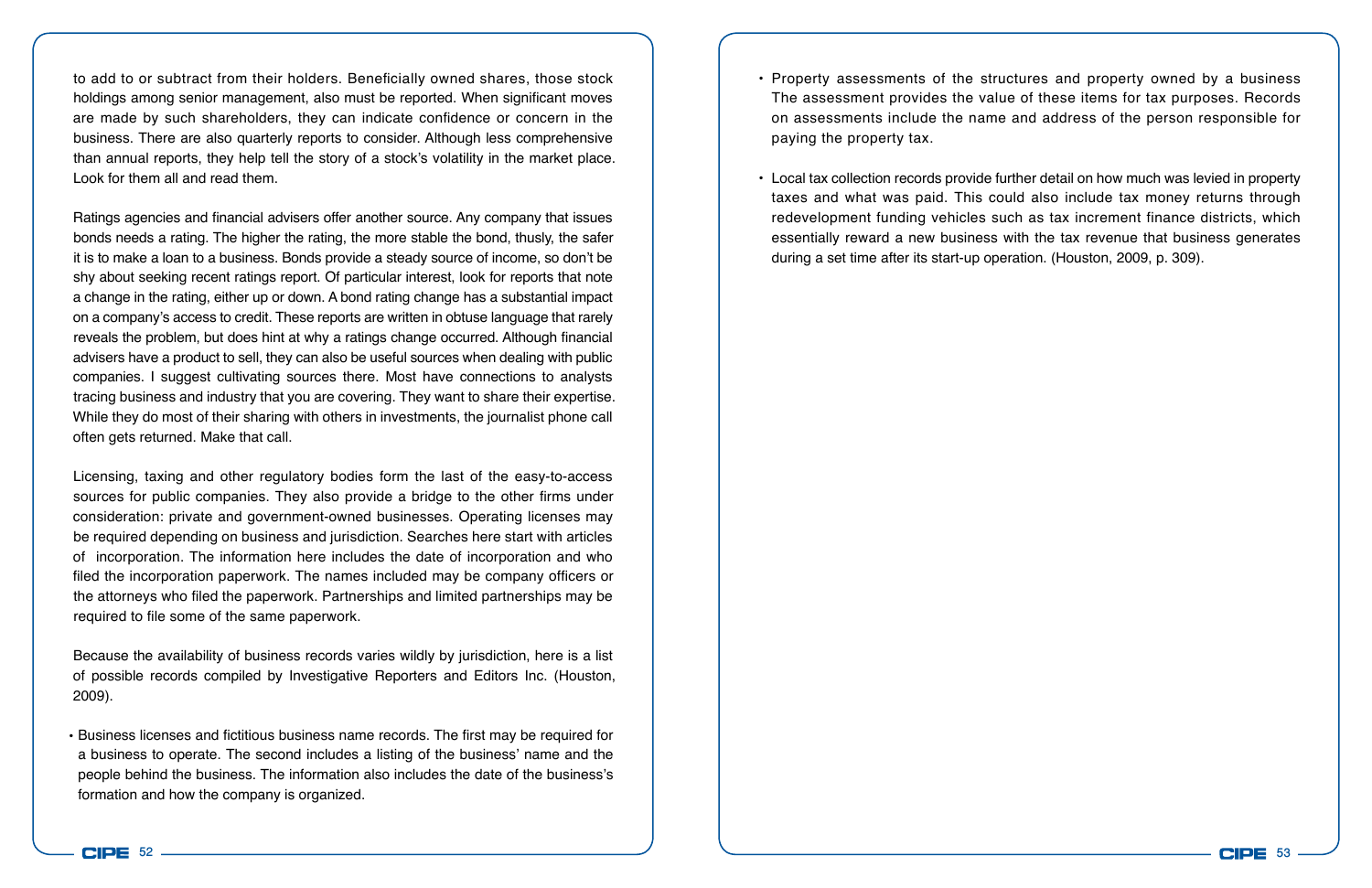## **Tool Sharpener No. 7: What's Public? Private Companies Private Companies**

It's impossible to overemphasize the importance of transparency in business. The easier it is for a potential investor to see how a company, an industry and a market works, the easier it is to make investments. Because of this, public companies produce reams of data. Much of this data is shared with investors and the public.

- 1. Does the company you are investigating have a market for its stock? If so, you are dealing with a public company. This increases the odds in your favor that there will be some paperwork to support the business.
- 2. Before you go any farther, have you looked into legal action involving this company? Court filings in other cases may lead to critical information.
- 3. How well do you know the business you are investigating? How comfortable a are you with the jargon of the industry in which this business operates? Have you cultivated sources who could look at the items you discover and help you decode them?
- 4. Who sits on the company's board of directors? Would any of them be good interview choices?
- 5. What is the company's principal business? How does this relate to your investigation?
- 6. What is the relationship between the business and politicians? Have any legislative changes been made to accommodate the company you are researching?

Less data is available on private companies, because they do not have the same reporting requirements. They are not publicly held, i.e. there is no market for trading shares in the business, so there are none of the same reporting requirements. Financial conditions of private companies have to be estimated from contracts, especially those with government and public businesses, or by analyzing other offerings, such as bonds and debt.

Investigating private companies introduces more uncertainty to the equation. It does not, however, diminish the need for reporting on these companies. Reporters are rewarded for coming up with creative approaches to building records to track corporate performance. Old-fashioned reporting, the simple ability to talk to corporate insiders and former workers, provides another entry point into these activities.

In looking at privately held companies, which we define as not only sole proprietorships and partnerships, but any firm without a market for its stock, we found the great challenge in time. Because there is no ready database for information on these businesses it takes longer to build an investigation here, and it often requires the development of specialized language and an understanding of the milieu in which the company operates.

As an example, consider asset-backed securities. These were financial instruments created by financial advisers in the 1990s to allow Commercial Financial Services Inc. (CFS), and any like minded company, to bundle debt it was collecting on and offer it to investors. To understand these bond instruments, reporters had to first understand the business of debt collection.

In the mid '90s, CFS bought bad debt from credit card companies for pennies on the dollar. For instance, it might pay 15 cents on a dollar's worth of debt that was 90 to 120 days past due. The credit card companies would take CFS's offer because it was cost effective to let an outside company take on the burden of collecting this debt. CFS would make money on the transaction as soon as its collections rose above that 15 cent mark. Over time, CFS developed a reputation for collecting more from this bad debt than the collections industry average. Sometimes, it was significantly more. Eventually, CFS started bundling these bad accounts and offering those bundles as bonds based on CFS's ability to collect on those debts. This new type of bond received favorable ratings from bond evaluators and attracted investors. Eventually, the company sold \$1.6 billion in bonds.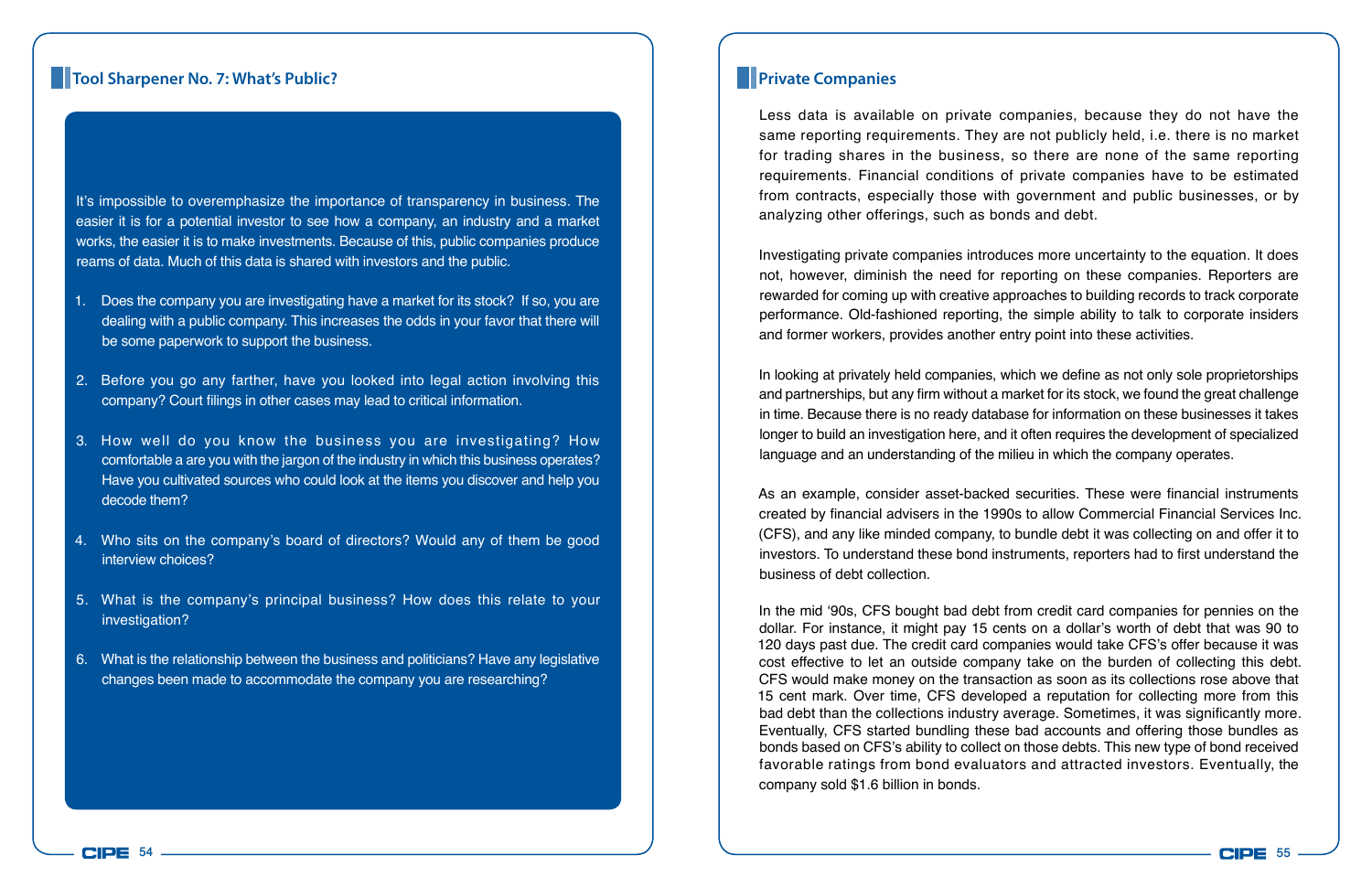Questions started to rise over CFS's ability to collect on those bonds. This led to an anonymous letter to ratings agencies saying collections rates were being inflated. The ratings were yanked, the cash pipeline vanished, and CFS went bankrupt. Over about a six month period, CFS went from booming to insolvent. The company closed its doors and laid off its workforce on 3,900.

Before we could effectively report on the company's financial woes, we first had to understand its business. As a private company, much of what we sought as reporters was not readily available. However, we used news coverage, corporate press releases and interviews to background CFS. Over time, we developed additional contacts within the company and from a host of former employees. (See "Research Resources" for more on this investigation.)

One of our great leaps forward came in the bankruptcy filing. Bankruptcy court, which is designed to preserve equity in businesses, was a blessing. The filings contained a trove of information that most reporters did not take the time to read. Those filings helped provide a framework for investigating the company.

Along with court filings that involve a private company – not just bankruptcy, but lawsuits, employment law activity, injury claims, etc. – it's also wise to look for who the private company does business with. If the company gathers contracts from public bodies, the amount of those contracts should be a public record. In addition, private companies may be involved as clients, service providers or partners with public companies. Looking for those links within a public company's filings can help explain the scope of a private company and even hint at its revenue.

I've mentioned the disgruntled voice as a tool in investigations, but let me suggest that it is also an excellent idea to cultivate a relationship with someone in finance. An accountant, banker, broker, even a corporate attorney can give you insight on the business you are investigating. Even if your source has no connection to the business or industry, that person can provide background information and help you test the items you discover. Sometimes that person may wind up being an on-the-record source. In other cases, they may make a great sounding board. Regardless, it's important to try and cultivate the sort of relationship that allows you the chance to share information and ideas with someone whose expertise lies outside of the news room. This is beneficial in any reporting, but especially in investigations.

### **Government Owned**

The proliferation of government-owned businesses around the world is a two-edged sword for the investigative reporter. On one side of the blade is the importance that these companies generally hold to the operation of the government and the nation as a whole. On the other side is the wall of secrecy erected to protect the value of that company.

Getting a grasp on something so integral to a nation's economy often takes an outside-in approach. To understand how that business operates and where there might be a need for investigation, it's sometimes best to look at how similar businesses fare in public trading elsewhere in the world. By understanding how the fundamentals of a company and industry work in a radically different ownership structure, a reporter may come to better understand that operation within the government-controlled sphere. If nothing else, it posits a new line of questioning, and it can provide a reporter with another perspective on the business.

Because of its critical nature and government ownership, there is also the possibility for more documents than found in other businesses. Changes in corporate strategy and changes in financing a government-owned business often means that legislation must be enacted. This governing legislation can lead a reporter in a direction for investigation. The particulars of legislation and the role of power and tradeoffs inherent in most parliamentary systems can create a flood of paperwork documenting how a business is operating and how those operations may change.

The above, however, is the most sanguine view. Governments have a habit of protecting decisions from public scrutiny. This is especially true when dealing with companies credited for providing a nation's economic lifeblood. Secrecy may be the operational norm.

Don't, however, be discouraged. Operating a business of any type requires some form of recordkeeping. Even when those records are not prepared for the public, they are needed for internal controls and soliciting external funds. People have to prepare, handle, read and enact the policy based on these records.

Once again, this means a return to burning shoe leather seeking people and leaving voice messages and e-mail notes when you find someone. Don't be too proud to walk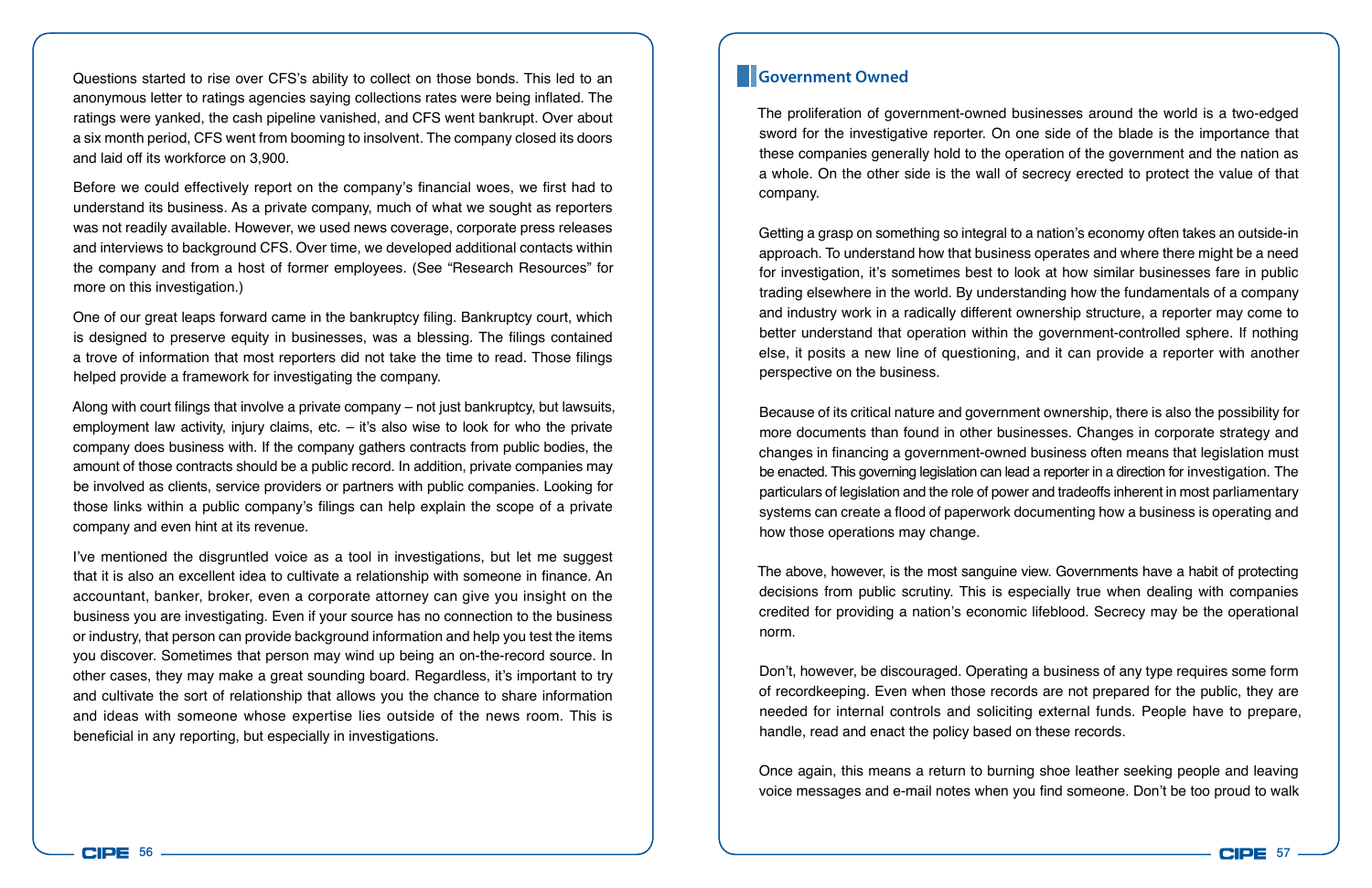through the front door and start talking to people. It may not yield a source that moment, but leaving business cards with as many people as possible can lead to that one person with records and a willingness to talk.

In looking at any type of company, don't forget to check with the one source that might know the business you are investigating well, but is likely to have a skewed view: the competition. Working furiously and focusing narrowly can mean that many business managers don't have a great deal of information about other competitors. This seems especially true in dealing with small businesses. However, as the business gets larger, there are likely to be more people within the business looking at competitors.

We found this to be true when investigating a private company that provided hospice care. This private business had operations in multiple states in the central U.S. When we first heard questions about the quality of care, we started talking to others in the field about standards. They offered up examples of care minimums.

One competitor offered a training manual from his business to give us an example of what to expect from the business we were investigating. Later, this provided a necessary component when a former employee of the company under scrutiny produced a training manual for our benefit. This manual and the care standards it recommended formed a key component in interviews we conducted. (See "Research Resources" for a glimpse at the investigation.)

## **Tool Sharpener No. 8: Making the Private Public**

Reporting on private companies is the most challenging and, in many ways, the most rewarding aspect of business coverage. It takes cultivation of human sources and an exhaustive quest for documents to provide the depth of coverage needed in investigations. However, revealing the untold story can effect change.

- 1. Does the private company or government-owned business intersect with public companies? If so, what are those relationships?
- 2. If it's a private company, who are the key decision makers? Have you talked to them in the course of your investigation? If not, be sure to talk to them now.
- 3. Has the private company sued or been sued? If so, the lawsuit can provide details on the business and point you in the direction of possible sources.
- 4. What are the standards for the industry in which the private or government-owned business operates? How well has the business done in meeting these standards?
- 5. How do similar businesses operate in other countries? Can you compare and contrast these operations?
- 6. Who are their friends? Who are their enemies? Who are there competitors? Have you talked to these people/businesses?
- 7. Again, have you shared the documents you unearthed with the human sources and recorded their reactions? Have you included sources for balance?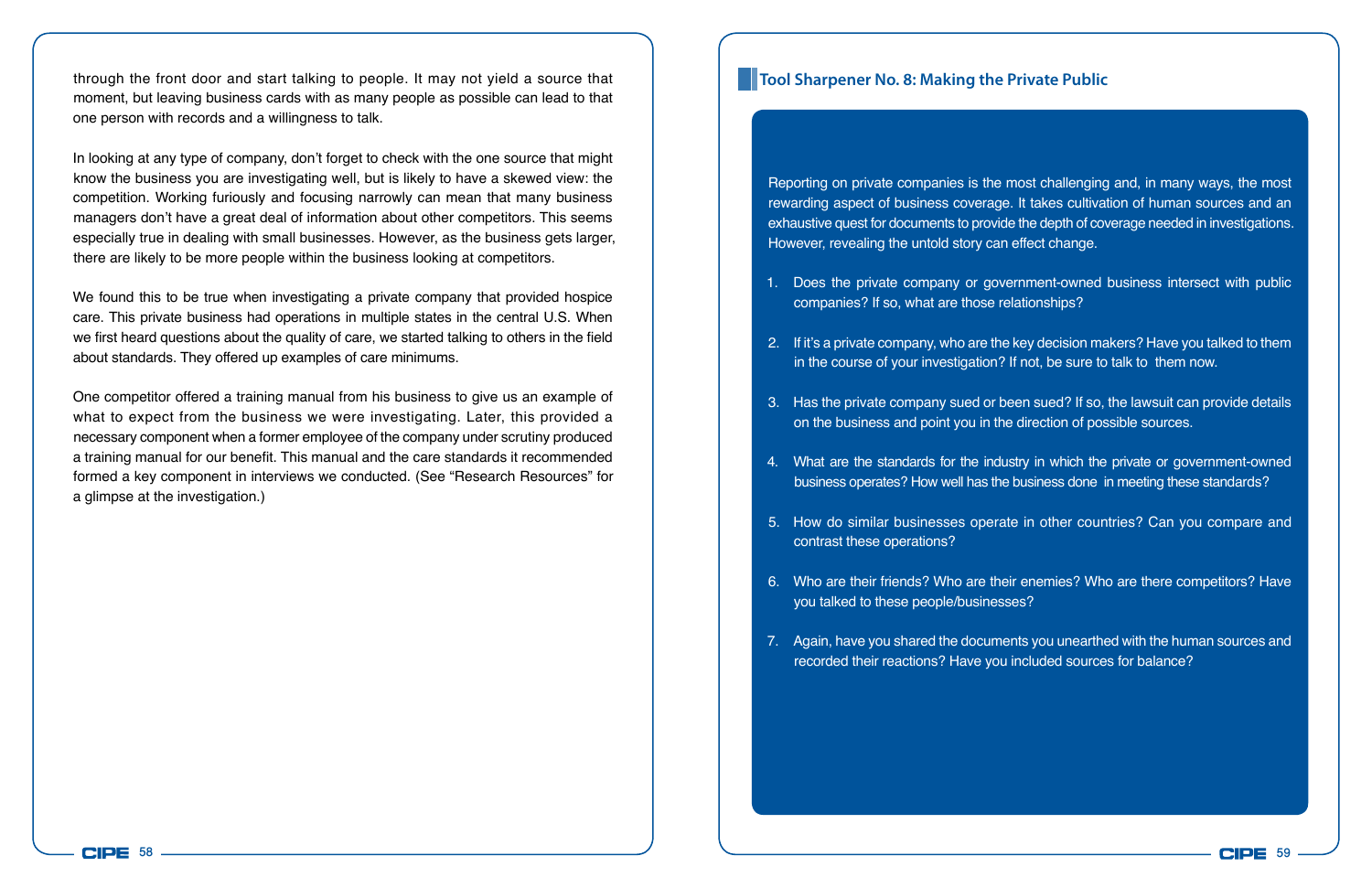#### **Business-to-Business**

No area of investigating more thoroughly proves the adage that a reporter is only as good as the sources in a story. You can be a great writer, a masterful researcher, and a dedicated journalist, but your ability to tell the story of businesses defrauding other businesses will depend entirely on your ability to connect with an insider and cultivate that source.

An investigation of how businesses deal with one another succeeds on the strength of one party in the business-to-business relationship being aware that they are getting a bad deal. Even toxic business relationships do not always come readily apparent. Plus, in situations where two companies are working together for mutual benefit, commonly called collusion, it may be impossible without a subpoena or an aggrieved insider to break the story.

Investigating business-to-business dealings requires a source with knowledge of the relationship between the companies and some proof of how that relationship is harming one of the businesses or doing damage in the marketplace. In the United States, we have seen collusion play a significant role in the creation of investigative reporting. Trusts formed among railroads, sugar companies, and oil refiners allowed companies to keep prices artificially high – to the benefit of company profits – and limit competitors' access to the marketplace. Reporting on the impact of trusts ultimately led to Congressional action to break up the collusion. However, it took decades of work for this to happen. And, claims of collusion have continued to be difficult to prove even for prosecutors, let alone reporters.

While collusion can be difficult to crack, fraud between businesses can be covered once one of the parties realizes they are getting a poor deal. As a reporter, the challenge comes in verifying the damage and testing the veracity of documents that prove this damage. It can be maddening. Journalists are not experts on business or business relationships. Contractual obligations wind up in courts of law where attorneys can argue over terms and language used. This is the caveat of covering business-tobusiness fraud. How you are going to prove who is being harmed and the level of that harm is the toughest task.

Ways to prove that harm are to talk to outside experts and others in the industry scrutinized. Say, for instance, someone claimed their construction business was being

harmed because their supplier was selling them defective bolts. While it's possible to guess that there is a machine in the world that provides stress tests on bolts and can tell what sort of stress a bolt should handle before failing, journalists don't have the time to become experts in bolt stress. Instead, seek experts in universities and colleges who teach about structures, design or metallurgy. These expert sources can provide validity to a claim, or show the claim to be unfounded. Plus, because they are unlikely to have a direct fiscal interest in any of the companies involved in the story, they can provide an outsiders perspective to the issue. Having a neutral, third party eases many of the concerns about proving fraud or other bad dealings.

Talking to another party within the same industry can provide a similar test of validity. The challenge comes in finding someone with the specialized knowledge of the topic at the core of the matter, but without the potential conflict of interest. In the example of the bolts, another construction firm might be a great place to start. Someone working in the same field would be expected to have some experience with the bolts and the construction process and might provide a learned opinion on the quality of the bolts. This person might also be compromised by supplier and competitive pressures. The source may compete with the other construction company and see a benefit in telling a reporter that the bolts were either fine – and there is no story – or that the bolts are defective and the other construction company should have known better than to use them. Or, the construction firm may face another pressure. They may be getting their bolts from the same source and prove reluctant to point out that the quality of the bolts was substandard.

Proceeding with this type of investigation means getting those outside issues addressed early. Investigative reporters are some times left with the choice of either not pursuing a story or accepting that the story they pursue may boil down to a series of claims and counterclaims that the reader or viewer will then have to sort out. This is one of the difficult tradeoffs in the quest for finding truth. Reporters have to accept that they won't always arrive at that destination.

For a business-to-business investigation to be meaningful, scrutinize everything. If an insider tells you something is wrong, ask why. If data fails to live up to your "sniff test," follow your instincts. Keep in the back of your mind the notion that there must be something wrong, because you wouldn't have been approached otherwise. While movies and popular myth make it appear that offended parties are constantly going to the news media to resolve differences, this does not happen in business.

**CIPE**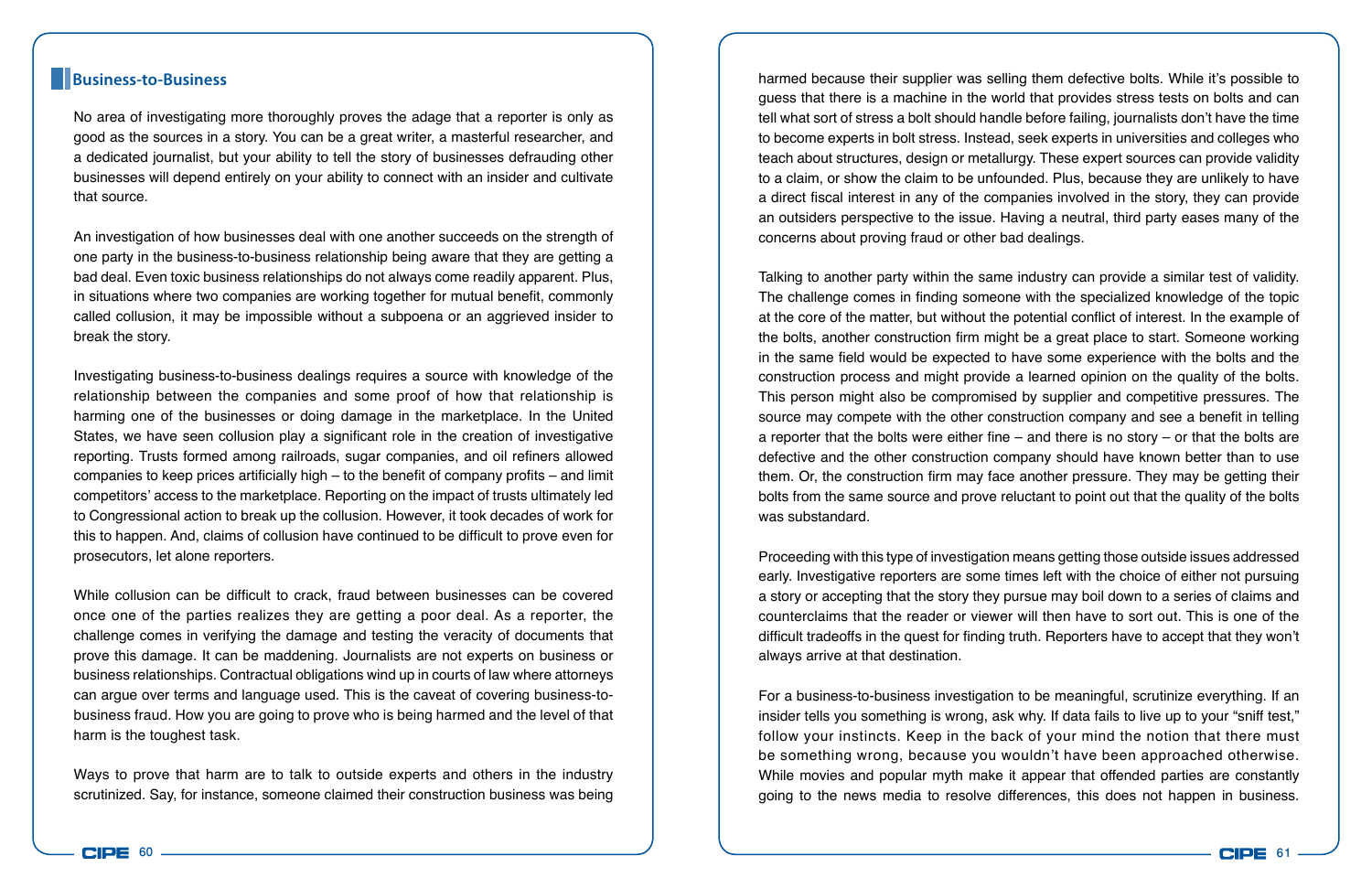Businesses, even those locked in competitive death matches or with decades of sour relationships, tend to keep their problems out of the news. In fact, they work to limit outside comment and to keep those in their employ from discussing such issues. When someone decides to break ranks and come to the news media, keep a healthy skepticism about why this break was made. Consider who gains and who loses if you write a story. If the motives still seem altruistic, then pursue the investigation. If they don't then you might be wise to hang on to the data and let some time pass. Sometimes you will find yourself with the seeds of a great investigation, but not necessarily the one you thought you were getting or that your source thought they were bringing you.

Caution, verification, and sourcing are crucial in a business-to-business investigation. Missing on any of them can cost in reputations, credibility and legal fees.

## **Telling the Story**

By now, you have put so much time into the planning, research, interviews and reporting of your investigative project that it seems almost unfair to say that you are less than half-way done. Unfortunately, it's true.

The next step, writing the investigative series, will make your project a success or failure. As a rule, great writing can improve a weak project, and weak writing can damage a great one. However, lousy writing and a weak investigation never leads to a worthy final product.

Knowing that it's critical, and that there are as many writing styles as there are grains of sand in the Western Desert, I am going to recommend a writing approach that I have found useful and applicable in each investigation. While it can be overused, it's an approach that remains flexible and appropriate as a starting point.

The representative profile, also known as the focus structure (Brooks, Kennedy, Moen, & Ranly, 2004), is a method of writing a news feature. It works well for introducing an investigative topic by explaining how the issue under investigation affects a specific person's life. Perfected by "The Wall Street Journal," it uses the story of one person to tell the story of a larger group. Conversely, a reporter can take a large issue and then seek an individual confronting that issue as a way to personify the topic. Either way, one person's trials become representative of what the larger group is facing or may face.

A representative profile, regardless of the subject, has a series of common features. At its base, there has to be a profile person, a larger social issue, details, someone similar to the profile person, and expert commentary. Typically there is an anecdotal lead involving the profile person, a "nutgraph" that signals the switch to the larger issue, and a conclusion that brings the story back to the profile person and hints on what may come next.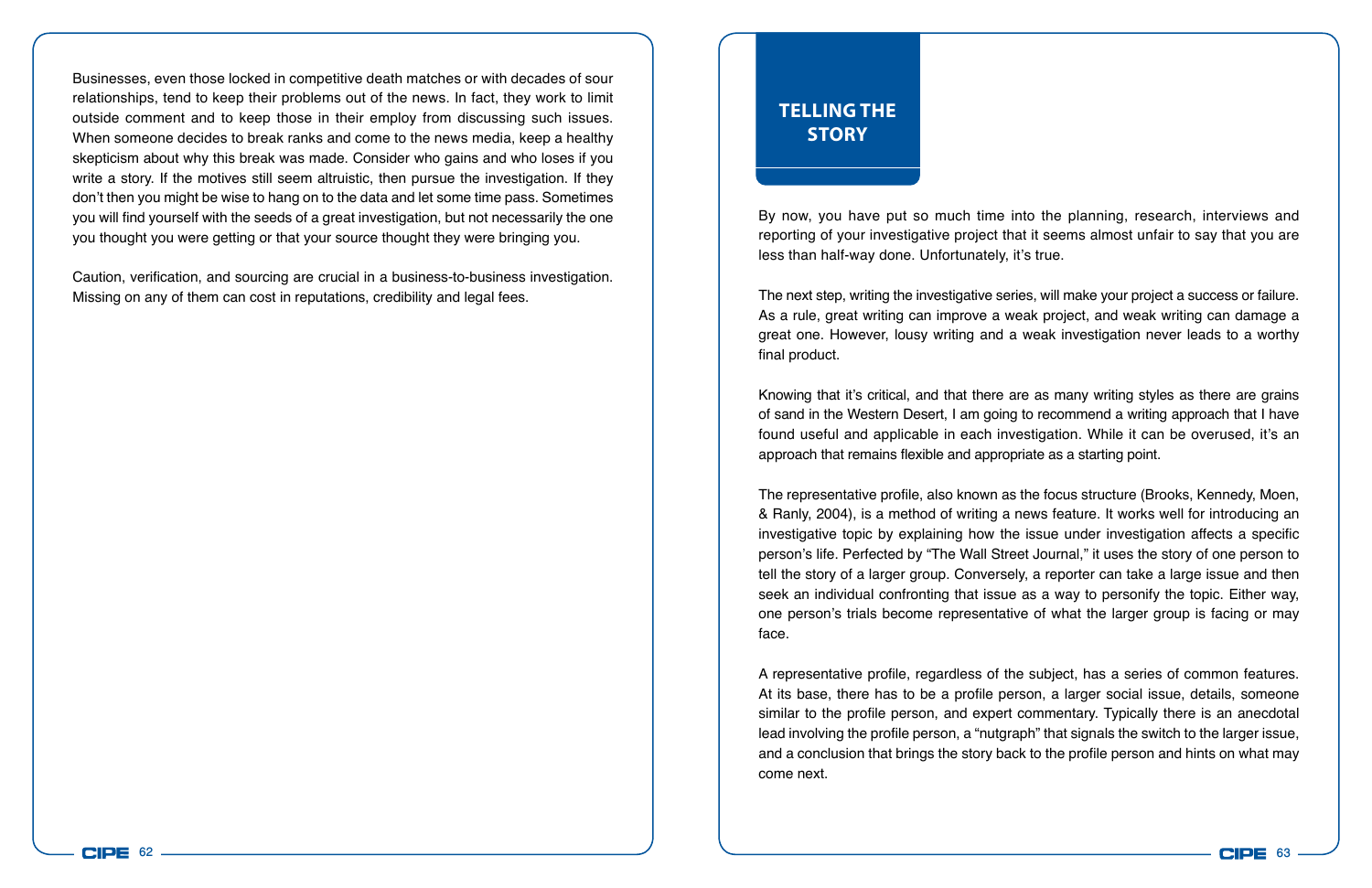On to that frame, writers place some or all of the following items:

- Foreshadowing is an element of the story that hints at later elements. This often appears in the nutgraph. It might be used to make it clear that the person in the lead is just one of many people facing the same issue. It tells the reader that there is some larger issue. In screenwriting and playwriting, this is often called "laying pipe." This is when a writer is indicating something that seems mundane at the time but later become critical.
- Anecdotes are the smaller stories that are used to tell larger stories. Writers seek these to explain facets of the person being interviewed or to help humanize the story. Look for these to come in three- or four-paragraph episodes that highlight little points in big issues.
- Nutgraphs answer the "So what?" question of the story. When the news is not in the lead of the story, it appears here. The nutgraph is normally only one paragraph long and shows the link between the profile person and the larger issue (Brooks, Kennedy, Moen, & Ranly, 2008, Brooks et al., 2004, Brooks, Pinson, & Wilson, 2003).
- Dialogue and monologue are the direct quotes from sources chosen for the story. Dialogue, a discussion among two or more people, is uncommon, but not unheard of in reporting. Sometimes having several people talk and simply reporting that discussion can advance the story. Monologue is the more common direct quote or quotes from a single source. In each case, the direct quotes go beyond exposition's ability to tell the story.
- Scenes appear only in longer work. They are a collection of anecdotes or dialogue or both that describe a larger happening. For instance, an investigation based on the Port Said accident might use the chronology of events on the day of the incident as a scene in the middle of the larger investigative project related to those events.
- Tiebacks help writers bring cohesion to their work. Tiebacks are the children of foreshadowing. They reference readers to earlier happenings and normally appear in the conclusion or the body of the story. They are particularly common when the profile person appears in the story after the nutgraph.

Gathering these elements, it's possible to arrange the representative profile into a common outline. Typically the feature starts with an anecdotal or descriptive lead of three to six paragraphs, with most covering no more than four or five paragraphs. Next, write a nutgraph linking the larger issue and the profile person. Foreshadowing appears fairly early as anecdotes, dialogue and monologue fill in additional details of the story. In longer stories, particularly the main stories in investigations, scenes unfold. A tieback or several tiebacks connect the earlier foreshadowing and give the story continuity. At the end, a conclusion of three to five paragraphs looks forward for the profile person or the issue and occasionally both.

This approach is powerful because it's fairly easy to understand and mimic. This ease has led to some overuse. Plus, although easy to diagram, it takes work to master the representative profile. It also takes more space to tell the story in this form than in a straightforward news story.

When applied in investigations, I encourage reporters to use at least four human and four primary sources within this frame. The human sources should include the profile person, someone like the profile person, at least one expert in the field and a fourth source of the writer's choice. The four primary documents used should be either challenging or affirming the comments of sources in the story and must be relevant to the topic. Stories are built with the details from all the sources. The profile person should appear in the lead and in the conclusion.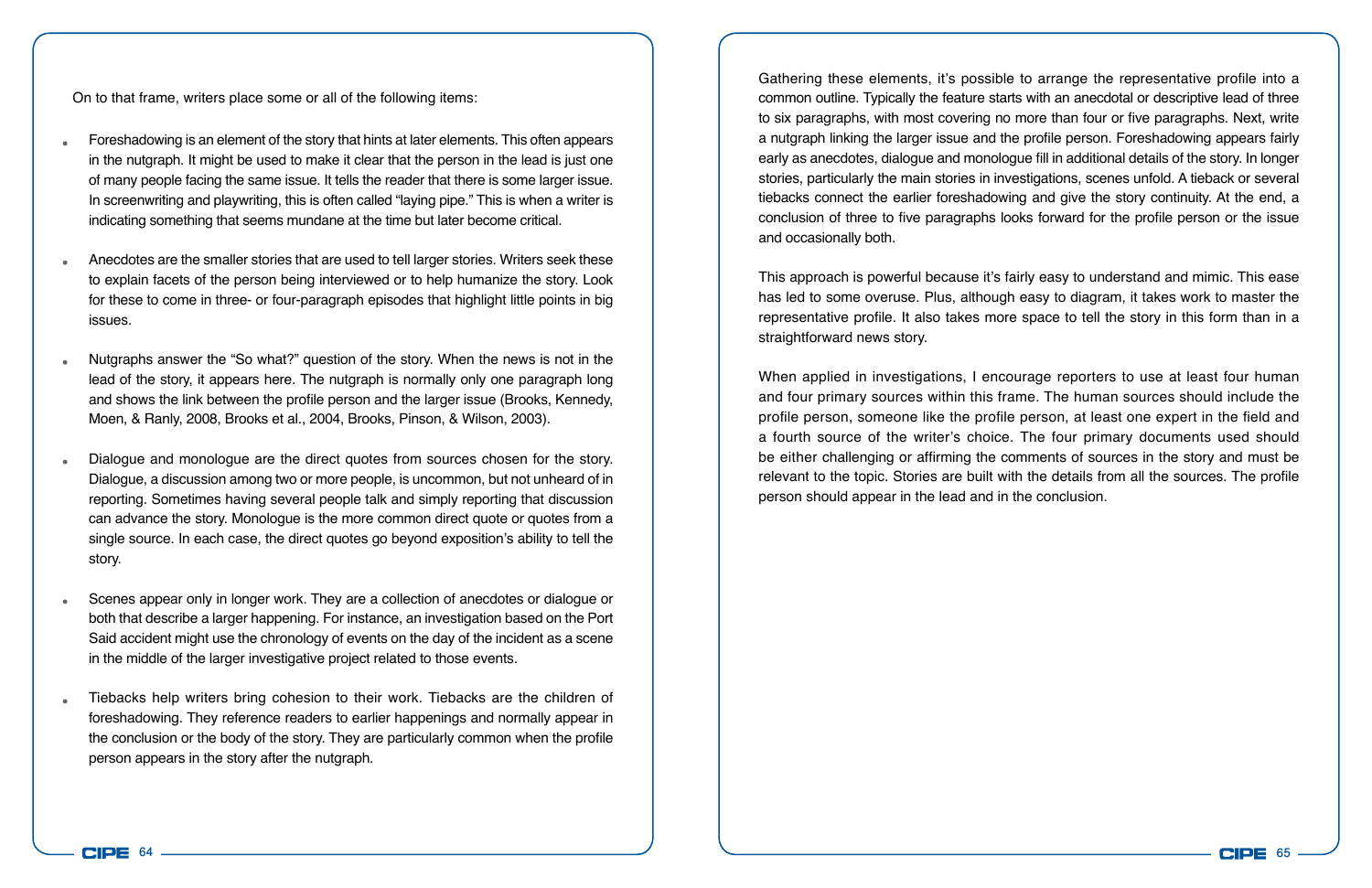## **Checkup Time**

With the principal writing complete on the investigative stories, it's now time for fact checking, copy editing and making sure the non-narrative elements (photos, graphics, information boxes, video, etc.) are mated to the copy. With the host of fellow professional photographers and editors surrounding the work, the last moment that a reporter can feel some control and commiserate responsibility is in fact checking.

At some news operations, there is a formal process of fact checking in which the reporter's stories and notes are turned over to fact checkers. Those individuals then began the process of combing through notes and stories. They contact sources and double check databases used in the work. They provide an outside set of eyes to scrutinize the work.

I have never worked in such an organization. In my career, the job of fact checking fell to the author, with sharp-eyed, cynical editors providing a chorus of additional questions. Along the way, I learned a great deal about fact-checking from a fellow reporter, David Fallis. Now an investigative reporter with The Washington Post, Fallis introduced me to his method of fact checking while we worked at the Tulsa World. I have followed his blueprint ever since.

Once the stories survived the initial writing draft, and often while copy and content editors wrestled with the work, we would print a hard copy version of the stories. We would go through the stories and underline each fact in each line. We would include names, titles, numbers, dates, and any other detail that could be contested. Once we had underlined each item, we would go through our source database and our notes. In the margins at the end of each line we would mark the source for that fact.

In an ideal situation, we would have three or four sources for a fact. Once we hit that level of verification and triangulation, we felt a high confidence in those items. Next, we would have some facts that came from fewer than three sources. This would start an evaluation of the sources. Was this from a human source? Was this from a person in

67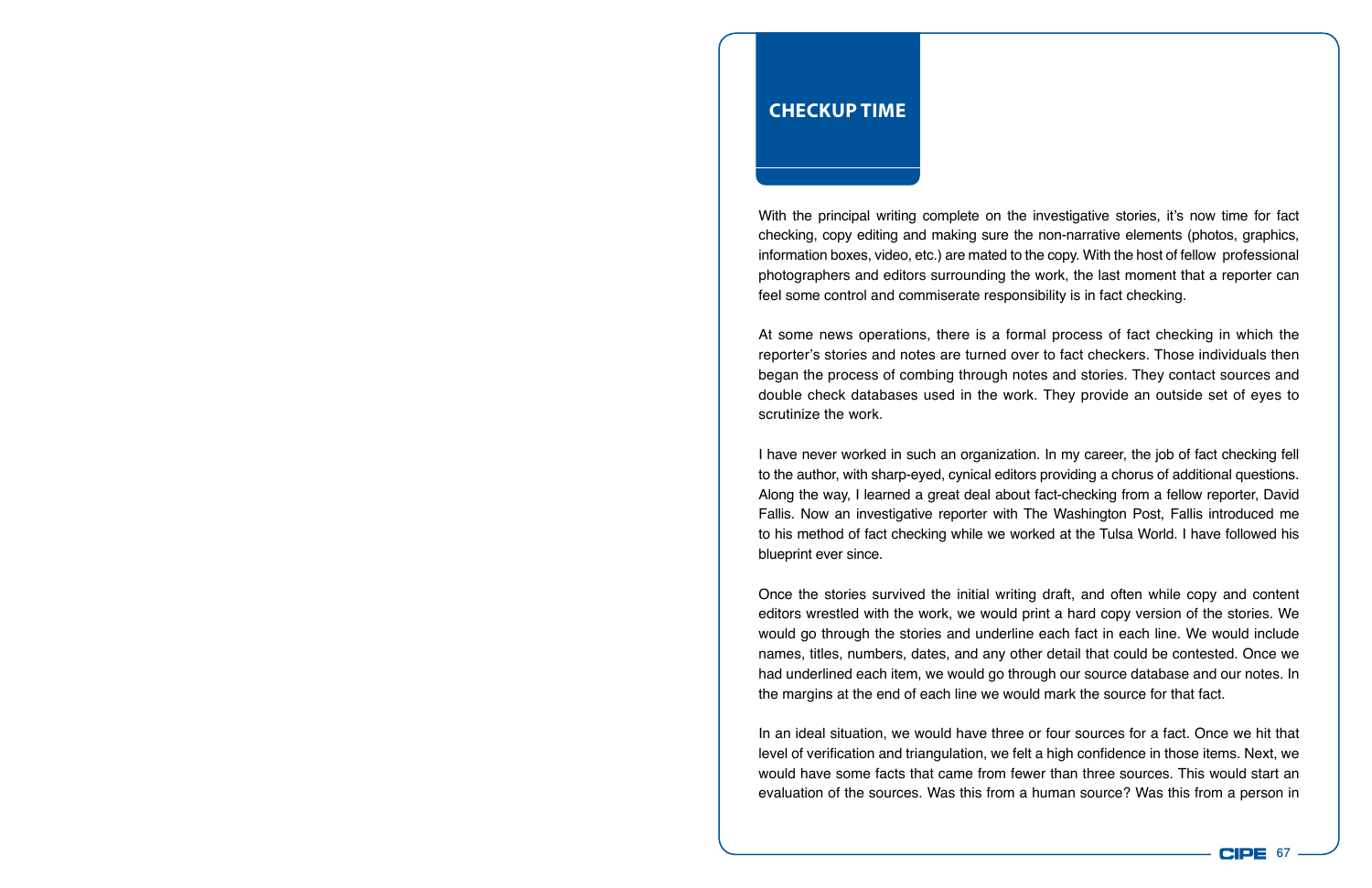a position of authority? What might have been that person's motivation in sharing this item? How high was the potential for us to be misled? How would it affect the story if we dropped this point? If it came from a document, was it from a legal document, such as a court filing?

Some of the questions were easy to answer. Some, such as our potential to be misled, were much harder to answer. We had to make some suppositions and play out scenarios. We had to do all of this on deadline.

Often, this search would take us back to those fundamentals of "Why?" and "So what?" that had prompted the work. Sometimes, despite our checking, we would toss sections that we would have liked to have included, but simply could not verify.

Ultimately, we tried to make sure that the finished work was accurate. We wanted to be sure as well that our work did not raise more questions than it answered. This helped us limit our guess work. While it brought occasional moments of anguish "Augh, how could you cut that sentence!" it also led to airtight series work. I have to credit using this system among the reasons we never faced libel suits from any of our reporting work. We eliminated many of the spots where we could have been wrong.

## **Final Steps**

With fact checking under way, we reached the end of the journey as reporters. From that point, our job became one of advocates for our stories. We would look at ways to more effectively tell the stories through the non-narrative pieces we accumulated. We would argue with editors over the need for more space. And, if all went well, we would start work on plans for our next investigation.

When the stories went to publication, we would then hope for the next part of the series: follow-up stories. If your work is holding authority accountable, it has the potential to effect change. One of the ways to measure that effect is through reader response and official comment. One of the worst feelings in the world is to produce an investigative series that appears to have no impact.

This lack of response is part of why I consider the Superfund series mentioned earlier a failure. Despite working as hard on this as any work I have ever done, the Superfund series generated no letters from readers, no calls from decision makers, and less than a half-dozen e-mail comments. For a multiple day series covering a topic that consumed more than \$160 million and was found in 14 places around the state of Oklahoma, this was a pathetic response rate. It taught me a valuable lesson in the need to have stories that people can see themselves in and relate to, but it was still a failure.

Instead, the hope is that printing the investigative series is not the end, but the beginning. Going back to our fictional Port Said accident, an investigative series there could have an impact in legislation, workplace safety, corporate policies, insurance rates, shipping rates, public perception and product oversight to name a few. As an investigator, there would be few things more satisfying than to see a series that informs and encourages action. As my colleague Kenn Bisio reminds me and our students: "Your work may not change the world. But, it may make the world want to change."

Hopefully, armed with the lessons in this toolkit, you are now better equipped to start making some of those changes possible.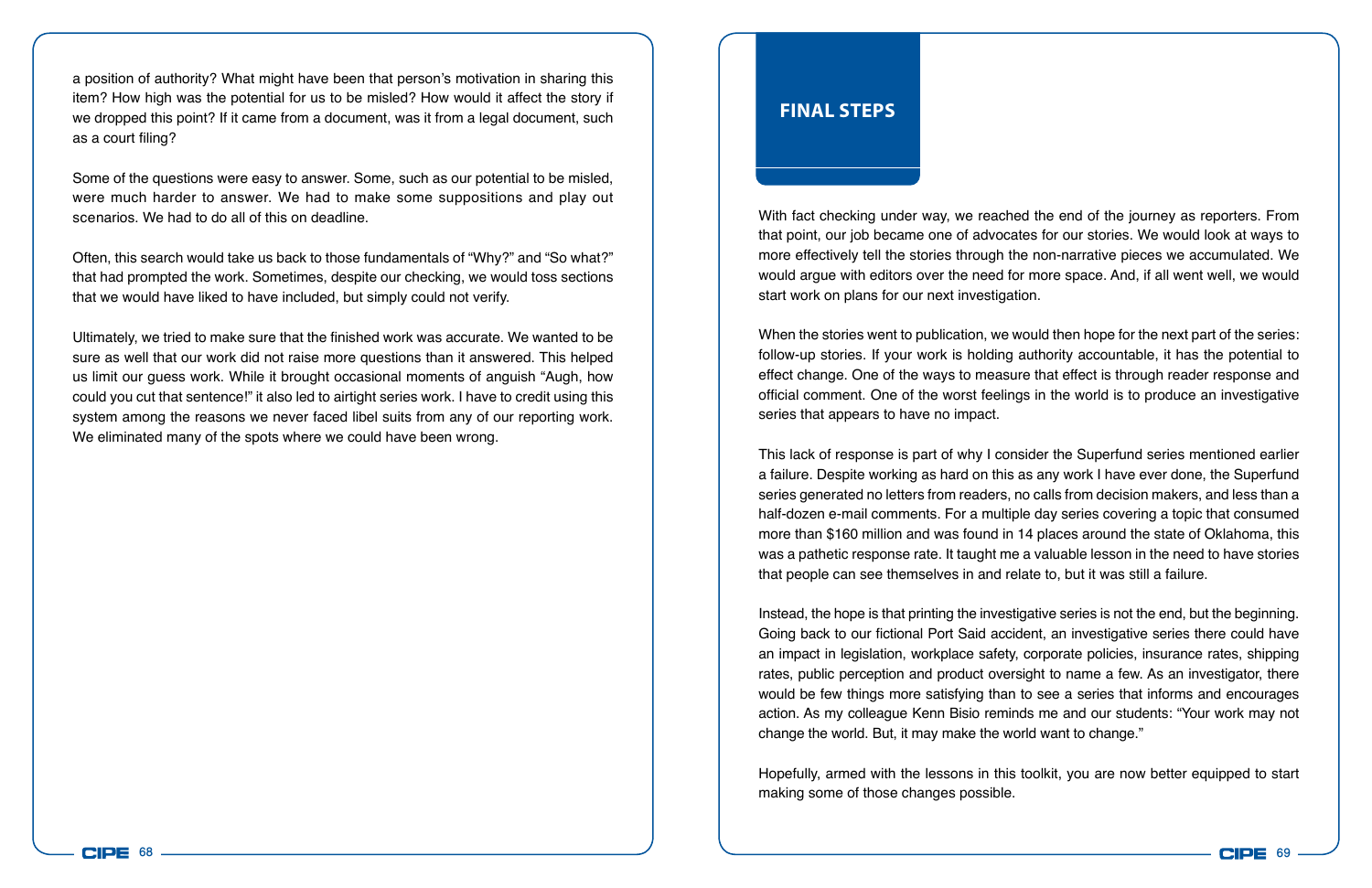#### **Tool Sharpener No. 9: Electronic Toolbox**

A reporter's greatest strength comes from his or her ability to generate sources and to be able to contact those sources when needed. As part of this investigative toolkit, each reporter should build an electronic reporter's toolbox. Each reporter needs to keep this toolbox up to date and available for use on projects and day-to-day reporting. This toolbox should be a cumulative effort. It should start small and grow as the weeks pass. Older items may be discarded if they are no longer useful. The key to the toolbox is the need to develop and keep useful tools.

Below is a starter kit. These are some sites that your author found useful as a reporter. Feel free to include them in your toolbox. More importantly, feel free to build your own electronic toolbox.

www.anywho.com – a handy phone book Web site.

www.census.gov – this is a must for any trend story or any demographic work. www.ire.org – the IRE contains a number of useful databases and helpful reminders for all reporters.

#### **References**

Brooks, B. S., Kennedy, G., Moen, D. R., & Ranly, D. (2008). News reporting and writing (9th ed.). New York: Bedford/St. Martin's.

Brooks, B. S., Kennedy, G., Moen, D. S., & Ranly, D. (2004). Telling the story: The convergence of print, broadcast and online media (2nd ed.). New York: Bedford/St. Martin's.

Brooks, B. S., Pinson, J. L., & Wilson, J. G. (2003). Working with words: A handbook for media writers and editors (5th ed.). New York: Bedford/St. Martin's.

Gaines, W. C. (2008). Investigative journalism: Proven strategies for reporting the story. Washington, D.C.: CQ Press.

Glasser, C. J. (2009). International libel & privacy handbook: A global reference for journalists, publishers, webmasters, and lawyers (2nd ed.). New York: Bloomberg Press.

Houston, B. (2009). The investigative reporter's handbook: A guide to documents, databases and techniques (5th ed.). New York: Bedford/St. Martin's.

Reporters Without Borders. (2008, July 8). Call for withdrawal of charges against newspaper reporter targeted by police vendetta [Press release]. Retrieved from www.rsf.org

Staff. (2006, June 26). Egyptian journalists get jail terms. BBC News. Retrieved from http://news.bbc.co.uk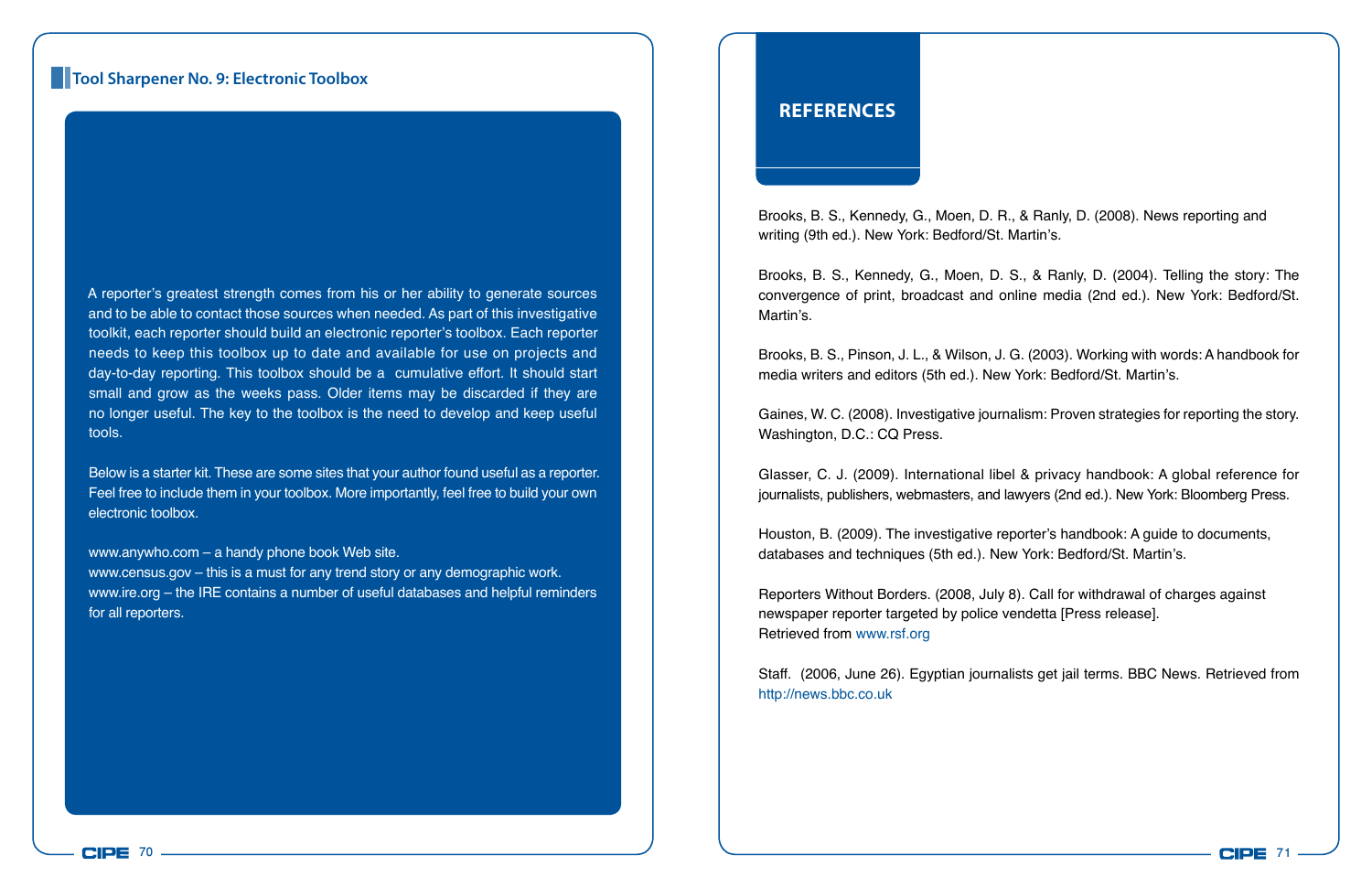## **Case Study**

The Economic Advisor to Al Masri Al Yum Newspaper **By Mesbah Qotb**

#### **Limited Access and the Ambitions of Investigative Reporters**

Egyptian journalism can never reach the level of development and coverage that it aspires to unless economic reform becomes a reality. However one cannot just accept this fact if one is keen on achieving both the advancement of the press and political development. The legal, procedural, realistic, material, technological and organizational restrictions that curb journalism in Egypt are well known to all. Yet Egyptian journalism could play a better role in promoting political change and in developing itself to become a true engine for progress and a tool for revealing facts and serving the readers which is its primary task.

Drawing from my personal experience I shall briefly comment on concealing information and how it impedes the work of journalists and the progress of journalism in general, and investigative reporters in particular whose basic role is to expose corruption in the government departments as well as in public and private companies, and to monitor the efficiency of macro and micro economy and reflect their true state accurately to all stake holders. I shall also offer some tips to journalists to bypass these restrictions and limitations so that they may present to their readers genuine worth while information.

#### **Forms of Deterioration in Accessibility to Information**

Some Egyptian government agencies and departments used to present to the public a number of very important reports. However these reports are no longer available and their distribution is extremely restricted. Examples of these reports are:

**1) The annual report of the Department of Public Security** which was usually presented in a press conference at the end of March of every year. Copies of this report were distributed to journalists, and it included a summary in English covering the most indicative crime rates in Egypt (including a section on economic crimes).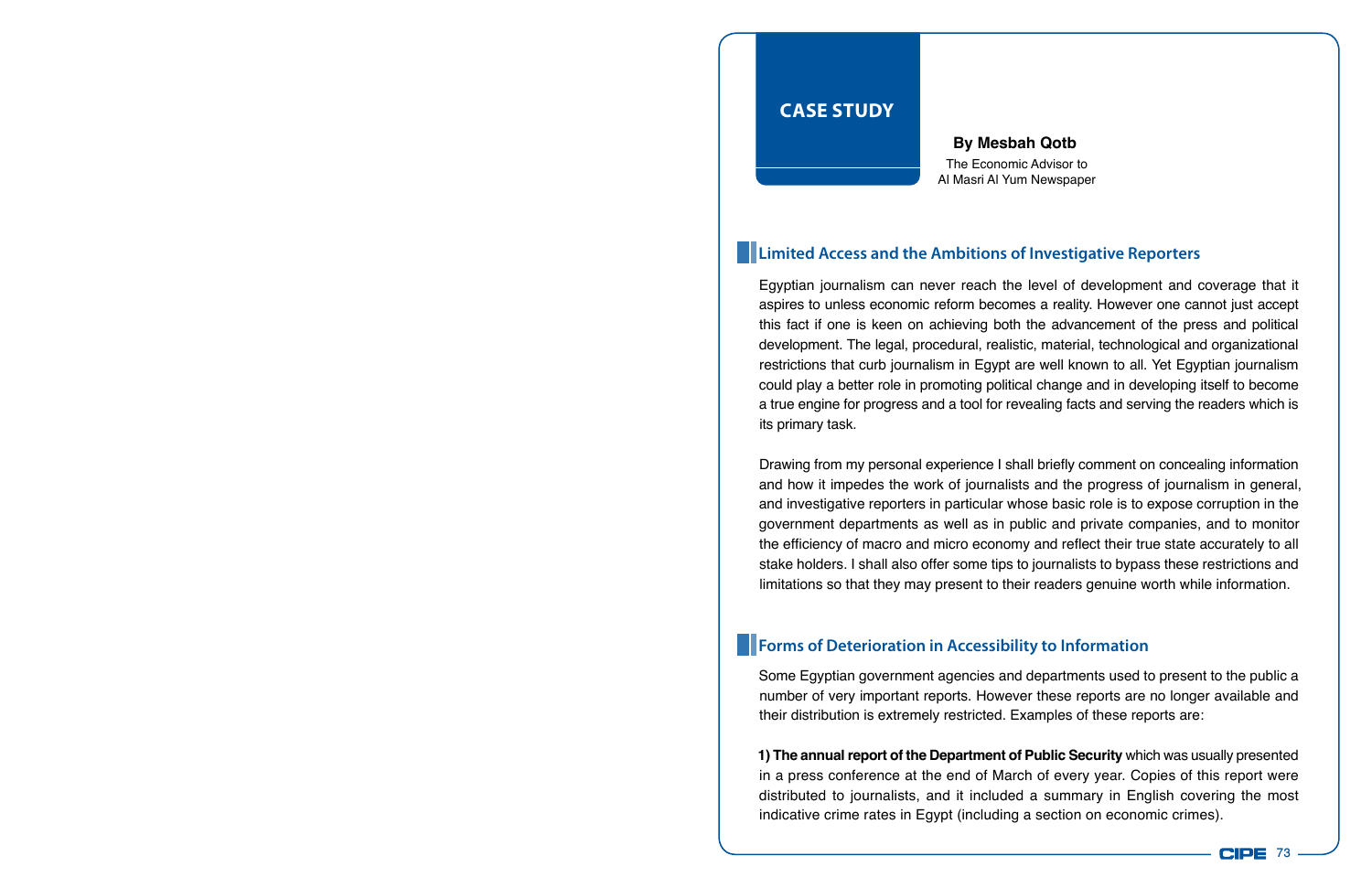In time, the press conference was cancelled and the distribution of the report was restricted to some security high officials and some research centers such as The National Center for Sociological and Criminological Researches. This latter used to place its copy in its library. But a few years later this copy also disappeared and only a very limited number of people could see it. Every now and then some piecemeal figures on crime would be announced in the form of a press release given by the Chief of the Police Department, that the police forces have uncovered certain crimes of tax evasion or misdemeanors and arrested the perpetrators, or providing other similar information that does not allow for drawing a full picture of political security or for forming an informed opinion.

**2) The annual report of the Egyptian Ministry of Justice** covering all lawsuits that have been considered by all the various degrees of Egyptian courts, their rulings and the percentage of execution of these rulings in crimes, misdemeanors and other civil disputes, including Hesba and disputes related to proving filiations and others, as well as the number of cases considered by each circuit, the number of judges, of district attorneys and councilors etc.

**3) The annual report of the Egyptian prison department,** which disappeared years ago when its published data showed the area occupied by each convict to be one and a half tiles.

**4) The annual report issued by the Socialist Public Prosecutor** which was presented to the Peoples Assembly every year (before the recent Constitutional amendments abolished this office) and which was announced in a press conference. But getting a copy of this report has become very difficult, while it is well known that the office of the Socialist Public Prosecutor shall continue its work for a while longer.

**5) The annual report of the Administrative Control Authority** which is the body responsible for controlling corruption in public institutions. This report has also disappeared for years now. No one can now tell how many cases have been investigated by the Public Funds Control authority, what was the result of such investigations, how many cases have been dismissed and why.

**6) The annual report of the Illegal Profiteering Office.** This report has only recently disappeared.

**7) The two annual reports on the performance of the two social Insurance Funds**  (for civil servants and the employees of the public and private sector, for businessmen for themselves and for expatriate Egyptians). This report is not announced in any form, and some get it by exerting tremendous efforts, although it deals with assets worth L.E. 300 billion. The absence of such a report leads to the spread of false data, information and figures thus inflicting more political damage on the government that by far exceeds the release of such reports. But no one seems to care.

**8) The annual report of the Tax Authority** which reveals the volume of the tax collected from each district or region, and the number of taxpayers in each. It is worth mentioning here that no one seems to care about the discrepancies and non conformity of the figures of the Commercial Register and the figures of the Tax Authority. While the figures of the first show that there are 4 million commercial establishments registered, the figures of the latter show that there are only 2.5 million files for taxpayers. However this report too has disappeared 15 years ago although it surely exists and its data is available at the Tax Authority.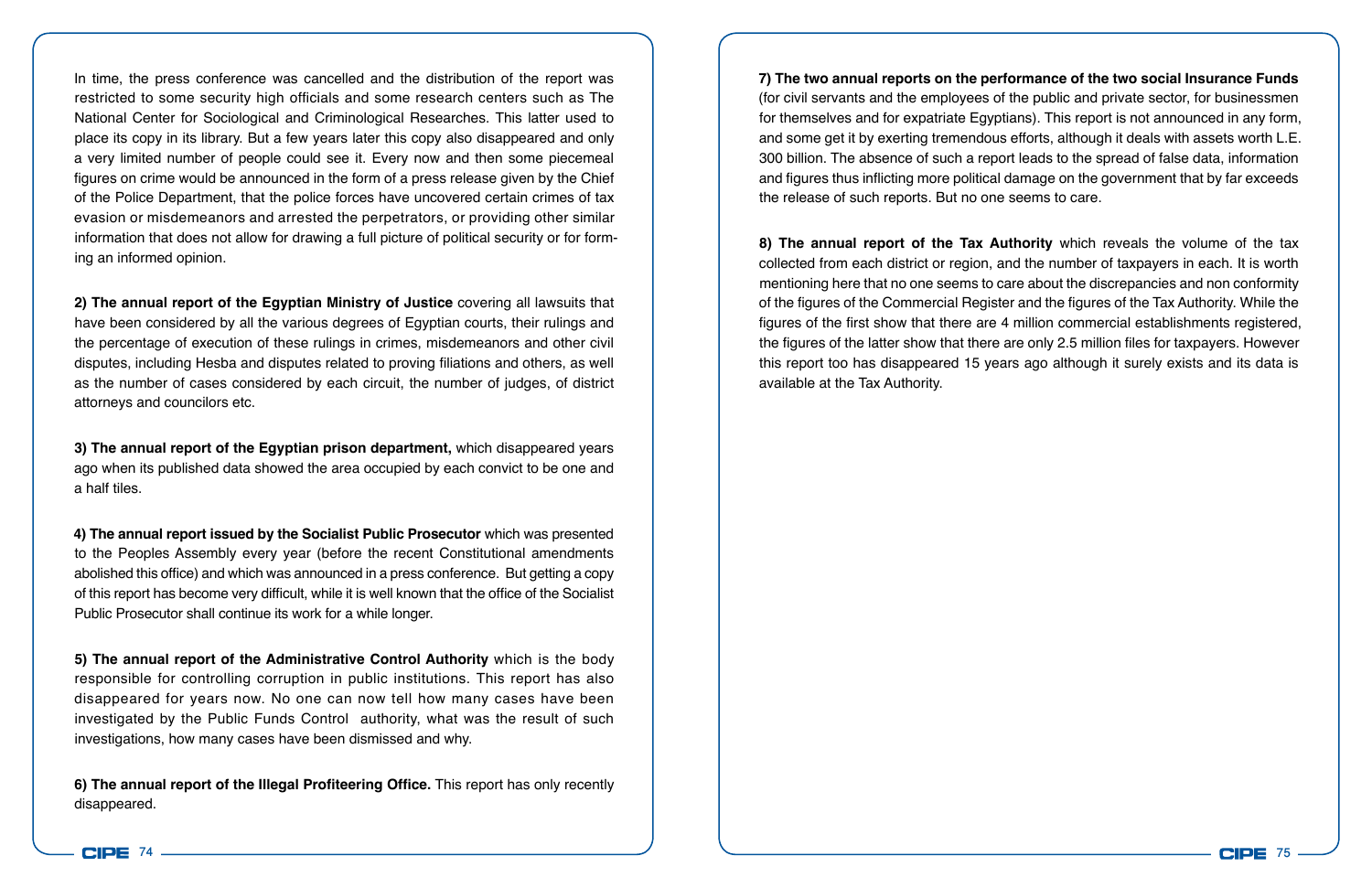#### **Other Forms of Limited Access to Information Types of Gray Blackouts**

There are other important reports that are either no longer available, or no longer publicly announced or had their structures altered, or have been depleted of their content to the extent that any researcher or scholar would not be able to understand or predict a certain trend from the superficial data presented in them. I am afraid that this applies to the annual report of the Capital Market Authority which deals with the violations committed by some brokers, the penalties enforced on them, or the reports against them submitted to the Office of the Prosecutor for Financial and Commercial Affairs, as well as the report of the Central Bank of Egypt.

It must be mentioned here that demands never cease calling for the publication of the report of the Central Authority for Public Accounts covering the accounts of public sector departments and government agencies which it submits to the Peoples Assembly and which assesses the financial performance of these bodies. In fact the report of this Central Authority for Public Accounts concerning some government departments was never discussed in the Peoples Assembly. This situation must come to an end.

Dr. Mahmoud Mohie El Dine, the minister of investment had started a new tradition by announcing a summery of the report covering every public sector company. But he soon stopped due to what was later called the misuse of the press and some politicians of the data mentioned in these reports, an issue which requires wide range public discussions. We may go as far as to call upon the Press Syndicate to prepare an independent report (other than that presented to its general meeting) revealing the obstacles that obstruct the work of journalists, the violations committed by some journalists or newspapers, the complaints that have been presented to the syndicate, issues of disputes pertaining to libel, slander and insult as well as proposals to solve the newly emerged problems. Such problems include the conflict of interest in cases where journalists carry out some commercial activities related to the activities of the government departments whose news they cover, and the growing number of journalists who have been employed as advisors to those government departments, while some times actually doing nothing, and the stand of the syndicate regarding all these issues. I would like to add here that the reports of the Supreme Council of Journalism dealing with the professional performance of journalists are worthless.

Gray blackout means concealing data and information by resorting to crooked ways and means due to the lack of understanding of the importance of providing such information to journalists so that they in turn could present it to the public. We are not referring here to data that is intentionally concealed for the purpose of profiteering or for achieving illegal gains or for promoting corruption.

1) The frequency distribution of deposits with banks is never revealed, a fact that is vital to the public and does not in any way violate the confidentiality of banks. Similar data from the Postal Authority is also never made known. Therefore any study on the saving behavior of the Egyptians and the impact of the economic change and consequently social change on such behavior, and the increase or decease of the wealth of the different social strata can never be accurate. Moreover the frequency distribution of loans is also never revealed.

2) The number of defaulting companies in Egypt or the volume of their debt is never announced or made known, nor the rules for the settlement of such debt. It must be mentioned here that the funds at banks whether local or private or foreign are public funds, as banks use these funds which are the deposits of Egyptian citizens to settle these debts. Therefore the public is entitled to know the rules that govern such settlements and to question their fairness and equitability. Companies that are about to default or about to announce their bankruptcy are also never known regardless of whether they are listed with the stock exchange or not, and even the declared financial statements of the listed companies are worthless.

Moreover the reports of the Capital Market Authority, the only body responsible for controlling both listed and non listed companies prepared by its Account Control Unit, reveal no worthwhile information. Although some data may be available on listed companies nothing is known about the credit worthiness of non listed companies. We believe that the solution to this problem lies in establishing credit rating companies to determine the credit worthiness of every financial institution in Egypt so as to avoid the errors that have been revealed by the international financial crisis, and which basically resulted from the errors of credit rating companies. Moreover new mechanisms must be established to make auditors that conceal the grave status of companies whose accounts they audit accountable. Above all, rules of good governance should be applied, to improve the accountability of auditors and financial managers.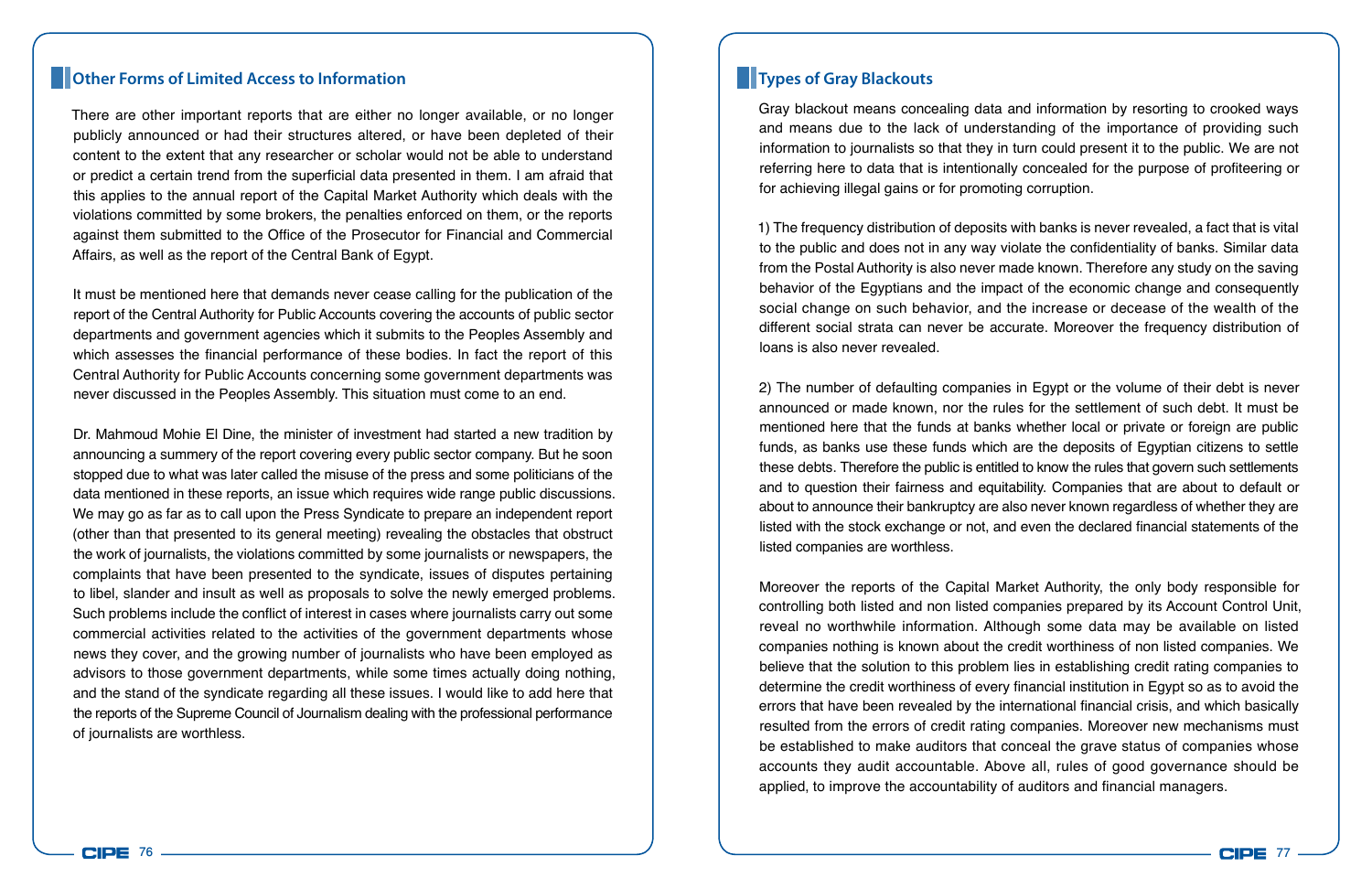One of the most authoritative and influential posts in Egypt are the financial manager of private companies who are under no control and keep serious issues quite hidden. These managers not only conceal the financial problems which their companies are encountering but they sometimes go as far as to falsify the financial statements.

3) No one can accurately know the number of lawsuits of bankruptcy that are filed in Egypt unless one goes to every Court of First Instance in the country, and there is one such court in each governorate, but more in Cairo and Giza Governorate. It must be mentioned here that the activities of the National Committee for Economic Legislations have been suspended. The task of this committee was to draw a new and independent law for bankruptcy and schemes of composition, and the basic purpose of this new law was to change the way defaulting debtors are treated and to stop dealing with them as criminals. Another purpose of that law was to differentiate in legal treatment between stock corporations and individual enterprises such as a supermarket, for example, as the law does not recognize any differences between them. According to many official sources, the present cabinet believes that allowing investors to get out of the market is even more important than inviting them in. But this cannot be achieved except through a new bankruptcy law. What is really sorrowful is that the Ministry of Finance has been entrusted with carrying on with the activities of this committee, but it shall probably start from square one as is customary in Egypt, although the Committee for Economic Legislations had already taken large strides on the path of drafting this law, the law of information and the law of arbitration.

4) The Investment Authority prohibits the distribution of the acts of incorporation of any enterprise except to the relevant parties, although these acts of incorporation do not include any confidential information but only the statute of the company. This form of the acts of incorporation is in 64 articles, of which nine are changed with each company. This means that at least those general articles of the statute of any company may be published until the nine remaining articles are prepared in their final form. Yet the main argument of the Investment Authority for not declaring such data is that Arab investors in particular do not like to disclose the type or volume of their investment. Unfortunately there is no government authority that is authorized to review the rules for this information blackout, to question its logic, or to change it as times and circumstances change.

5) The foreign trade sector is a maze of blackouts and contradictions. No one knows why ports do not issue, either separately or collectively, an information report on the amounts

and value of the basic commodities which are imported weekly, or the rates applied by the custom evaluation department so as to put an end to rumors and speculations. Moreover the Import Export Control Authority has stopped issuing its annual report that covered data on violations committed by export or import companies or the names of companies that have been removed from the register of commercial agents or importers or exporters. Data on the trade in free trade zones, both exports and imports are also concealed. Hence the real value and volume of smuggling cannot be known. Moreover data on trade with Israel is also unjustifiably concealed from all except of some selected companies.

Data on foreign trade placed by the Central authority for Public Mobilization and Statistics on its web site is full of errors. The head of this authority declared that the reason for the inaccuracy of this data is due to the fact that the customs authority, the only source for such information, does not provide the Central Authority for Public Mobilization and Statistics with accurate data, and electronic linking between both authorities has not yet been achieved.

6) The Criminal Law of Egypt criminalizes bribery that takes place between a private sector company and another private sector company. (Basis of this law are found in the Penal Code). The Bureau of Investigation of Crimes Committed against Public Funds is supposed to investigate such crimes. But we have not heard for years that such cases were investigated by this bureau in spite of the numerous complaints and reports that it receives in this respect, although Dr. Ashraf Gamal El Dine, head of the Institute of Directors, has declared in a recent meeting organized by CIPE on April 8, 2009, that a report of the United Nations asserts that 60 percent of corruption occurs in dealings between private sector companies. It seems that the government of Egypt is not in the least concerned dealing with corruption in the private sector, nor with the issues related to bids and tenders in private sector companies, and it monitors only tenders and bids in public sector or government companies, although the rules governing bids and tenders are extremely defective, the most flagrant defect being the ungrounded cancellation of tenders and transferring them to negotiations with the presenters of the least prices. The government concern in such issues of tenders is only manifested when the share of the public sector in the capital of a private sector company is 25 percent or more. For in such cases the Central Accounts Authority would monitor the performance of the company concerned, regardless of whether this authority had monitored the developments in this company's management of its funds.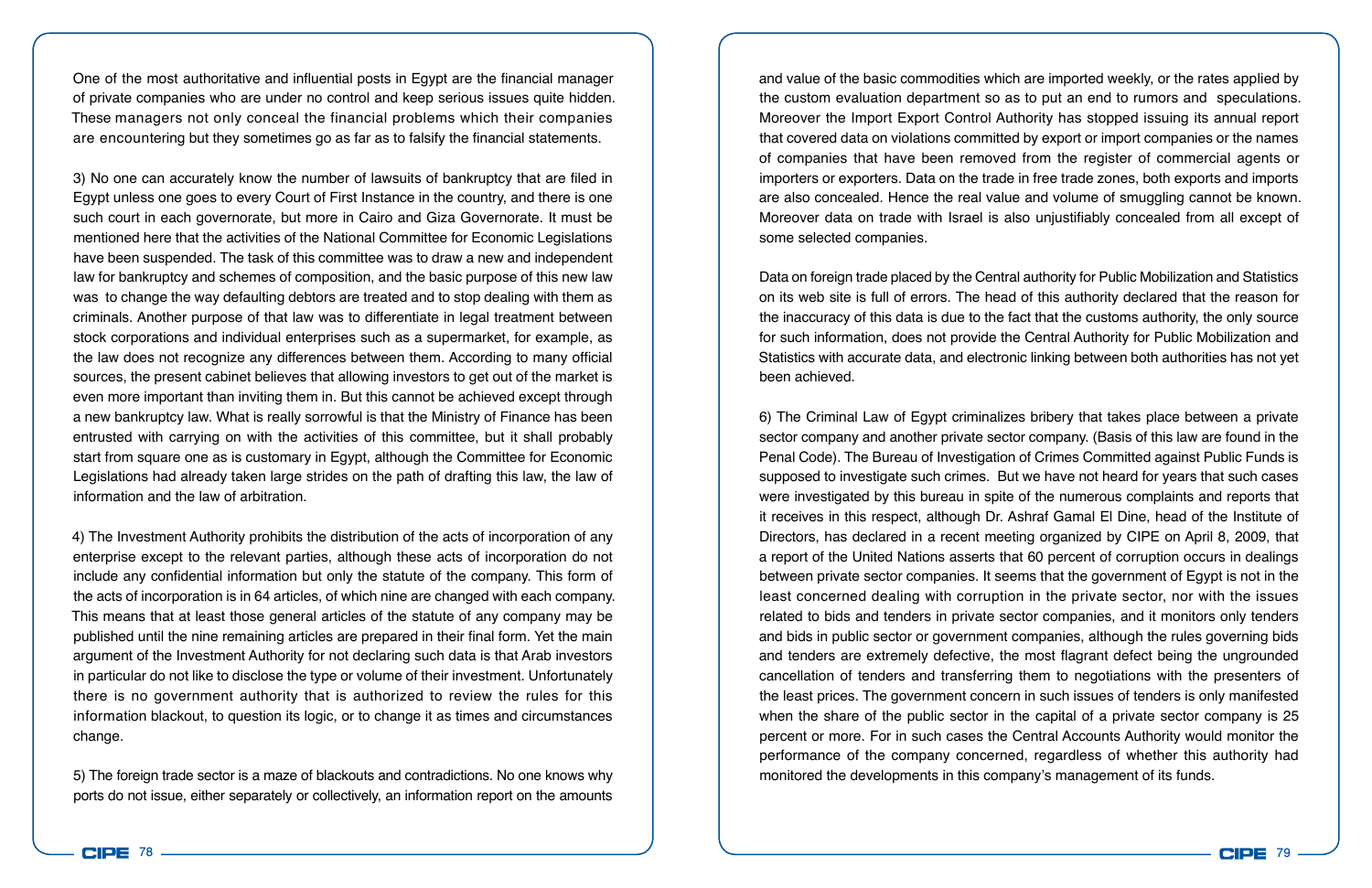7) For no clear reasons no one knows the prices of our government exports through long term contracts. The most famous of these are the gas exportation contracts. The government's pretext for not announcing such prices is that other countries do not do so. This is not true, and it is illogical that the government commits itself to the sale of a raw or crude material or a service to a foreign party for twenty years or more without any amendment in the prices. In twenty years governments change and yet such contracts are not discussed publicly, let alone approved by the National Assembly. For the march goes on and the public opinion "barks." What is really appalling is that the Egyptian newspapers never publish the prices of raw or crude materials, nor the amount exported, then the prices, to the astonishment of all, are announced by Rueters. This may perhaps be due to the strong relation of the latter with the foreign partner in production. But it is no longer acceptable that such information remains undisclosed to all not even to the national news agency and the Middle East News agency.

8) For no clear reason the allocation of land is never announced, nor the location of such lands, nor the purpose for its allocation, nor is there accurate data on the number of new building licenses, nor an index for the prices of land or real estate, nor the number of housing units sold.

9) No one in Egypt knows the real correct figure for the salaries of ministers or high officials or civil servants, and the reason behind the flagrant discrepancies between them. No one knows the correct figures for the salaries of high management officials in large private companies included those listed in the stock exchange. Journalists as well as accountants know well that the declared figures for the salaries of those persons are only announced to satisfy the members of the general meeting of the company. But there are many ways to bypass these declared figures, such as granting the members of the boards of directors allowances for attending the board meetings that may be as much as L.E. 1,000 per meeting, or granting them an allowance for traveling to attend the board meeting, while such a meeting may be held in a room next to their offices.

10) In Egypt any businessman who has been convicted and hence his company removed from the Commercial Register, could establish a new company in another governorate and register the new company, as there is no electronic connections between the Commercial Registers in the different governorates. This explains why one person may deceive people and carry out acts of fraud in the different governorates without being caught.

11) Finally the Egyptian cabinet never declares any information following any meeting that the prime minister holds with any official whether national or foreign, although the principle of equal opportunity and disclosure necessitates declaring the deals which the government concludes, without jeopardizing the confidentiality of the deal. It is very sorrowful that the Department of Journalism at the cabinet has a few months ago placed external journalists in a back office so as to prevent them from meeting the prime minister before or after any meeting that he holds sufficing by the declaration or press release to be given by the official spokesman for the government. Such a press release is always "Fat Free" as it is often called by journalists. Moreover most ministers in Egypt are not aware of the importance of informing the representatives of listed companies of the information which a minister may disclose when meeting with a Rotary Club for example, or when going on a tour, or when meeting with a foreign delegation. It is of prime importance that an official from the Ministry of Investment (Capital Market Authority) immediately inform all the representatives of listed companies of the information which the minister or high official had announced in that meeting which may reflect the intention of the ministry to issue a decree or a decision that may affect them so that all investors may be equally informed. Dr. Abd El Fattah El Gibali, head of the Economic Unit at Al Ahram Center for Political Studies, has often stated in many forays that the blackout placed on the national budget lacks transparency. He has called for the necessity of activating both popular and parliamentary control over it by seriously and carefully discussing it. However, unfortunately many members of the Peoples Assembly do not even get a copy of the report of the Central Audit Authority.

During our tour in the training course we shall recognize together some ways of deception and of blocking out information practiced by some governmental departments, a matter that definitely affects both national economy and the community on the one hand and the credibility of a journalist on the other. But we shall also see that journalists do not benefit from the information available to them, a matter that results in presenting reports, investigations dialogues, interviews and news stories which are full of grave errors. We shall also see how journalists sometimes do not abide by the Code of Ethics issued in 1996.

For example there is data available on the internet on privatized companies, on the Social Insurance Fund, on public funds in general, as well as on the activities of government departments, and on administrative investigations related to violations of the rules and laws by some government officials. Most government departments now have a web site. Although most of these web sites are weak, insufficient and incomplete, yet they could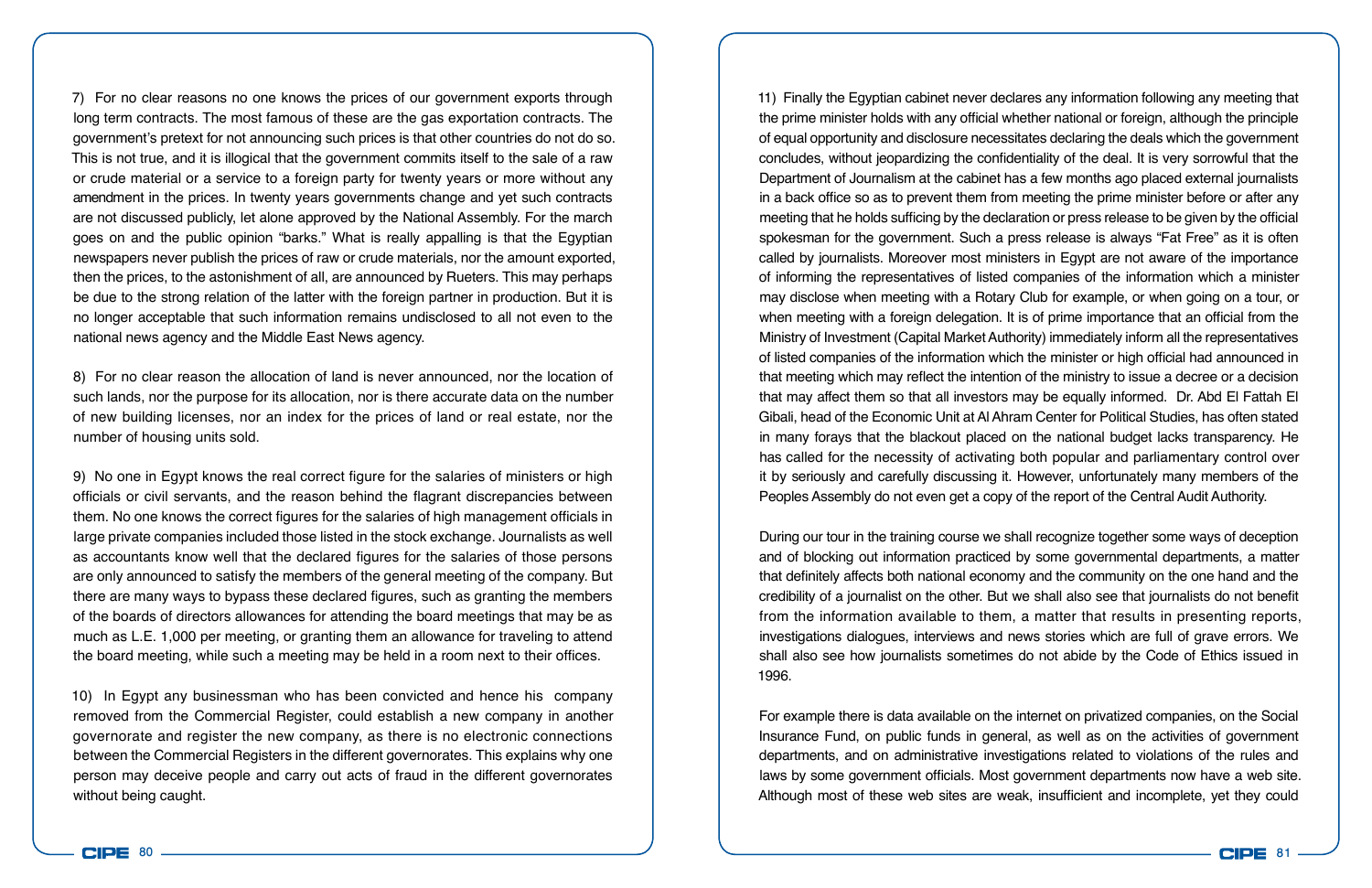serve as a source of basic information that could be very handy for journalists when they are preparing news stories or investigative reports. A quick review of a pack of newspapers and magazines would clearly show that journalists do not make use of the data available to them on the web, as these newspapers and magazines would be full of mistakes, and of course I mean the unintended ones.

### **Practical Advice**

Each one of us has his own techniques and tricks to obtain the information that he needs for his work as a journalist. We all know of the professional Code of Ethics which we should respect and not violate. We are also morally committed not to stress pass our limits or else we could be committing an act of breach of faith or misusing the information which we may have accidentally obtained, or using crooked means to obtain information, or harming our sources to attain a vocational victory. Some times a journalist may use crooked means to get information, and at the same time he would not be brought to court or be legally accountable but at the same time he would be violating the values dictated to him by his conscious. It is also well known that in journalism there is a gray area that is only assessed according to one's own conscious. We may even venture to say that the status of a journalist is measured by his commitment to virtue while at the same time producing excellent stories.

Drawing from my personal experience, I advise you to establish strong relationships with legal firms, with accountants and with consultants of major companies, particularly listed companies. I also advise you to follow up major law suits both civil and criminal, particularly the ones in which joint stock companies are involved, as they are a major source of information that cannot be obtained otherwise. On your computer have a file on the companies with or without simple classification including basic date on each company, then build this file up, Remember that B.R gives simple data on each company when giving a press release, Keep this press release you may need it later. Do not lose your contact with B.R. at the same time do not relinquish your professional commitment. Remember that advertisements sent to you could be another excellent source of information. Moreover international companies operating in Egypt depend on the branches of B.R. Therefore maintain your good relationship with them you may get a tip as to the arrival time of their chief executive. From time to time go to the Public Register offices and see reports about their activities regarding the registration of the sale of real estates to Arabs or foreigners. The Public Register also offers basic and important information for a fee of only 4 Egyptian pounds to whoever asks for it regarding

the registration of any company. You can also ask for a certificate showing the name of any company, its address, its capital, the date of its incorporation, its activity, the names of its founders, and their shares. The Commercial Register does not give copies of the Acts of Incorporation of a company except against a court order or ruling, or permission from the Prosecution or to the parties concerned. A proposal is now under consideration to include in the Commercial Register data on court rulings issued against a company or against its major shareholder, or even against any shareholder. There is also a plan to link all commercial registers in all the governorates by electronic means.

A journalist must also get all the papers that are distributed in an open meeting, as well as documents that are thrown away, or drafts that are used to prepare the final recommendations of a meeting. It is well known that the preparation of the final declaration of a meeting or conference starts on the very first day or even before. Drafts of such final documents always come in handy. Sometimes there is more than one draft for an address or press release to choose from. Try to get them. Do exert an effort to establish good relationships with younger staff, messengers, drivers and others in the departments whose news you cover. Visit the libraries of these departments and see their annual or periodical publications, and try to get them before they are published if possible. Be a regular reader of the official gazette. Meetings and publications of business associations, particularly women associations provide a wealth of information on the political and economic status of the country. Never overlook the publications of trade unions and see which one of their leaders they trying to put in the lime light. Read the magazines of elite groups, such as "The Diplomat" published by the Ministry of Foreign Affairs, the magazine published by Egypt Telecom, the magazine published by The Arab Contractors Company, and the Central Audit Authority.

Keep an eye on any establishment or trade union that is preparing for elections. Keep the election campaign flyers or distributed material. Leave your business card with some guards, taxi drivers and postmen, they may prove to be an excellent source of information. Contact high officials who have retired or left their posts for any reason immediately upon leaving their post and get from them the information that they could not give you upon their appointment to such posts. Do not embarrass them so that others may not be intimidated and avoid you. The list of advices cannot be exhausted. I know each one has his ways and means of getting the information that he needs for his story or report. I knew a journalist who could see with his ears a rare quality of course. One final advice, do not forget public service offices receiving complaints, or the messages left in holy shrines. The late Dr. Sayed Oweis had conducted an excellent study on the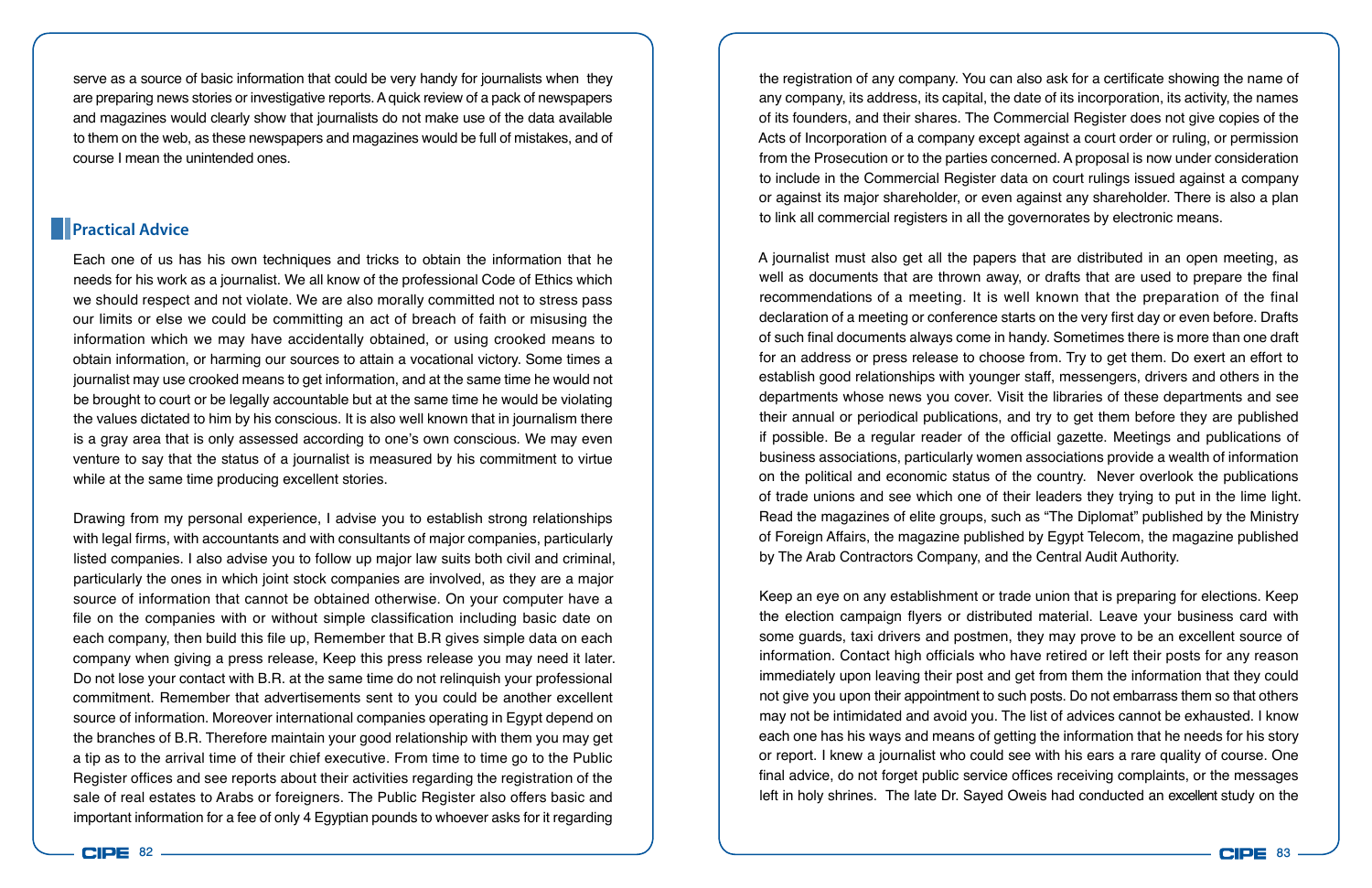plights and sufferings of the Egyptians by examining these messages of complaints or requests left at those shrines, such as Imam Shafie Shrine at El Tonsi area. I shall not tell you of the necessity of going through other newspapers and visiting web sites, for this is already known to all of you. When invited to a seminar do not only examine its papers, but the audience as well. Try to find members of the middle management in an organization, those who are not in the lime light. Get their telephone numbers, and try to establish a relationship with them, as chances to meet them are rare but they could be of help to you in the future. It is difficult to meet those people, but it is easier to meet high officials or ministers, or executives of companies particularly in open meetings. Remember that Egypt, in spite of all what is said about information blackout, is still an open country. I am sure that many of you have visited Arab countries and seen for yourselves how it is difficult to get any news of the elite there unlike Egypt.

Do not forget to see the reports issued by the Ministry of Administrative Development on integrity, transparency and combating corruption, and the reports of the Ministry of Planning on the follow up of the implementation of the plan, and the reports of the Central Bank, and its web site. Visit the web sites of capital markets, for they are a wealth of information. Finally remember that knowledge is not only power but is also a trust. The interests of the country, its sovereignty or safety are not protected by the law or by intimmidation, but by the integrity of a journalist, by his neutrality and by his absolute commitment to maintain a strict balance between the right of the public to know and his duty to safeguard national interests in its true sense. Information that may affect capital markets must be made known to all at the same time in spite of the obstacles that may come your way. Be sure that you shall overcome them, for you seek the truth and endeavor to serve people. Once you have gained people's confidence and trust they shall not let you down, nor will journalism if you truly and sincerely serve it.

#### **The Legal Environment in Egypt in which Journalism Operates**

It is of prime importance to understand the legal provisions elated to public freedoms and the freedom of the media and journalism as provided for in chapter 3 of the amended constitution enacted in March 2007.

Article 45 of the amended Constitution provides that "The law shall protect the inviolability of the private life of citizens. correspondence, wires, telephone calls and other means of communication shall have their own sanctity and secrecy, and may not be confiscated or monitored or inspected except by a legally substantiated court warrant, and for a definite period, and in accordance with the law."

Article 46 provides that "The state shall guarantee the freedom of belief, and the freedom of practicing religious rites."

Article 47 provides that "Freedom of opinion is guaranteed. Every individual has the right to express his opinion and to publicize it verbally or in writing, or by photography or by other means within the limits of the law. Self criticism and constructive criticism are the guarantees for the safety of the national structure. "

Article 48 provides that "Freedom of the press, printing, publication and mass media shall be guaranteed. Censorship on newspapers is forbidden as well as serving them notices, suspending or canceling them by administrative measures. In a state of emergency or in times of war a limited censorship may be imposed on the newspapers, publications and means of mass media in matters related to public safety or for purposes of national security. The enforcement of all such measures shall be in accordance with the law. "

Article 49 provides that "The state shall guarantee for all citizens the freedom of scientific research, literary, artistic and cultural works and shall provide the necessary means to promote them."

The Constitution provides in Article 1 of Chapter 1 entitled - The State - that "The Arab Republic of Egypt is a democratic state based on citizenship. The Egyptian people are part of the Arab nation and it works for the realization of its comprehensive unity."

Article 2 provides that "Islam is the religion of the state, and Arabic is its official language. Islamic jurisprudence is the principal source of legislation."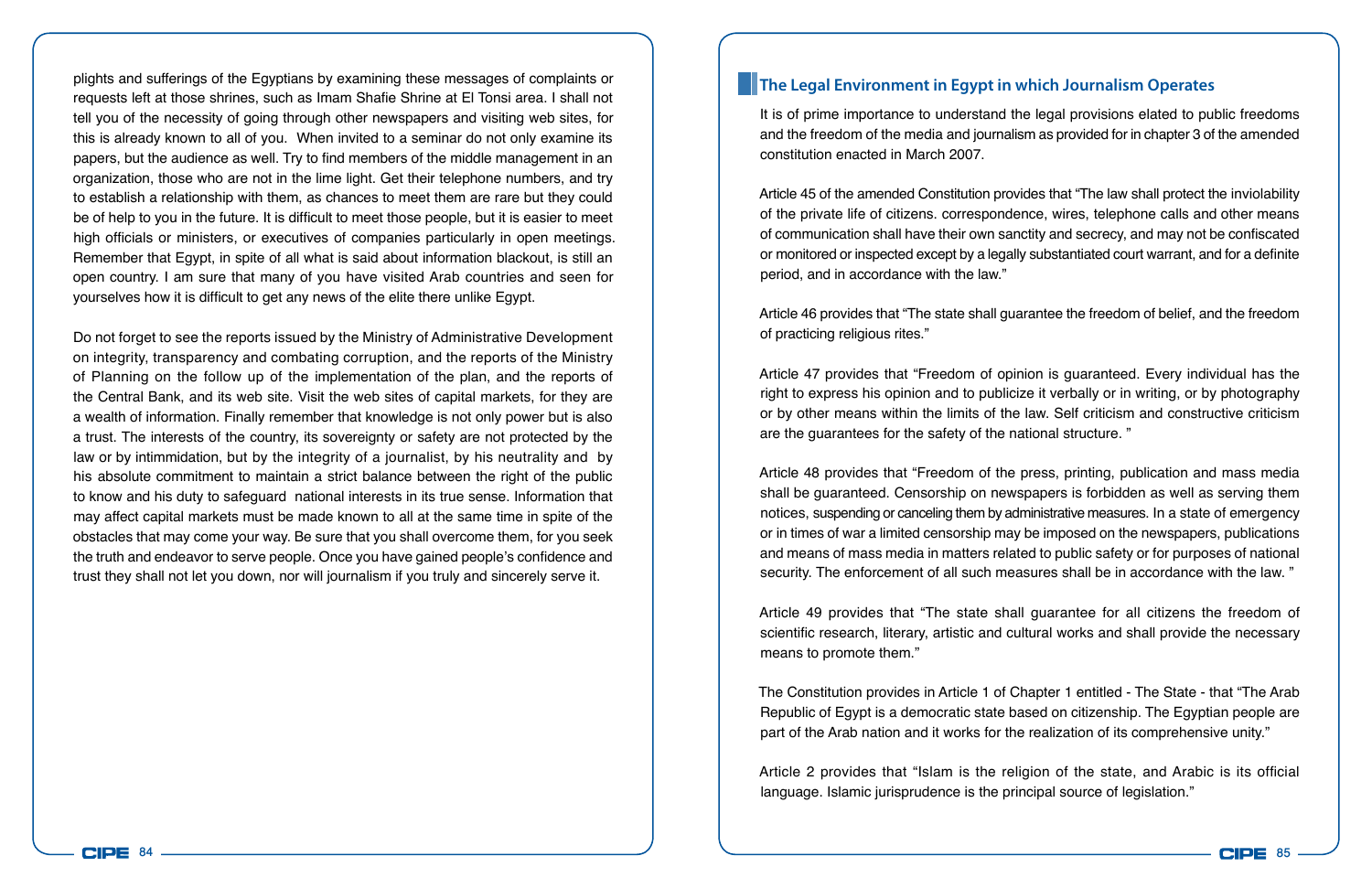Moreover the Constitutional Court has established, as mentioned in a paper prepared by Ahmed Mohsen, a lawyer, some important principles related to the freedom of the means of mass media, the most important of which is that freedom of expression is the basic freedom, and freedom of expression of one's opinion is the basis of any democratic system. Freedom of expression includes by its nature freedom of expression of wrong ideas.

Thus according to legislations and legal provisions the environment in which journalism operates in Egypt is perfect.

As to the relevant legislations, the most important and pertinent of which is the Press Law no. 96 for 1996 which provides in its Article no. 9 that "No restrictions shall be imposed to restraint the right of flow of information, or to obstruct a citizen's right to knowledge and information provided that non of such freedoms violates national security, the defense of the homeland and its sovereign interests."

We cannot deal here with all the restrictions and limitations enforced on the freedom of the press and of journalists whether they are investigators or reporters, as this needs volumes, and many studies and research papers have dealt with this issue. There are other restrictions provided for in the law of publications, in the emergency law, in the law for the preservation of the official documents of the state, in the law of the bureau of public investigations, and in the law prohibiting the publication of any news related to the armed forces, and the law of civil servants (which criminalizes any disclosure of any data or information by a public servant except with the approval of his boss. This law even prohibits civil servants from expressing their opinions regarding public issues). Some provisions of the Penal Code, as well as the law allowing for the formation of political parties constitute further restrictions on journalists, investigative reporters and editors.

A general observation with regard to all these legislations is that the provisions of the Constitution are in many cases by passed and depleted of their progressive content by referring in any provision governing any right to the law, and then the law itself would be drafted in such obscure phrases that are easily interpreted to tie the hands of any reporter or journalist, let alone any ordinary citizen who is deprived of his right to access the information he wants. Meanwhile the laws of Egypt include no provision that penalizes a person who conceals information that should be made public. Even the law of the Press itself which provides for the right of a journalist to information does not determine the means or mechanisms by which he can get the information he wants. Furthermore some government departments discriminate against certain newspapers.

Restricting the freedom of the press are practiced in full force. Therefore journalists shall continue to demand their freedom. Hence what we shall be dealing hereunder is the criteria that have been long established in many communities and therefore it is no longer acceptable or even logical that Egypt does not adopt them as well.

For example there are many restrictions preventing any judicial public or private entity or individual from owning or issuing a newspaper. There are numerous obstacles that prevent joint stock companies from issuing papers. A license for issuing a newspaper may be suspended after the death of the person in whose name it was issued. There are laws that allow for the imprisonment of a journalist in cases related to publication, in spite of the clear cut promise of the President that no journalist shall be imprisoned for something that he has published. There are still several cases of Hesba (soliciting good and advising against evil that harms the community) that are under consideration by courts. These cases are related to religious issues or issues pertaining to public morality or public virtue. This is usually done when a person files a law suit before the Administrative Court requesting the suspension of a certain publication if it is published by an administrative body, or sends a complaint to Al Azhar, the highest religious authority, against a certain book, Al Azhar would then refer the complaint to the Islamic Research Authority, which would in turn prepare a report on the book and send it to the Public Prosecutor with a recommendation for censoring it. Although the opinion of this Research Authority is only consultative yet the Public Prosecutor usually follows the recommendation and orders the censoring of the book and requests the court to confiscate it. In other instances a person my file a civil law suit before a Summery Court requesting the discontinuation of showing a film or a play just because he thinks that it damages public morality or infringes on it.

There is no solution to these numerous cases of Hesba filed by any one claiming that he seeks to preserve public morality and public virtue except by a legislation that prevents filing such cases except by a person who has a direct interest, that is if the poem or film or play affects him in person and directly.

Furthermore the relationship between the regime and journalism is tense and the government resorts in many cases to arbitrary interpretation of laws and legislations to penalize some of the opposition writers and journalists. Moreover the intervention between the power of the authority and of money imposes implied or overt pressure

**CIPE**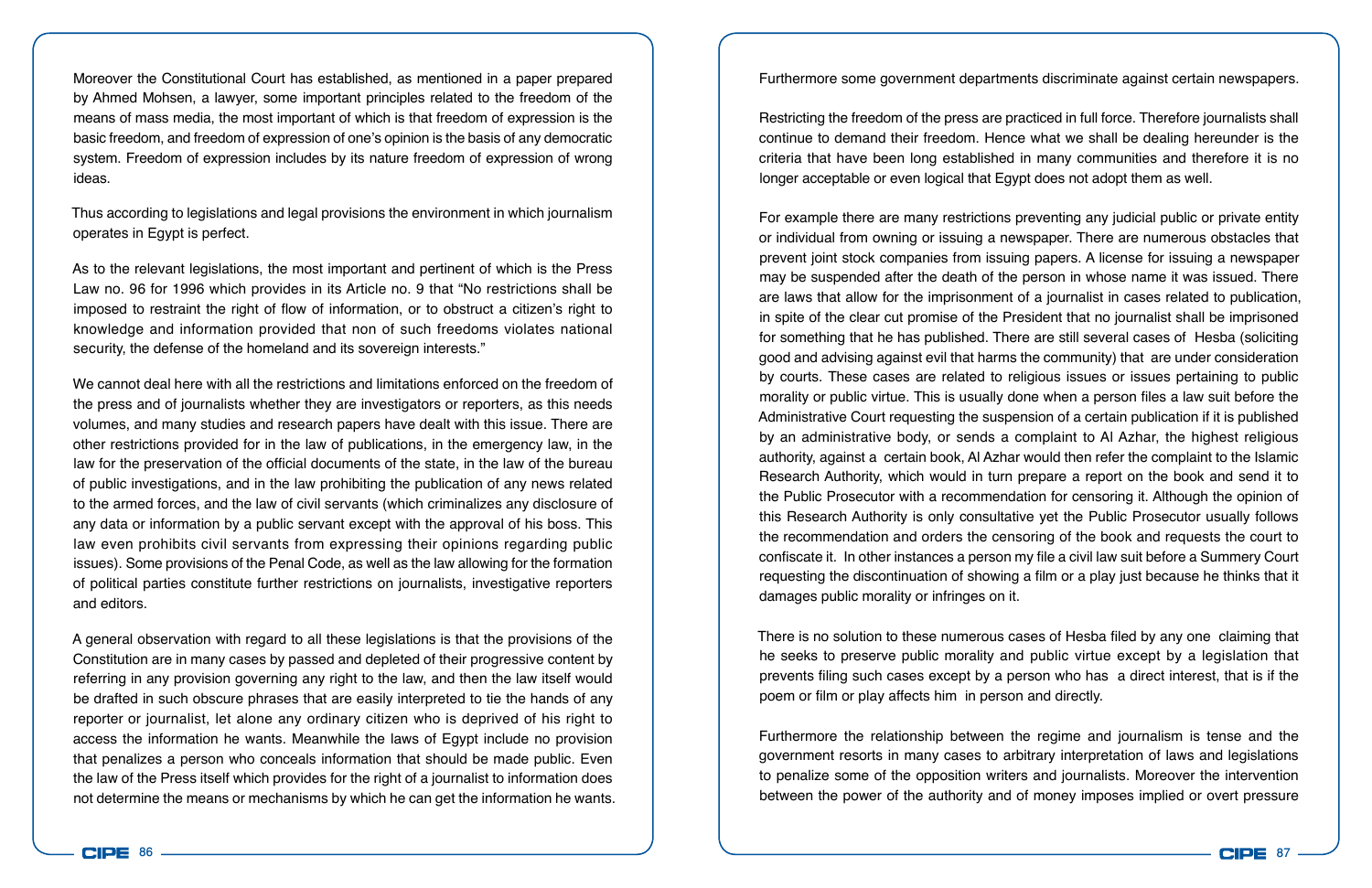against journalism. Then there is also the domination of the government over the "national" newspapers, in spite of the fact that those national newspapers are supposed to be serving all the Egyptians, as they are funded by the tax payers.

In spite of all these above mentioned obstacles yet conducting good and worthwhile investigative reporting is possible, in fact it is even necessary. All those above mentioned obstacles are surmountable but the real problems which an investigative reporter faces come from within the newspapers where they work.

They are not allowed sufficient time or granted sufficient funds. Some times the reporter himself or even his newspaper loose interest when such an investigation lasts for a long time. It must be mentioned here that journalists in the Levant countries who are considered the pioneers of Arab journalism admit that the Egyptian investigative reporters are quite distinguished in their work.

#### **Provisions in the Egyptian Law Dealing with Libel and Slander**

Article 302 of the Penal Code provides that "Any one attributing to another any of the acts provided for in Article 171 herein shall be committing an act of slander if these acts are punishable is true and would cause his fellow citizens to disrespect him". The law does not differentiate in penalizing acts of liable and slander whether the words used are quoted from another statement or are pronounced or written by the person himself, or whether it is in a direct or indirect form and whether these accusations are in the form of questions or in the form of sarcastic praise. This issue is however debatable according to Mr. Samir El Bagouri, the lawyer, for some believe that an act of libel would occur whether the acts attributed to a person are punishable by the criminal law or the administrative law, while others believe that it would occur only if the acts attributed to a person are punishable by the criminal law only.

The law provides that the existence of criminal intention in an act of slander is of no importance. That if the slandered is well intentioned it is no excuse for his act, but such an act is only acceptable if it is directed against a civil servant or a representative of the people in a slander is related to this person's job and is limited to a certain incident only. However all such statements or allegations have to be substantiated or else the person giving them would be penalized for libel. Thus, the Egyptian law allows for criticism provided that it pertains to a real incident that is relevant to public interest, that it is exclusively relevant to such an incident, that the words and phrases used in stating or reporting it are appropriate and that such criticism is well intended. The Egyptian law differentiates between slander and insult, for the first is relevant to incidents, but the latter is relevant to defaming one's honor. The law also differentiates between these crimes of libel and slander and defaming the reputation of a person or insulting him or his family. Imprisonment is still the applicable punishment for such crimes.

Finally there is the violation of personal privacy. It is well known cases of libel are considered by misdemeanor courts and are appealed by Misdemeanor Courts of Appeal. The rolls of both courts are full to the extent that some times a court would consider 200 cases in one session. After the Misdemeanor Courts of Appeal, there is the Court of Cassation which is the highest judicial authority, and to which cases of libel may be referred. It is worth mentioning that those who file such cases of libel do not do so to receive the fine provided for by the law, but do it to intimidate those who criticize them. However some tabloids are professionally devoted to pursue slander and insult, and use crooked ways and means to proceed with them for the purpose of intimidating and blackmailing, as they are well aware that a person who is defamed has neither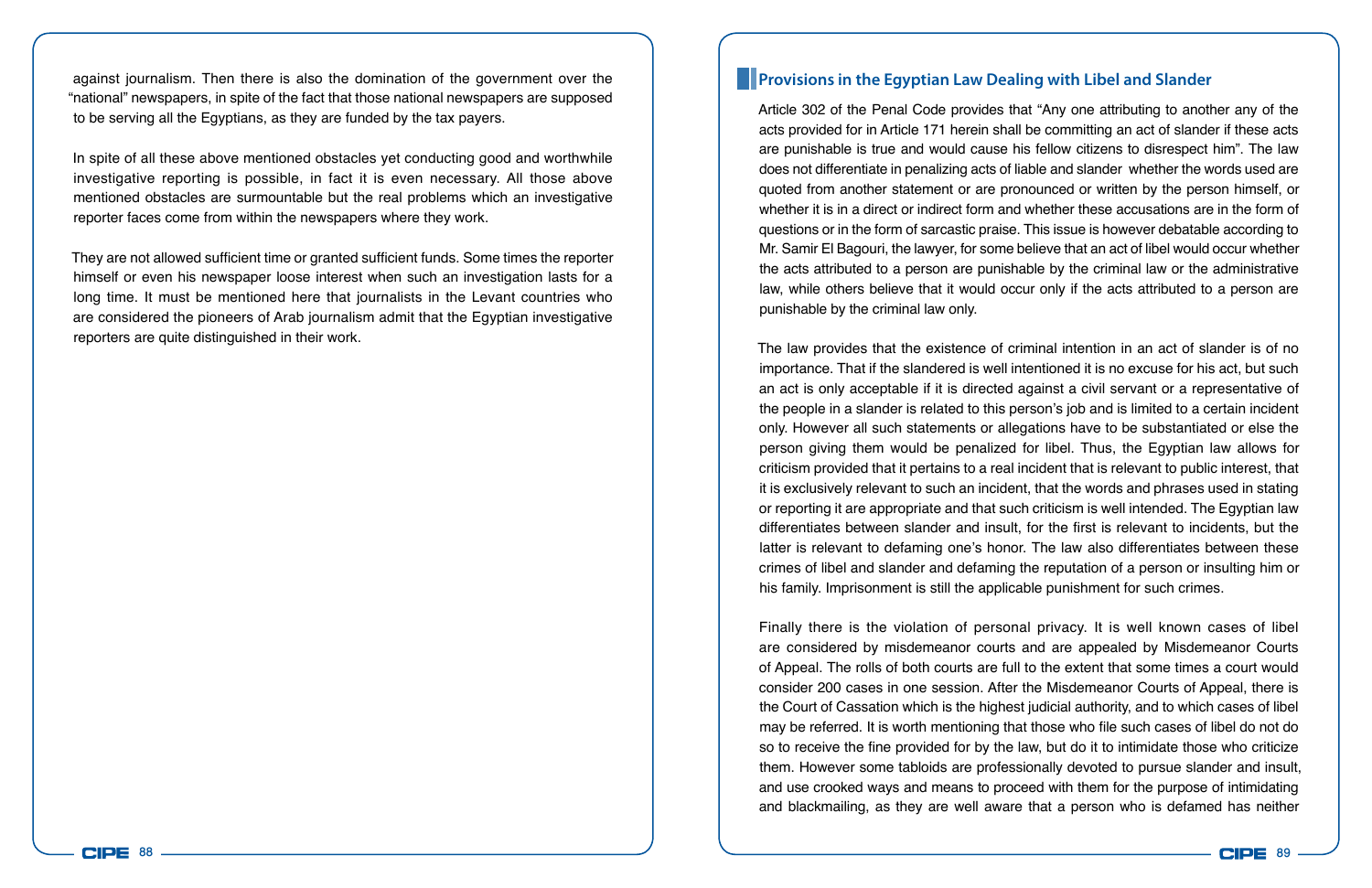the time nor the means to pursue law suits before courts, and may prefer the safe way out by keeping silent and refraining from filing law suits so that those tabloids may not continue with spreading rumors about him. I believe that the only solution to such a situation would be the establishment of a non governmental organization to fight blackmailing those defamed persons and to defend them against those tabloids.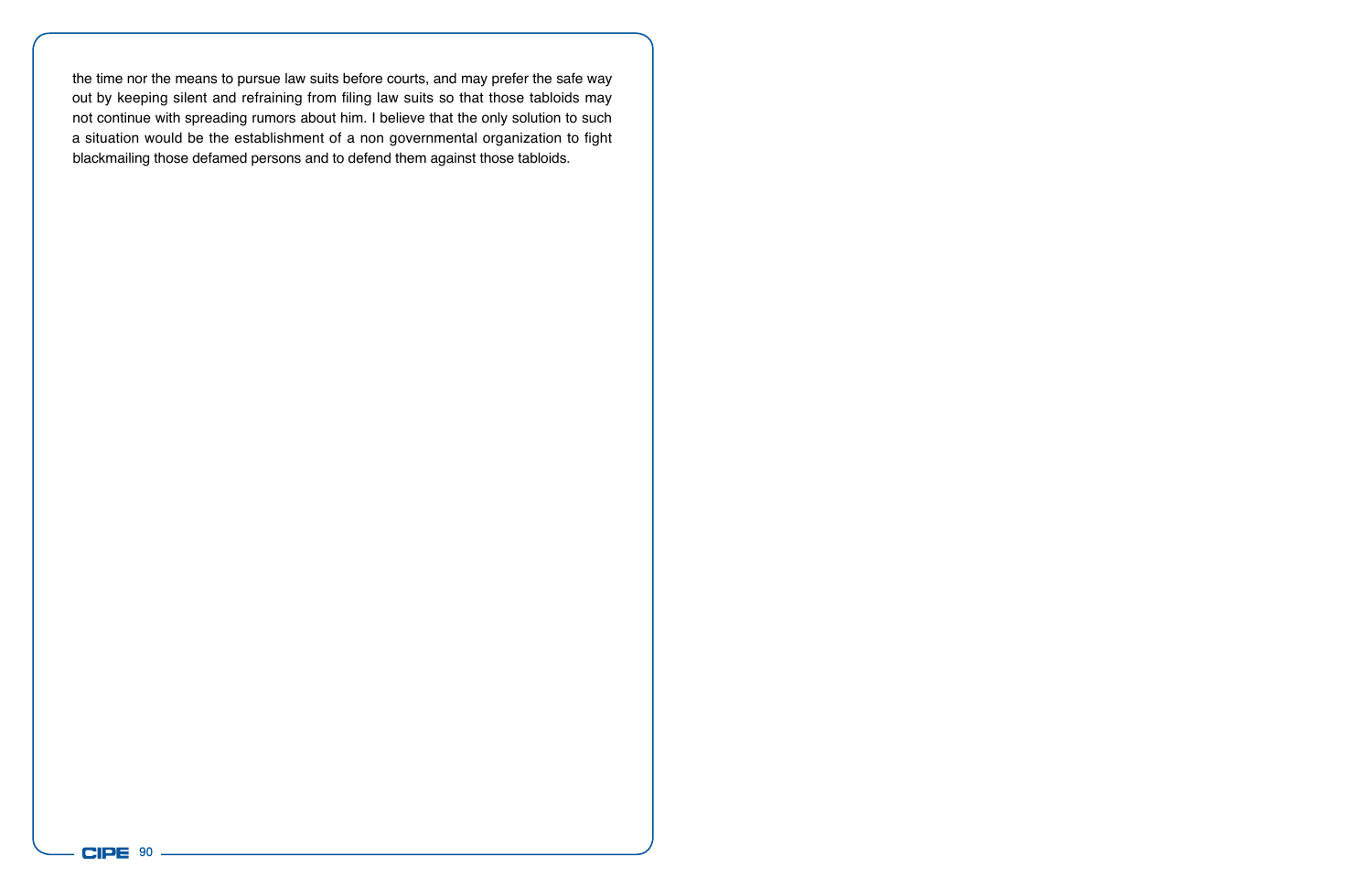## **APPENDIXes**

### **APPENDIX A: Research Resources**

This section contains a list of Web sites that investigative journalists may want to bookmark and to visit. Rather than litter these throughout the toolkit, sites and their Internet addresses are bundled here. These sites include possible resources, starting points and samples of others' investigative work. Because electronic sources change so quickly, and because availability varies by location, this section will be regularly updated after the initial presentation in 2009. Please feel free to contact the offer at sschafe5@mscd.edu with updates and suggestions.

Duff Wilson's Reporters Desktop (A great reference site for any reporter) www.reporter.org/desktop/

PRNewswire (Good for linking you to experts) www.prnewswire.org

The Reporter's Committee for Freedom of the Press www.rcfp.org

Reporters Without Borders for Press Freedom www.rsf.org

Investigative Reporters and Editors Tip Sheets www.ire.org/resourcecenter/tipsheets.php

Open Secrets (Follow the money in politics) www.opensecrets.org

Society of Professional Journalists (Good for checking on work done by others) www.spj.org

**CIPE 93**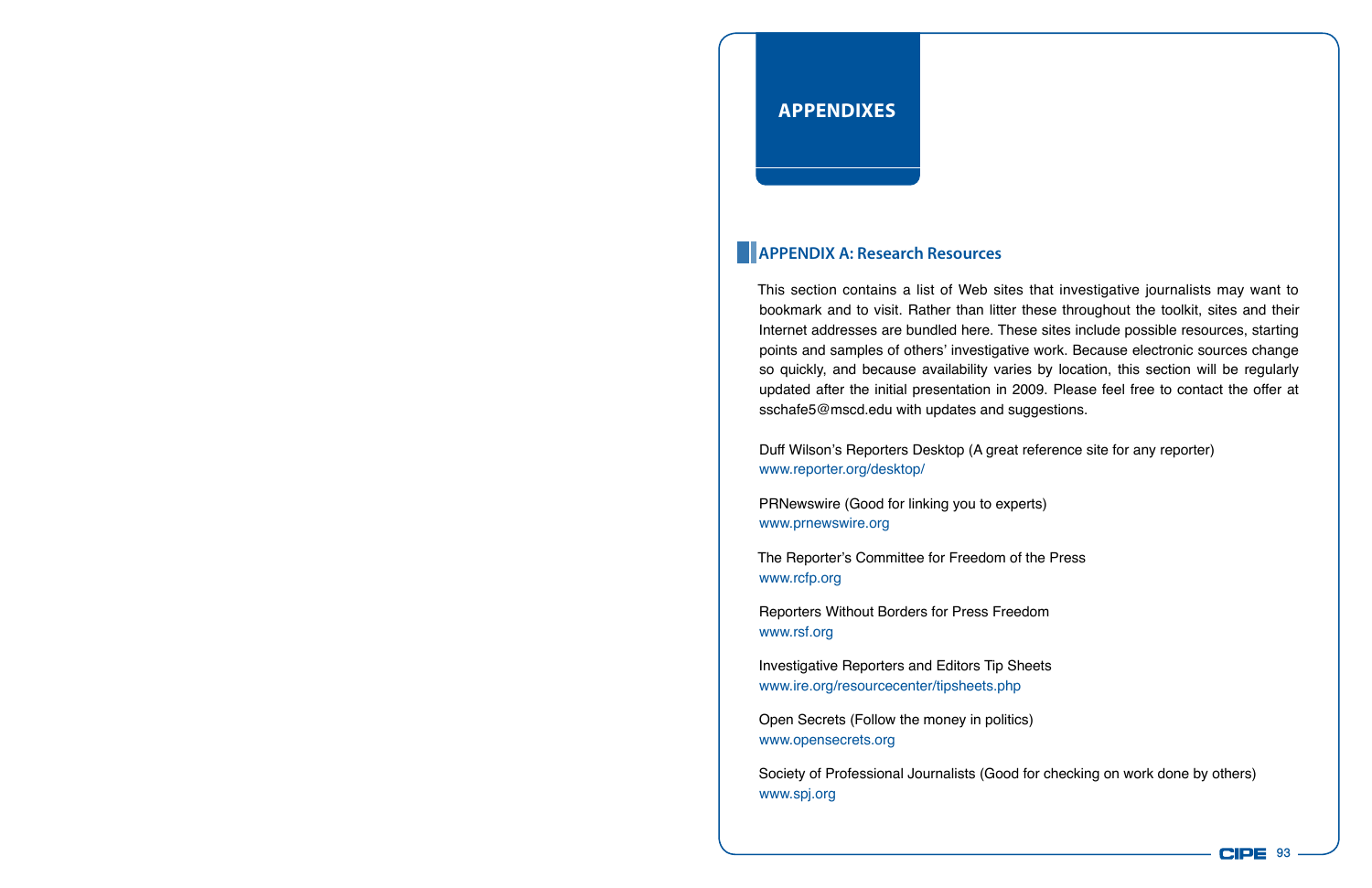PACER Federal Courts Search (Charges a small fee to look at U.S. Federal Court filings) Pacer.psc.uscourts.gov

GuideStar Non-Profit Registry (Tracks non-profit filings) www.guidestar.org

Securities and Exchange Commission (Filings for publicly traded companies in the U.S.) www.sec.gov

Capital Market Authority (Egypt's approximation of the SEC) www.cma.gov.eg

Bureau of Economic Analysis www.bea.gov

U.S. Census Bureau www.census.gov

Department of Agriculture www.usda.gov

The Environmental Protection Agency www.epa.gov

U.S. Department of Education www.ed.gov

National Center for Education Statistics http://nces.ed.gov/

Coverage of the hospice care provider

http://www.tulsaworld.com/news/article.aspx?subjectid=13&articleid=001015\_Ne a1level&archive=yes

Coverage of the CFS collapse http://www.tulsaworld.com/news/article.aspx?subjectid=11&articleid=19990601\_cf\_ a1thefall&archive=yes

Business-related sites to consider www.business.com www.corporatesearch.net www.powerreporting.com www.fool.com www.howstuffworks.com/stock.htm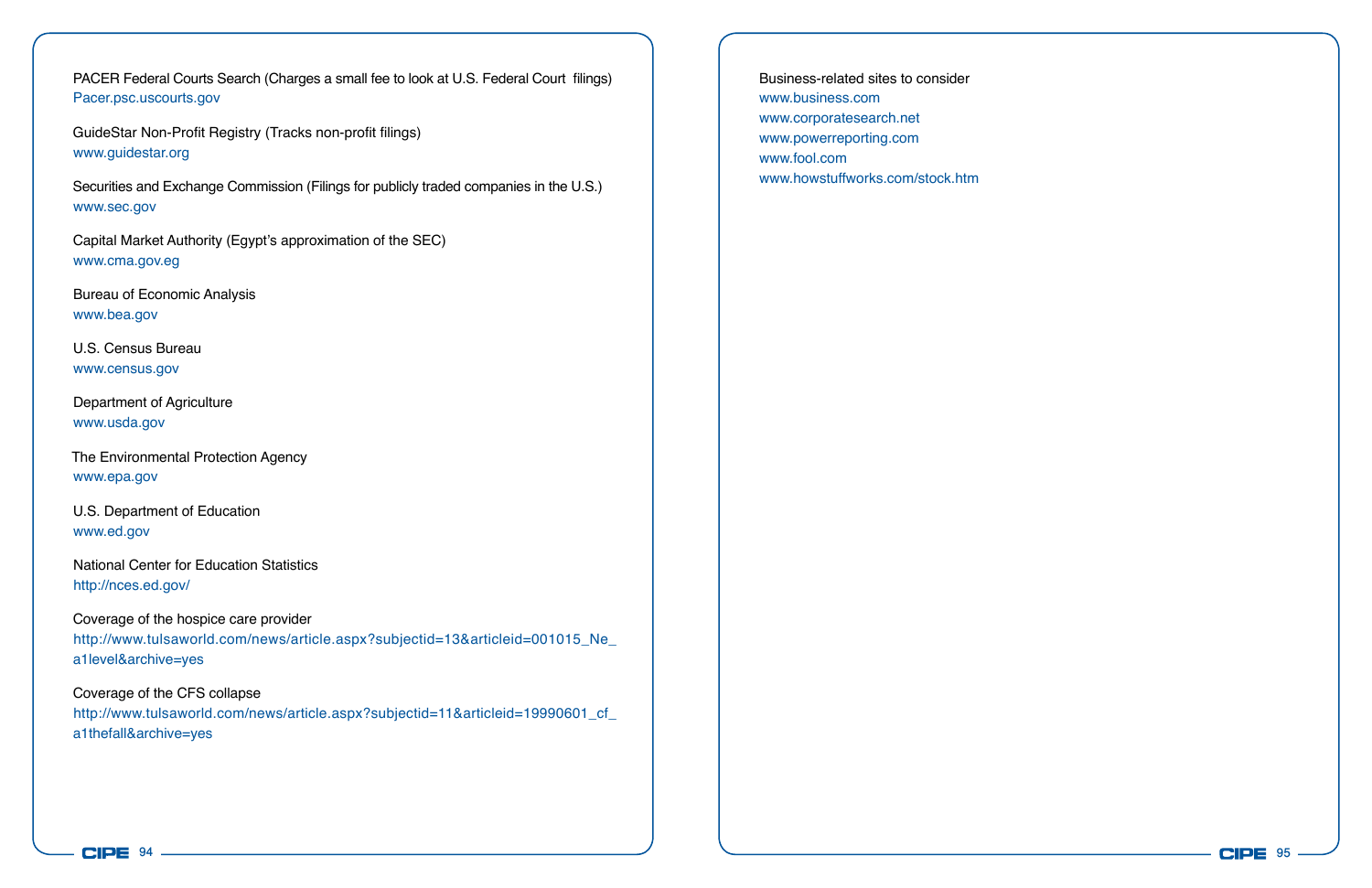#### **APPENDIX B: Journalism & Math**

No one starts a career in journalism with the hope of doing more math. However, that doesn't free a reporter from needing to know something about math, or to at least feel comfortable dealing with simple equations. Consider however stories on job growth, population change, cost of living, unemployment, the stock market, trends, and budgets; they all require numbers.

The first rule for journalists is to check every number. Make sure those numbers are correct, in the same way you look for the right word, the right source and the right fact. For numbers, this means performing some basic math. Usually, it means checking addition, subtraction, multiplication and division. Some times it advances to figuring a percentage or finding an unknown.

It's the last bit, percentage change and solving for an unknown, that sends most journalists screaming from the room. If you feel the need to set aside the toolkit and walk away, do so now.

As you quickly noted, the toolkit is still here and math still matters. So, let's deal with some simple rules to help you navigate the language of numbers. We'll focus on percentages, percentage change and percentage points because they cause the most trouble. Avoiding those problems start with an understanding of what percentages are.

The word "percentage" comes from the Latin Per Centum, which means per hundred. So 50 percent really means 50 per hundred or 50/100, which is 50 divided by 100, or 0.50. So far, so good? Remember that any time you run across a percentage, just move the decimal two places to the left, i.e. 50 percent equals 0.50, 75 percent equals 0.75, 100 percent equals 1.00, and so on.

There's a secret to understanding percentages and it's one word: Of. In math lingo, "of" means "multiply." A bonus word is "is", which means "equals" in equations. All right, let's apply some of this. If you invest \$10 with a securities company and your year-end statement shows your account is 50 percent "of" your original investment, what "is" your current wealth? If you triple your money, did you increase your wealth 300 percent?

No. If you triple your \$10 investment, you've increased your wealth 200 percent. You now have \$30, but the increase is \$20. That's 200 percent. This leads to the weird concept of percentage increase. A percentage increase means "how much more" you have of something. For instance, if your boss shakes your hand and tells you that you will now be making 150 percent of your old \$10 hourly salary, you get \$15 an hour. Instead, ask your boss for a 150 percent raise. That means you would make \$25 an hour.

Here's the formula for percentage increase:

(New number - Old number)  $x 100$  = Percentage Increase Old number

So if your \$10 salary increased to \$25, this is the size of your raise:

 $($25-$10) \times 100 = $15 \times 100 = $1,500 = 150$  percent \$10 \$10 \$10

That's all you need to know about calculating percentage increases, except for one little item. Don't use rounded numbers with percentage increases. Here's why. Say a municipality's budget is \$4.7 million, up from \$3.7 million the past year. Using the formula above, we would wind up with a 27.3 percent increase. However, I fudged those numbers a bit. I used rounded numbers. The old budget was really \$3,651,001. The new one is \$4,748,988. Using the formula:

 $($3,748,988 - $3,651,001) \times 100 = $1,097,987 \times 100 = $109,798,700 = $109,798,700 = $109,798,700 = $109,798,700 = $109,798,700 = $109,798,700 = $109,798,700 = $109,798,700 = $109,798,700 = $109,798,700 = $109,798,700 = $109,798,700 = $109,798,700 = $109,$ \$3,651,001 \$3,651,001 \$3,651,001

Percentage increase of 30.10 percent.

As you can see, 30.10 percent is different from 27.03 percent. In fact, one number is right, and the other number is wrong when describing the change. That's why you don't use rounded numbers when you figure the percentage increase. Always seek the original numbers and ensure the accuracy of your work.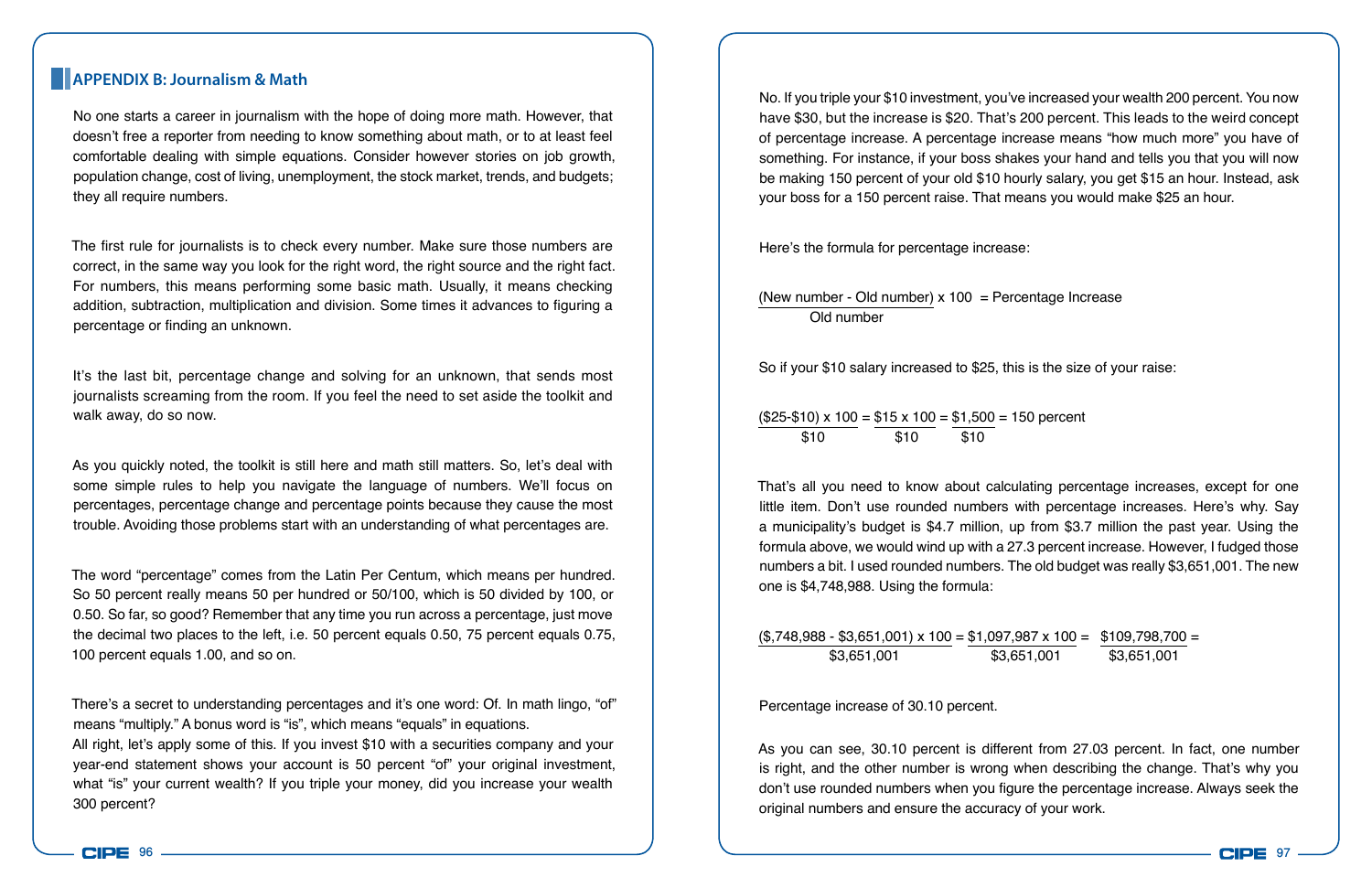There's one more common trap in dealing with percentages. Let's say that that 55 percent of the eligible voters cast ballots in the 2005 election. Now let's say that 60 percent vote in the 2009 election. Automatically, you see that has a 5 percent increase. However, it's wrong. You can't make the comparison between the two because the component parts changed. In the four year period, some people died, some moved overseas, some become eligible to vote, some went to prison, etc. What you can say, however, is that the number increased by 5 percentage points. Without knowing the population comprising the two samples, it's not possible to make a more specific comparison.

#### Other Math

Here are some simple formulas and explanations for other math elements that you might face. Averages are computed by adding each individual in a group and then dividing by the total number of items in the group. For instance, the average of five numbers -- 4, 6, 8, 9 and 13 -- is 40/5=8. Average is sometimes referred to as the mean.

Sometimes averages or the mean can be misleading. Take the example of a company president who makes \$200,000 and the four employees who each make \$20,000. This leads to an average salary of \$56,000 (\$280,000/5=\$56,000). While the mean salary is interesting, or even lucrative, the median salary is a better example of what people make in that office. The median is the middle number in a series. Half of the values are greater than the median and half are less. In the office example, the median salary is \$20,000. (The series contains \$200,000, \$20,000, \$20,000, \$20,000 and \$20,000. By working to the middle you find the median.) When you use the median in your work, be sure to explain to readers that it represents the halfway point. If the median price of a home is \$280,000, then half the homes cost more and half cost less.

Occasionally, reporters deal with numbers that are so large that it is easier to explain them as rates. To do this means comparing a larger number to a smaller number. Property taxes are commonly expressed as a rate. These are usually expressed as taxes per \$100 of assessed property value. If the tax rate is \$1.25 per \$100 assessed value on a house valued at \$100,000 then the tax bill would be computed by multiplying the tax rate by the assessed value. In this case, it would be: (\$1.25/\$100) x \$100,000 = property tax;  $$0.0125 \times $100,000 = $1,250$ . The homeowner would face a \$1,250 tax bill on a home valued at \$100,000.

Finally, always check your numbers. Challenge the numbers in your stories in the same way that you would challenge your words. Making mistakes with numbers are every bit as damaging to a reporter's credibility and the credibility of a news organization as misquote, a misstatement or using the wrong word in a description. Don't just accept numbers on faith. Give them the same scrutiny as the rest of your work, and don't be afraid to do the math.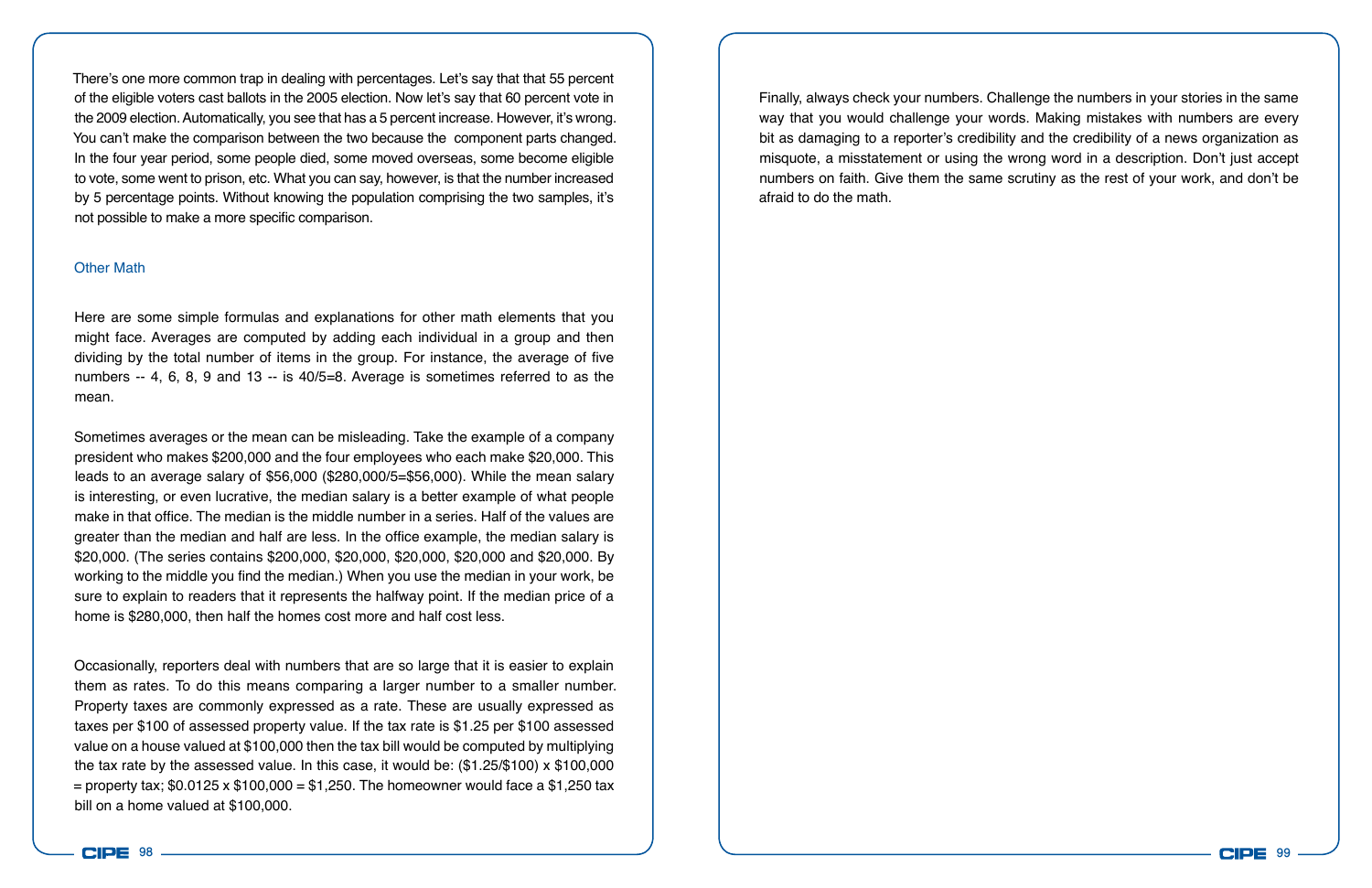No discussion on journalism is complete without considering the ethical ramifications of the work. Investigations are no different. We all think we have an ethical compass that guides our decision making as reporters, producers and editors. However, our individual codes can be difficult to define and come under scrutiny from those outside the news organization.

Into this rugged terrain stepped Bob Steele, an expert on journalism ethics at the Poynter Institute for Media Studies. Steele has written regularly on ethics in the past two decades. He developed 10 questions to ask about ethics. I used them as a reporter and I share them with my students each semester. I find them a useful starting point for any journalist. Here there are:

- 1. What do I know? What do I need to know?
- 2. What is my journalistic purpose?
- 3. What are my ethical concerns?
- 4. What organizational policies and professional guidelines should I consider?
- 5. How can I include other people, with different perspectives and diverse ideas, in the decision-making process?
- 6. Who are the stakeholders -- those affected by my decision? What are their motivations? Which are legitimate?
- 7. What if the roles were reversed? How would I feel if I were in the shoes of one of the stakeholders?
- 8. What are the possible consequences of my actions? Short term? Long term?
- 9. What are my alternatives to maximize my truth telling responsibility and minimize harm?
- 10. Can I clearly and fully justify my thinking and my decision? To my colleagues? To the stakeholders? To the public?

These questions can be applied anywhere in the process on building a story. At the conception of the story, consider where the idea came from, the source possibilities and your goals in telling the story. While reporting, consider the 10 questions as you gather information and bring together the pieces of your project. When presenting the work to the public, these questions can help guide you in putting together headlines, adding photographs and graphics, and considering whether what you print is as close to the truth as possible. Finally, consider the ethical actions after the stories are shared: How do you respond to reader feedback? Do you correct mistakes?

**APPENDIX C: Ethics of Coverage** Because investigators do more than just react to events – they are often attempting to explain what caused the event or the ramifications of a series of items – they can draw intense scrutiny. Having a metric like Steele's to guide your work may not eliminate the attention, but it does give you a defensible point.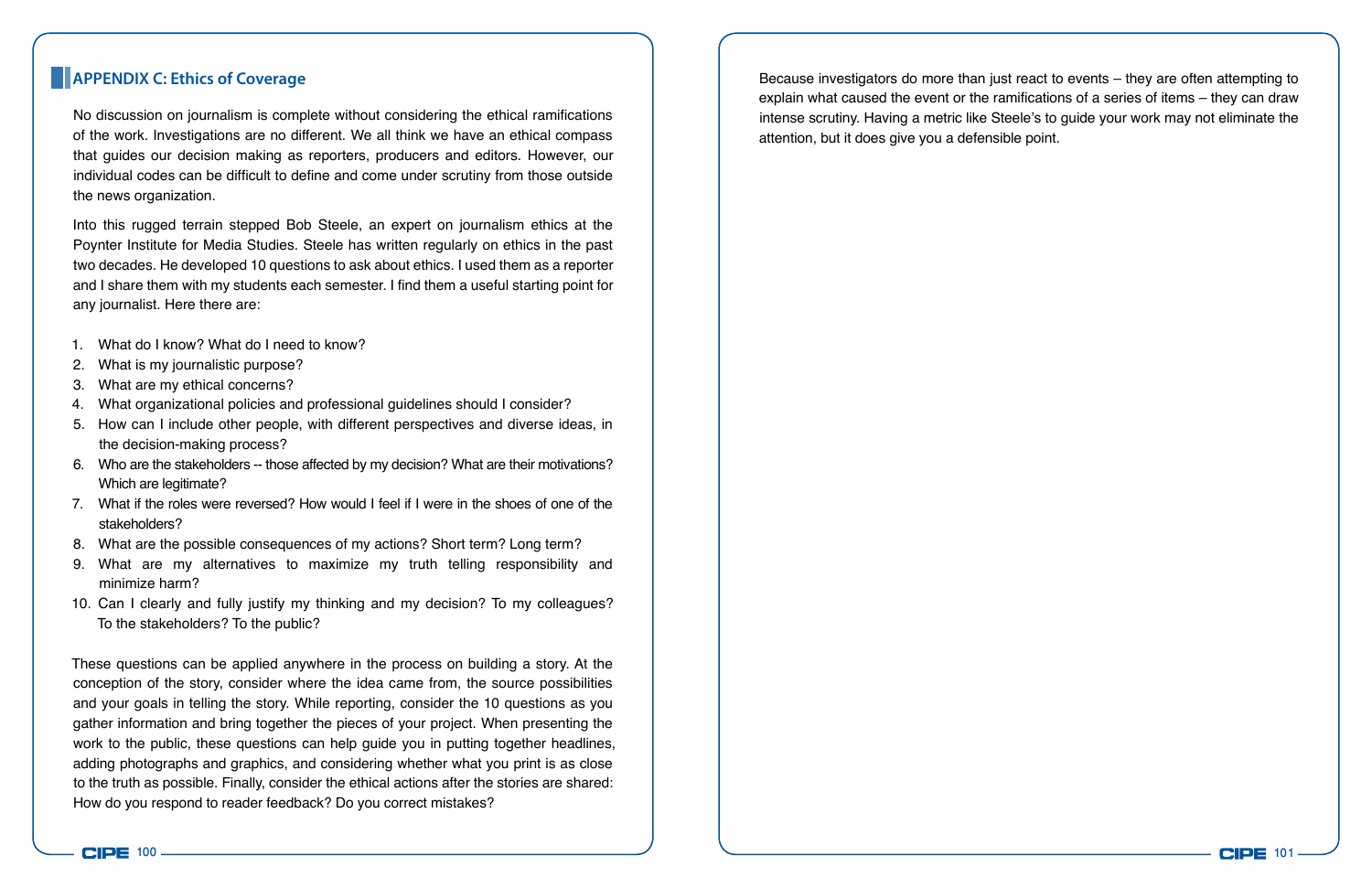#### **APPENDIX D: Terms**

#### **Bankruptcy**

When a company seeks court protection from its creditors. A business may file bankruptcy to restructure or to liquidate. In either case, it's a distressed business. Bankruptcy is particularly bad news for shareholders. As shareholders, they have an ownership stake in the company. In a bankruptcy filing, they join the ranks of unsecured creditors. This puts them at the lowest level in receiving some return from the company if it restructures or liquidates. Bondholders, by comparison, have a secured claim, which provides a better chance of some return on the bond investment.

#### **Beta**

Measures how a stock should perform relative to the rest of the market. The ideal Beta would be 1, meaning that an individual stock would behave exactly as the market behaves. This, however, is not possible because of the number of variables in a market. The closer to 1, the more likely the stock is to rise and fall with the market.

#### **Bonds**

This is a loan to a company. A business, public or private, may issues bonds to get access to capital. The bond buyer offers money for the bond issuer. In return, the bond issuer promises to pay back the amount of the bond plus interest, with the interest normally falling at set quarterly or annual periods. Bonds have a maturity date, and must be repaid by that date.

#### **Depreciation**

Over time, an item may lose value. As it wears out, the item's loss of value is expressed in terms of depreciation. Accountants use depreciation on a balance sheet to explain how an asset, such as a factory, machinery or a type of technology, will lose value.

#### **Dividend**

When net income reaches a certain level, the board of trustees may decide to issue a dividend to shareholders. This is a means of spreading the wealth from successful operation, and a way to reward shareholders for buying shares in the company. Dividends are normally awarded on a quarterly basis. However, companies do not have to issue a dividend, and many do not.

#### **Earnings**

Generally reported on a quarterly basis, these represent a measure of a company's success. For publicly traded companies, this number is often reported in terms of earning per share. Simply put, this is total income minus total expenses and synonymous with profit. They are the simplest way to measure a company's economic success during a set time period.

#### **Income**

Represents what a business makes in the marketplace. Generally this is represented as gross income and net income. Gross income is a report of a company's money-making ability over a time period, usually a quarter. Net income is gross income minus expenses. Net income compared from one quarter to the next or year to year is a frequent measure of a company's performance.

#### **P/E Ratio**

This is a measure of a company's stock price compared to its earnings per share. This is one of the most popular ways to value a public company because it is easy to understand. If you buy stock at a P/E ratio of 12, say, then it will take 12 years for the company's earnings to add up to your original purchase price: 12 years to "pay you back." That's assuming that the company is already in its mature stage and earnings are constant. Of course, investors say a company with a high ratio may be in a growing stage. While the ratio may look large today, the company's growth may significantly change the ratio in a short time.

#### **Ratings**

Bonds have a rating based on the probability of default. Default is the inability to make interest or principal payments. The higher a bond is rated, the lower the risk. The lower a bond is rated, the higher the risk. The top-rated bonds are called investment grade. The lowest rated bonds are called junk bonds.

#### **Stocks**

This is an equity stake in a company. Shareholders are buying an ownership percentage. This entitles them to certain decision-making opportunities with the company, usually the selection of members to the board of trustees for the company. In addition, it allows them to receive dividends when the company does well. Shares also have a value in a marketplace. Where there is sufficient interest, stock exchanges appear.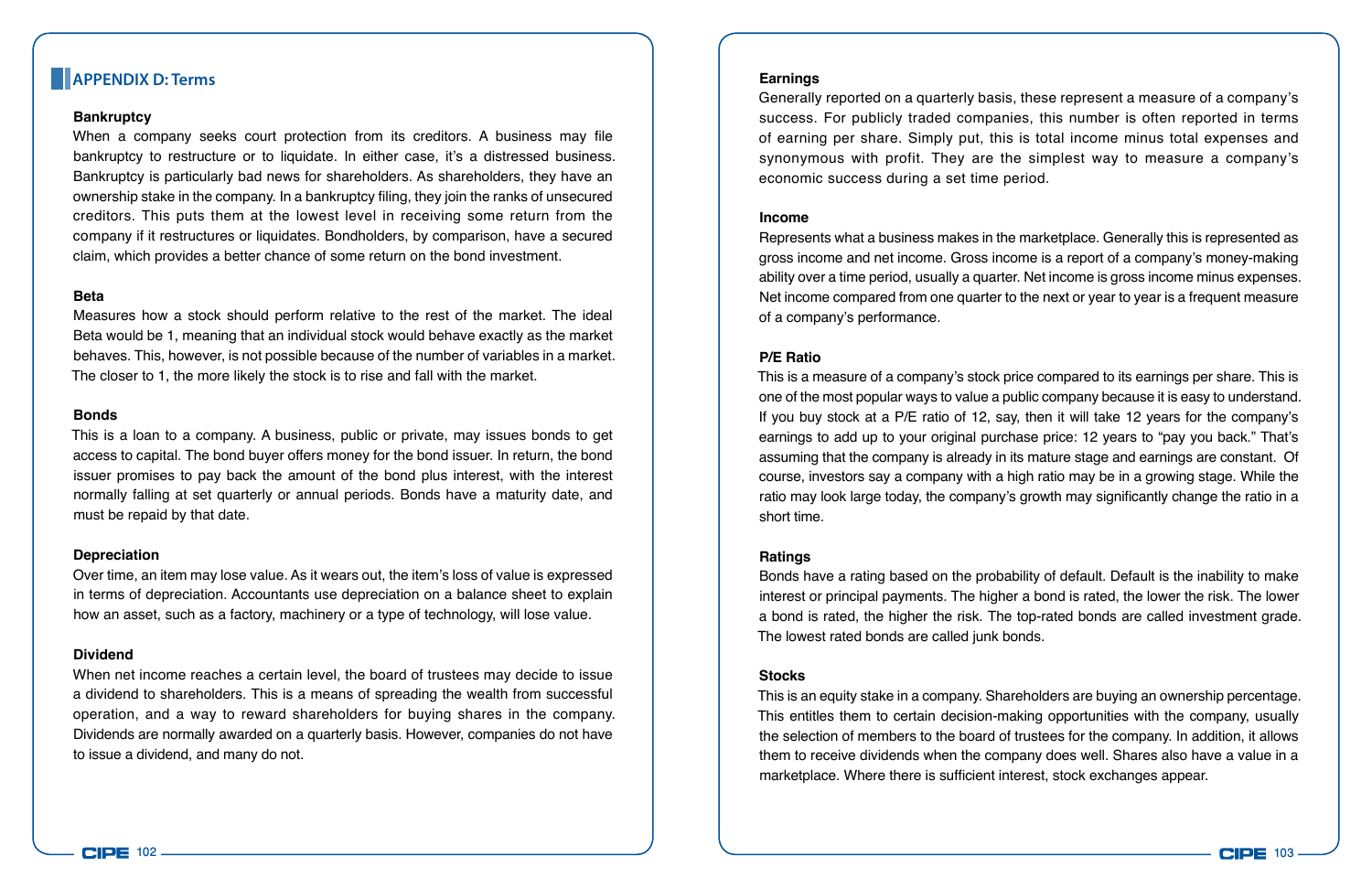#### **APPENDIX E: Name the Business**

During three previous trips, several Egyptian journalists and consumers of Egyptian journalism have attempted to explain to me why private companies are not named in news stories. Ultimately, the argument boils down to naming the company is considered the equivalent of providing a free advertisement or commercial for that business. The reporter who uses such a name is considered suspect and editors wonder what money changed hands before the name went into the copy. Instead, euphemisms are adopted to cover such cases.

Ignoring for the time that most investigations are likely to reveal something a company wouldn't like to share, and are thusly unlikely to see any commercial benefit, there are problems with the euphemism compromise in terms of clarity and the impression it makes on news consumers, plus the question such practices unnecessarily raise. When writing about an investigation of unscrupulous spending practices at a privately owned university, it might be possible to describe it as "the institution near kilometer marker 43 on the Cairo-Isamailya road" and assume everyone knows the context of the story well enough to know what the reporter is covering.

Let me admit, I don't know that there is a private university anywhere near that marker on the Cairo-Ismailya road much less that there might be any wrongdoing there. So, as an outsider, I'm lost and unlikely to read much more or watch more on the investigation. This would also be the case for any Egyptian news consumer without an encyclopedic knowledge of Egyptian higher education. So, now that reader is confused. The confusion does not get better as the reporter continues to work that "the institution near kilometer marker 43 on the Cairo-Isamailya road" euphemism or some derivative of it into the story. The whole work becomes awkward, and readers don't like awkward.

Readers also don't like stories that raise more questions than they answer. The first question for a reader in seeing such a euphemism is "Why was this used?" This question leads inevitably to a consideration of what was gained or what was lost in not naming the private institution. Who is the publisher trying to protect and why? Why can't you tell me the name? Is it the school I think it is? If so, why or why not use the name? Who benefits from this decision?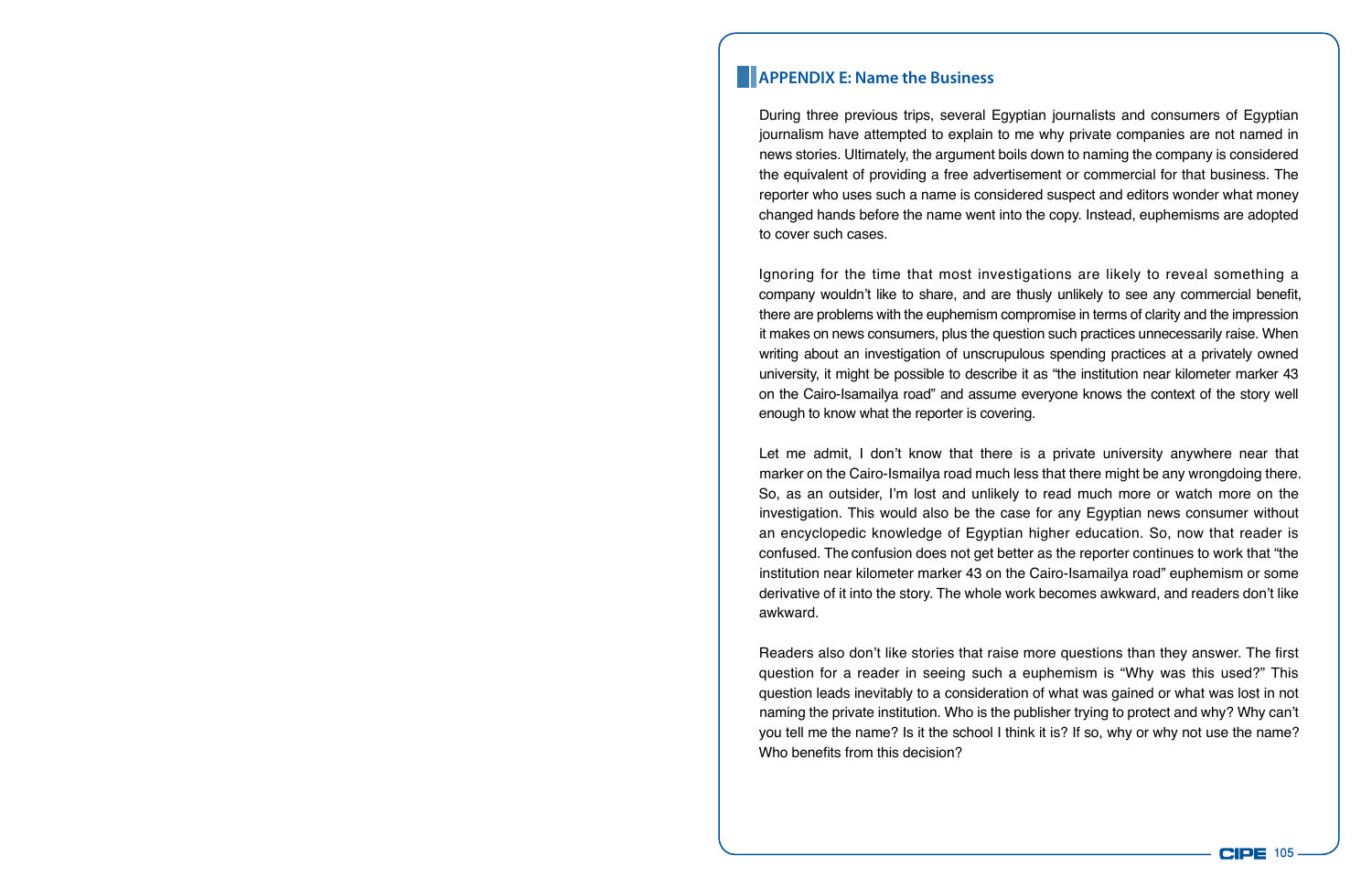These are all fine and reasonable questions posed by people using the greatest problem solving device of all time, their brains. However, it does the investigative reporter no good to have readers or viewers considering their work and then asking more questions than the stories can ever possibly answer. After carefully sifting for the minute details and key facts that make an investigation worthwhile, subbing in a euphemism that leaves readers and viewers guessing and needlessly questioning the work is foolish.

Ultimately, it's not a reporter's job to occlude reality. We are here to shine a light. Diffusing that light so it doesn't hit on one point damages the credibility of the work. Name names. Call a spade a spade. If "Schafer University" has no internal accounting controls and is misusing tuition funds, then say so. As a reporter, you would want to quantify how much money is being spent, who is spending it, why it's being misused and who stands to benefit. Noting that it is "Schafer University" and not some other private school gives the work accuracy and validity. There is no crime in noting the names of the companies involved. The greater crime is in confusing readers and viewers. Our work deserves better. Name names.